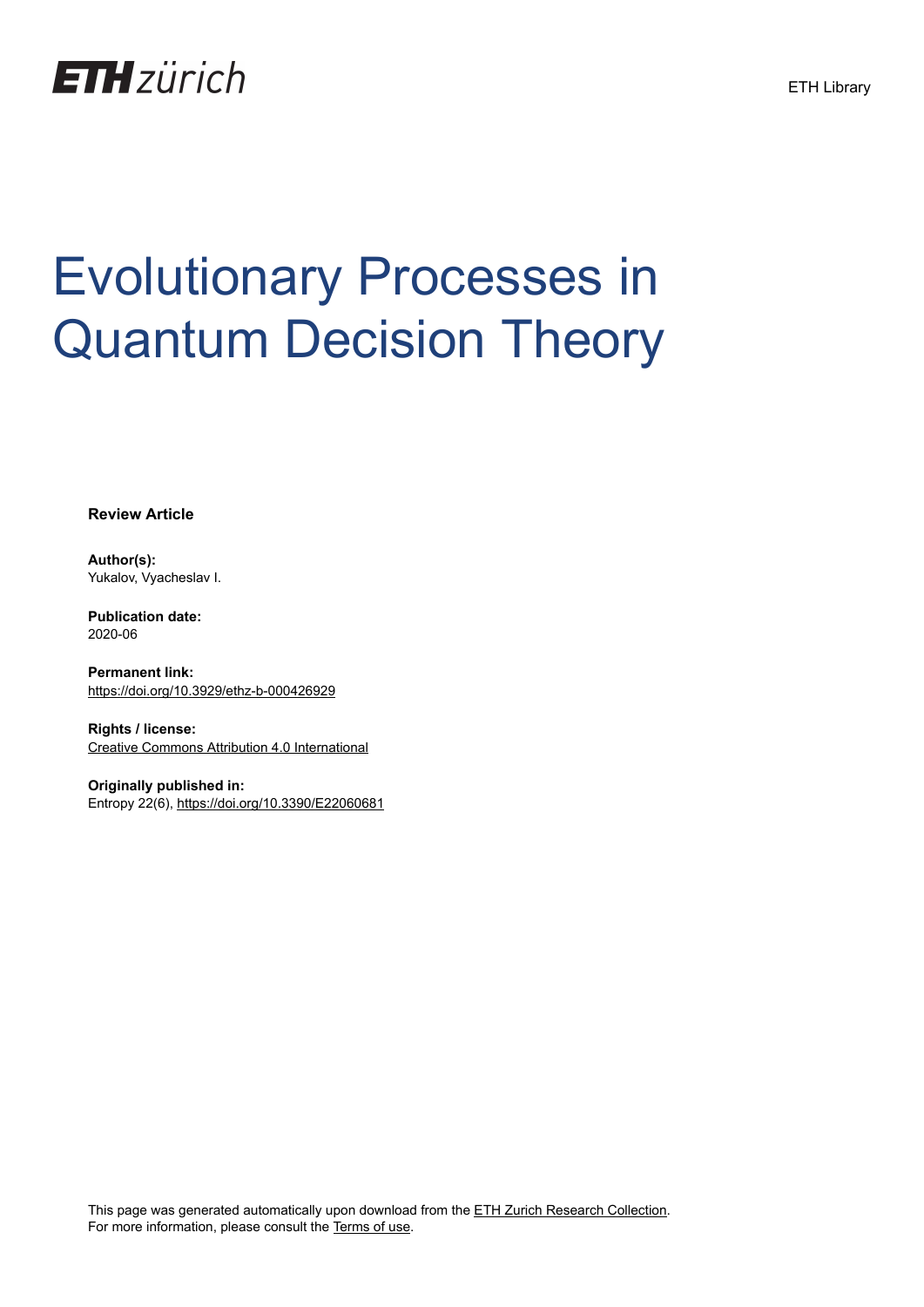



# *Review* **Evolutionary Processes in Quantum Decision Theory**

# **Vyacheslav I. Yukalov 1,2,[†](https://orcid.org/0000-0003-4833-0175)**

- <sup>1</sup> Bogolubov Laboratory of Theoretical Physics, Joint Institute for Nuclear Research, 141980 Dubna, Russia; yukalov@theor.jinr.ru; Tel.: +7-496-216-3947
- <sup>2</sup> Department of Management, Technology and Economics, ETH Zürich, Swiss Federal Institute of Technology, CH-8032 Zürich, Switzerland
- † Current address: Bogolubov Laboratory of Theoretical Physics, Joint Institute for Nuclear Research, 141980 Dubna, Russia.

Received: 3 May 2020; Accepted: 14 June 2020; Published: 18 June 2020



**Abstract:** The review presents the basics of quantum decision theory, with an emphasis on temporary processes in decision making. The aim is to explain the principal points of the theory. How an operationally-testable, rational choice between alternatives differs from a choice decorated by irrational feelings is elucidated. Quantum-classical correspondence is emphasized. A model of quantum intelligence network is described. Dynamic inconsistencies are shown to be resolved in the frame of the quantum decision theory.

**Keywords:** quantum decision theory; operationally testable choice; dual decision process; quantum-classical correspondence; quantum intelligence network

# **1. Introduction**

In recent years, there has been great interest in the possibility of formulating decision theory in the language of quantum mechanics. Numerous references on this topic can be found in the books [\[1](#page-28-0)[–4\]](#page-28-1) and review articles [\[5](#page-28-2)[–8\]](#page-28-3). This interest is caused by the inability of classical decision theory [\[9\]](#page-28-4) to comply with the behavior of real decision makers, which requires the development of other approaches. Resorting to the techniques of quantum theory gives hope for a better representation of behavioral decision making. There are several variants of using quantum mechanics for interpreting conscious effects. The aim of the present review is not the description of the existing variants, which would need too much space and can be found in the cited literature [\[1](#page-28-0)[–8\]](#page-28-3), but a survey of the approach suggested by the author and his coworkers. This approach was coined [\[10\]](#page-28-5) *quantum decision theory* (QDT).

In the present review, we limit ourselves by considering quantum decision theory, but we do not touch other trends in the ramified applications of quantum techniques, such as quantum approaches in physics, chemistry, biology, economics and finance, quantum information processing, quantum computing, and quantum games. It is evident that all those fields cannot be reasonably described in a single review.

Although the theory of quantum games shares similarities with decision theory, there exists an important difference between the standard treatment of quantum games [\[11–](#page-28-6)[15\]](#page-28-7) and the main idea of quantum decision theory presented in the review. In the theory of quantum games, one usually assumes that players are quantum devices of a kind following quantum rules [\[16](#page-28-8)[,17\]](#page-28-9). However, in the approach of quantum decision theory [\[10\]](#page-28-5), decision makers do not have to be quantum devices; moreover, they can be real human beings. The mathematics of QDT is analogous to the mathematics in the theory of quantum measurements, where an observer is a classical human being, while the observed processes are characterized by quantum laws. In QDT, quantum theory is a technical language allowing for the description of decision processes. Quantum techniques turn out to be a very convenient tool for characterizing realistic human decision processes incorporating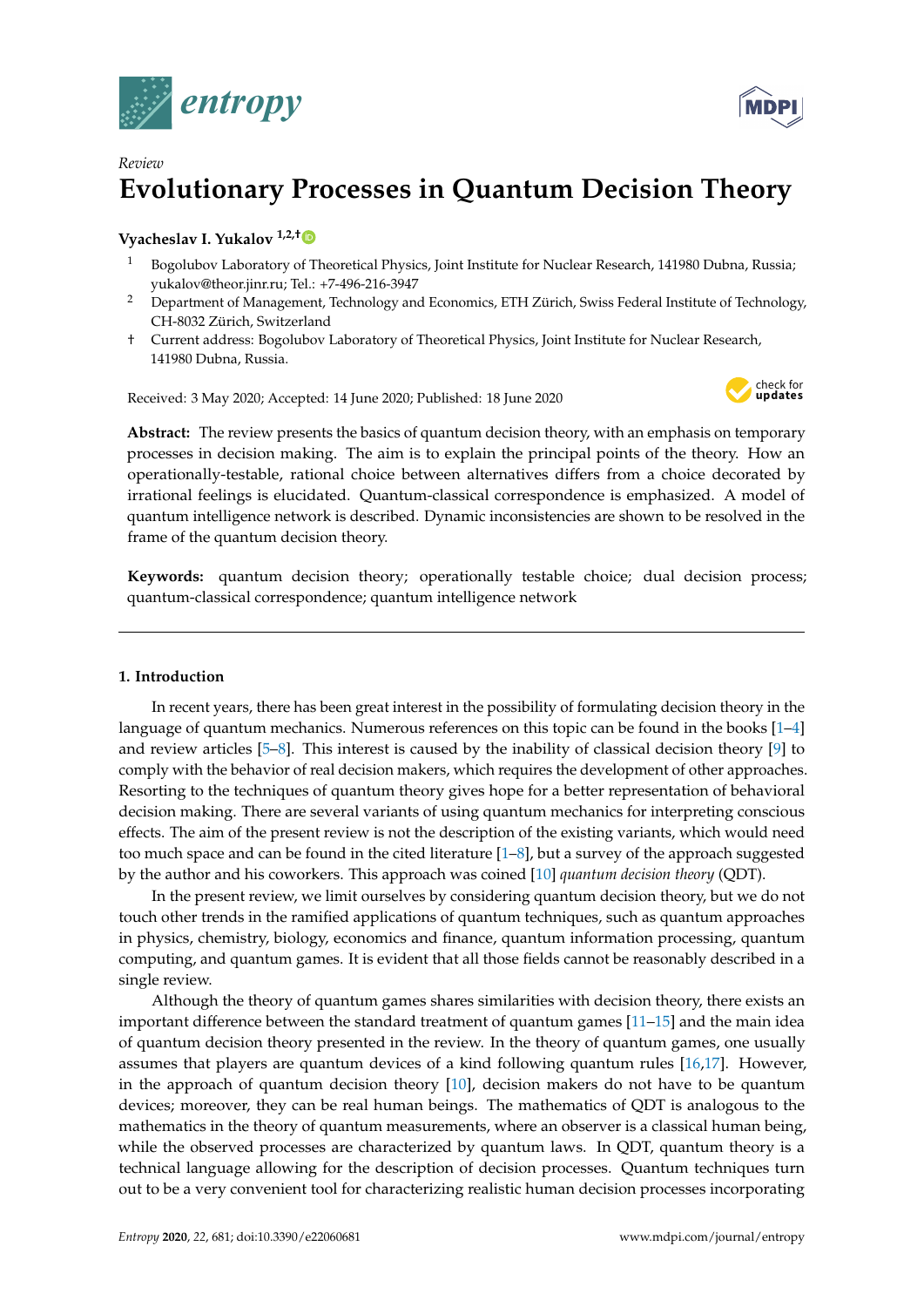rational–irrational duality, because quantum techniques are designed for taking into account the dual nature of quantum world, such as the particle–wave duality. The mathematical generalization of decision-making processes by including into them the rational–irrational duality is one of the main achievements of QDT. Summarizing, the specific features of QDT, distinguishing it from many variants of decision theory employing quantum techniques, are as follows.

(i) The mathematics of QDT is analogous to that used for characterizing quantum measurements, so that there is a direct correspondence between QDT and the theory of quantum measurements. (ii) The approach is general, not only in the description of both decision theory and quantum measurements, but also in its mathematical formulation, allowing for the interpretation of various decision events or quantum measurements. (iii) The theory shows the difference between the decision making with respect to operationally testable events and the choice under uncertainty caused by irrational subconscious feelings. (iv) Single decisions and successive decisions are described on equal footing. (v) Temporal evolution of decision processes is formulated. (vi) Quantum-classical correspondence is preserved explaining the relation between quantum and classical probabilities. (vii) No paradoxes of classical decision theory arise. (viii) Different dynamic decision inconsistencies find natural explanation in the frame of QDT. (ix) The theory can be applied to single decision makers and also to decision-maker societies forming quantum intelligence networks.

Of course, not all above-mentioned aspects will and can be considered in detail in the present review. To describe all of them would require a huge book. We shall concentrate on the principal points the theory is based on and will emphasize temporal effects that have not been sufficiently discussed in the previous publications. In order to make clear for the reader the basic ideas of the QDT, it is useful to present the foundations in several steps. First, we need to define the process of decision making in the case of operationally testable events. This introduces the method of calculating quantum probabilities in the case of projection valued measures. Then it is straightforward to generalize the considerations to dual processes, when a decision is made by taking into account rational and irrational sides, which involves the use of positive operator-valued measures. Next, the approach to describing a society of decision makers, forming a quantum intelligence network, is presented. Finally, several dynamic decision inconsistencies are considered as an illustration of how they can be naturally resolved in the frame of QDT.

#### **2. Operationally Testable Events**

The mathematics of QDT is similar to that employed for treating quantum measurements. Therefore, each formula can be interpreted from two angles—from the point of view of quantum measurements or decision theory [\[10,](#page-28-5)[18](#page-28-10)[–20\]](#page-28-11). Below, as a rule, we follow the interpretation related to decision theory, only occasionally mentioning quantum measurements. Some parts of the scheme below are familiar to quantum mechanics, but here we suggest the interpretation in the language of decision theory, which is needed for introducing the basic notions of QDT. These basic notions are introduced step by step in order to better demonstrate the logic of the QDT. We will not plunge into the details of numerous applications that can be found in the published literature. The main aim of this review is the explanation of the principal points of the approach, with the emphasis on the evolutionary side of decision processes.

The typical illustration of decision making is based on the choice between given alternatives, say forming a set  $\{A_n\}$ , enumerated by the index  $n = 1, 2, \ldots, N_A$ . The alternatives correspond to events that can be operationally tested. Each alternative is represented by a vector  $|A_n\rangle$ , where the bra-ket notation [\[21\]](#page-28-12) is used. The vectors of alternatives pertain to a Hilbert *space of alternatives*

$$
\mathcal{H}_A = \text{span}\{ \mid n \rangle \}, \tag{1}
$$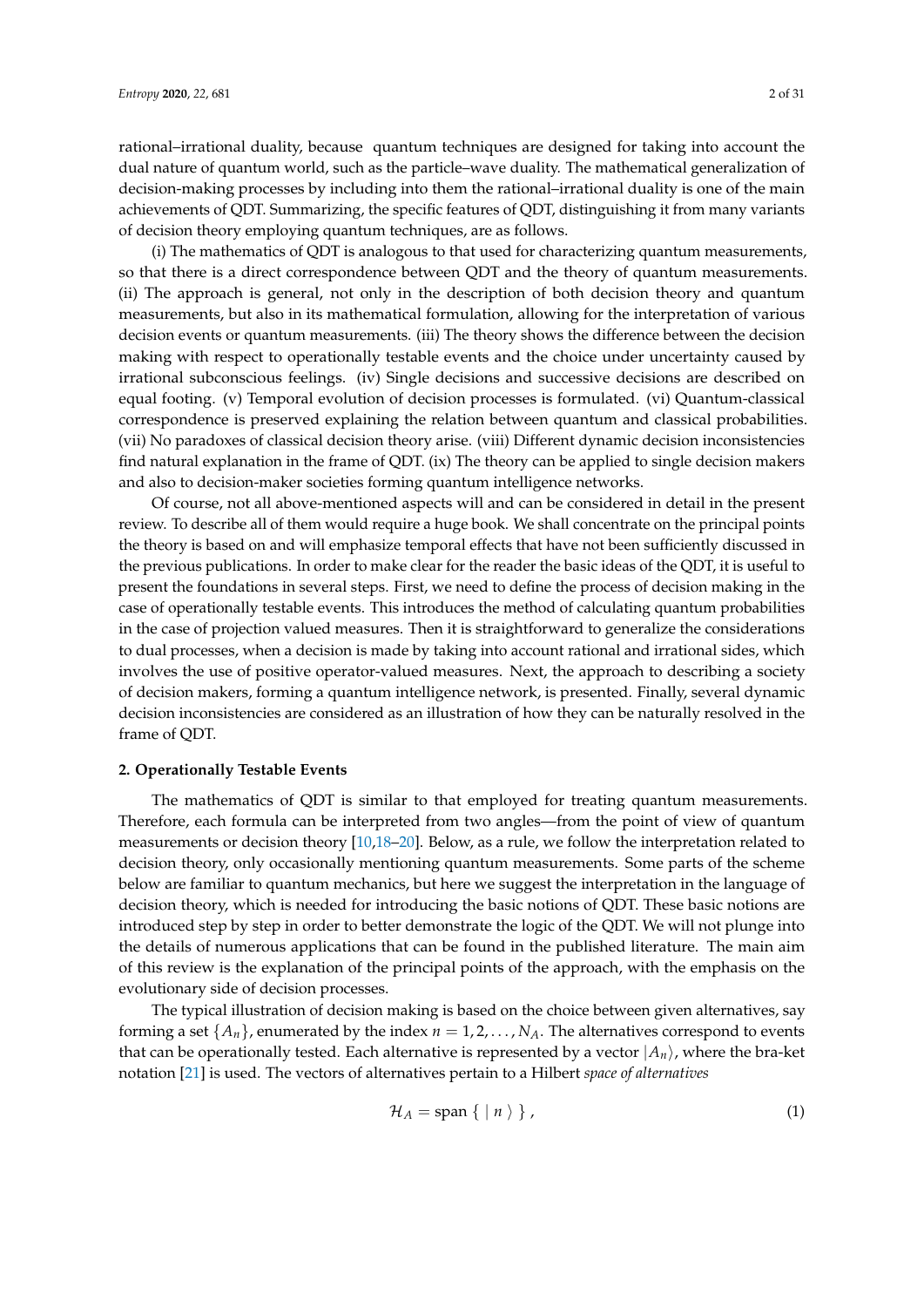being a closed linear envelope over an orthonormal basis. Decisions are made by a subject whose mind is represented by a Hilbert space

$$
\mathcal{H}_S = \text{span}\{ \mid \alpha \rangle \} \tag{2}
$$

that can be called the *subject space of mind*, or just the *subject space*. Thus, the total space where decisions are made is the *decision space*

$$
\mathcal{H} = \mathcal{H}_A \bigotimes \mathcal{H}_S \,. \tag{3}
$$

This is a closed linear envelope over an orthonormal basis,

$$
\mathcal{H} = \text{span} \{ \mid n\alpha \rangle \equiv |n \rangle \otimes | \alpha \rangle \}.
$$

The alternatives from the given set, represented by vectors  $|A_n\rangle$ , are assumed to be orthonormal to each other,

$$
\langle A_m | A_n \rangle = \delta_{mn},
$$

which means that the alternatives are mutually exclusive. The alternative vectors are not required to form a basis. For each alternative, it is possible to show a corresponding alternative operator

$$
\hat{P}(A_n) = | A_n \rangle \langle A_n |.
$$
\n(4)

These operators enjoy the properties of projectors

$$
\hat{P}(A_m)\hat{P}(A_n) = \delta_{mn}\hat{P}(A_n) , \qquad \sum_n \hat{P}(A_n) = 1 ,
$$

whose family forms a projection-valued measure.

The state of a decision maker is represented by a statistical operator that is a semi-positive trace-one operator,

$$
\operatorname{Tr}_{\mathcal{H}}\hat{\rho}(t)=1\tag{5}
$$

depending on time *t* and acting on the space H. In decision making, *ρ*ˆ is termed the decision-maker state or just the decision state. The pair {H, *ρ*(*t*)} is a *decision ensemble*. The probability of observing an event *A<sup>n</sup>* is

<span id="page-3-0"></span>
$$
p(A_n, t) = \text{Tr}_{\mathcal{H}} \hat{\rho}(t) \hat{P}(A_n) , \qquad (6)
$$

which is uniquely defined for a Hilbert space of dimensionality larger than two [\[22\]](#page-28-13). Since  $\hat{P}(A_n)$  acts on the space  $\mathcal{H}_A$ , probability [\(6\)](#page-3-0) can be rewritten as

<span id="page-3-1"></span>
$$
p(A_n, t) = \text{Tr}_A \hat{\rho}_A(t) \hat{P}(A_n) \tag{7}
$$

where the trace is over the space  $\mathcal{H}_A$ , and

$$
\hat{\rho}_A(t) = \text{Tr}_S \ \hat{\rho}(t) = \sum_{\alpha} \langle \ \alpha \mid \hat{\rho}(t) \mid \alpha \ \rangle \ , \tag{8}
$$

with the trace over the space  $\mathcal{H}_S$ . Note that probability [\(7\)](#page-3-1) can also be written as

$$
p(A_n,t)=\text{Tr}_A \hat{P}(A_n)\hat{\rho}_A(t)\hat{P}(A_n).
$$

Expression [\(6\)](#page-3-0), or [\(7\)](#page-3-1), is the predicted probability of observing an event  $A_n$ , or in decision theory, this is the predicted probability of choosing an alternative  $A_n$ . When comparing the predicted theoretical probabilities with empirical probabilities, the former are interpreted in the frequentist framework [\[23](#page-28-14)[,24\]](#page-28-15). Thus,  $p(A_n, t)$  is the fraction of equivalent decision makers preferring the alternative  $A_n$  at time *t*. This can be reformulated in the different way:  $p(A_n, t)$  is the frequency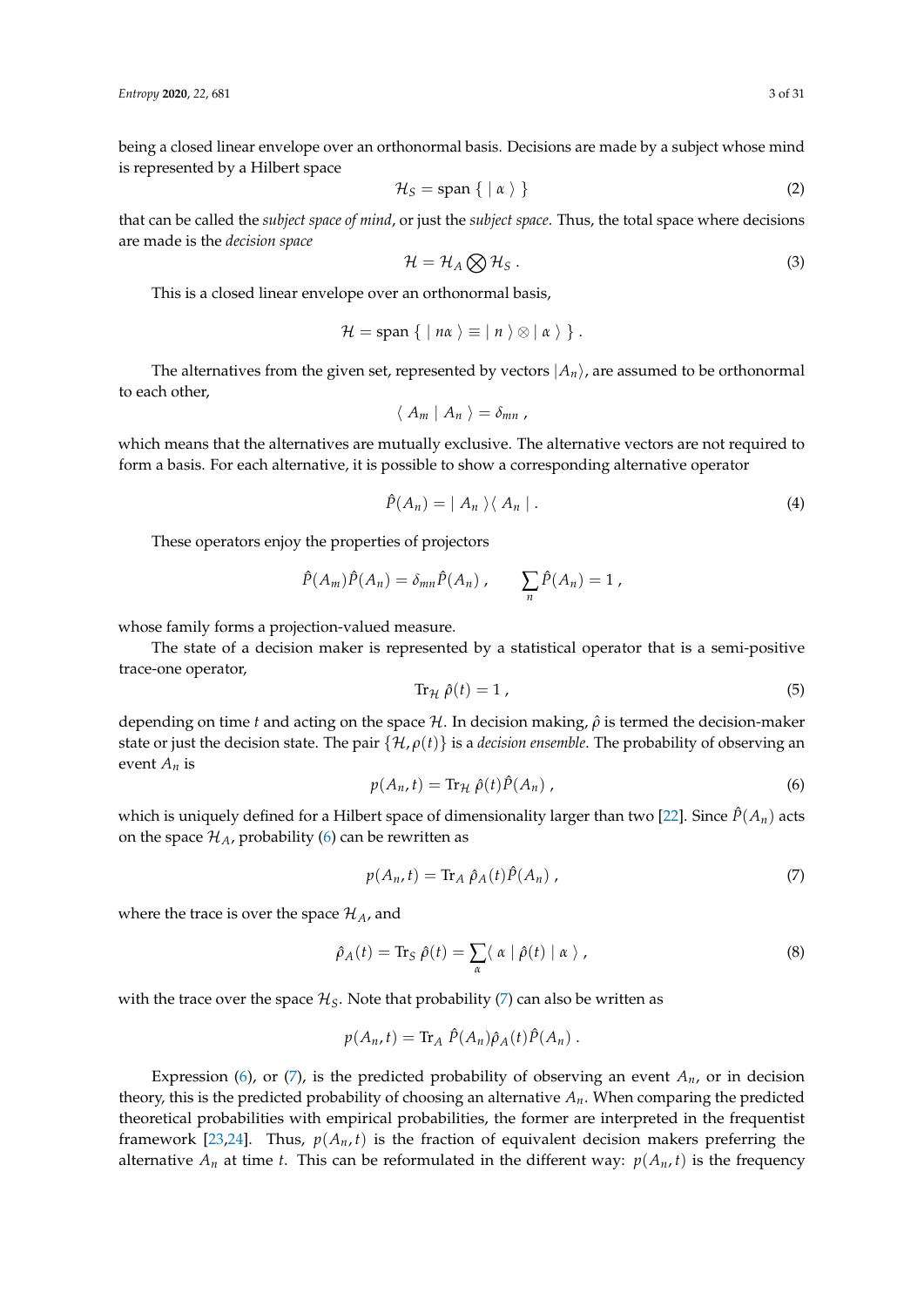of choosing the alternative  $A_n$  by a decision maker, if the choice is repeated many times under the same conditions until the time *t*.

We say that an alternative  $A_i$  is stochastically preferred (or simply preferred) to an alternative  $A_j$ if and only if  $p(A_i) > p(A_i)$ , and the alternatives  $A_i$  and  $A_j$  are stochastically indifferent if and only if  $p(A_i) = p(A_i)$ .

## <span id="page-4-4"></span>**3. Single Decision Making**

Usually, one considers decision making as a process instantaneous in time, which is certainly an overly rough modeling. Here we stress the importance of dealing with realistic decision making developing in time. The evolutionary picture saves us from different inconsistencies arising in the toy model of instantaneous decisions [\[18,](#page-28-10)[25\]](#page-28-16).

Suppose at the initial time  $t = 0$  we plan to make a choice between the alternatives from the given set. This implies a stage of preparation, when the decision maker is characterized by a state  $\hat{\rho}(0)$ . The evolution of the decision-maker state in time can be represented as

<span id="page-4-3"></span>
$$
\hat{\rho}(t) = \hat{U}(t) \hat{\rho}(0) \hat{U}^{+}(t) , \qquad (9)
$$

involving the evolution operator  $\hat{U}(t)$ . To keep the state normalization intact, the evolution operator has to be unitary,

$$
\hat{U}^+(t)\hat{U}(t)=1.
$$

By employing a self-adjoint evolution generator  $\hat{H}(t)$ , the time transformation of the evolution operator can be written as the Lie differential equation

<span id="page-4-1"></span>
$$
\frac{d}{dt}\,\hat{U}(t) = \hat{H}(t)\hat{U}(t) \,,\tag{10}
$$

with the initial condition

<span id="page-4-2"></span>
$$
\hat{U}(0) = \hat{1} \tag{11}
$$

A very important clause is the requirement that the considered decision makers be well defined individuals, who do not drastically vary in time; otherwise, there would be no meaning in predicting their decisions. In other words, the mental features of decision makers at one moment of time are to be similar to those at a different moment of time. Briefly speaking, we can say that the decision makers should have the property of self-similarity. This imposes a restriction on the form of the evolution generator. This restriction can be written as the commutator

<span id="page-4-0"></span>
$$
\left[\hat{H}(t), \int_0^t \hat{H}(t')dt'\right] = 0.
$$
\n(12)

Recall that in quantum theory the operator commuting with the evolution generator is called the integral of motion. In our case, condition [\(12\)](#page-4-0) does not mean that the evolution generator does not depend on time, but it tells us that the properties of this operator are in some sense invariant with time, preserving the similarity of the decision makers at different moments of time. Thus, in decision theory, condition [\(12\)](#page-4-0) can be understood as the invariance of the properties of decision makers; that is, of the *decision-maker self-similarity*. In the theory of operator differential equations, commutator [\(12\)](#page-4-0) is termed the Lappo-Danilevsky condition [\[26\]](#page-28-17). Under this provision, the evolution operator, satisfying the evolution Equation  $(10)$ , with the initial condition  $(11)$ , reads as

$$
U(t) = \exp\left\{-i \int_0^t \hat{H}(t') dt'\right\}.
$$
 (13)

This form of the evolution operator satisfies the group properties that can be represented as the property of functional self-similarity [\[27\]](#page-28-18).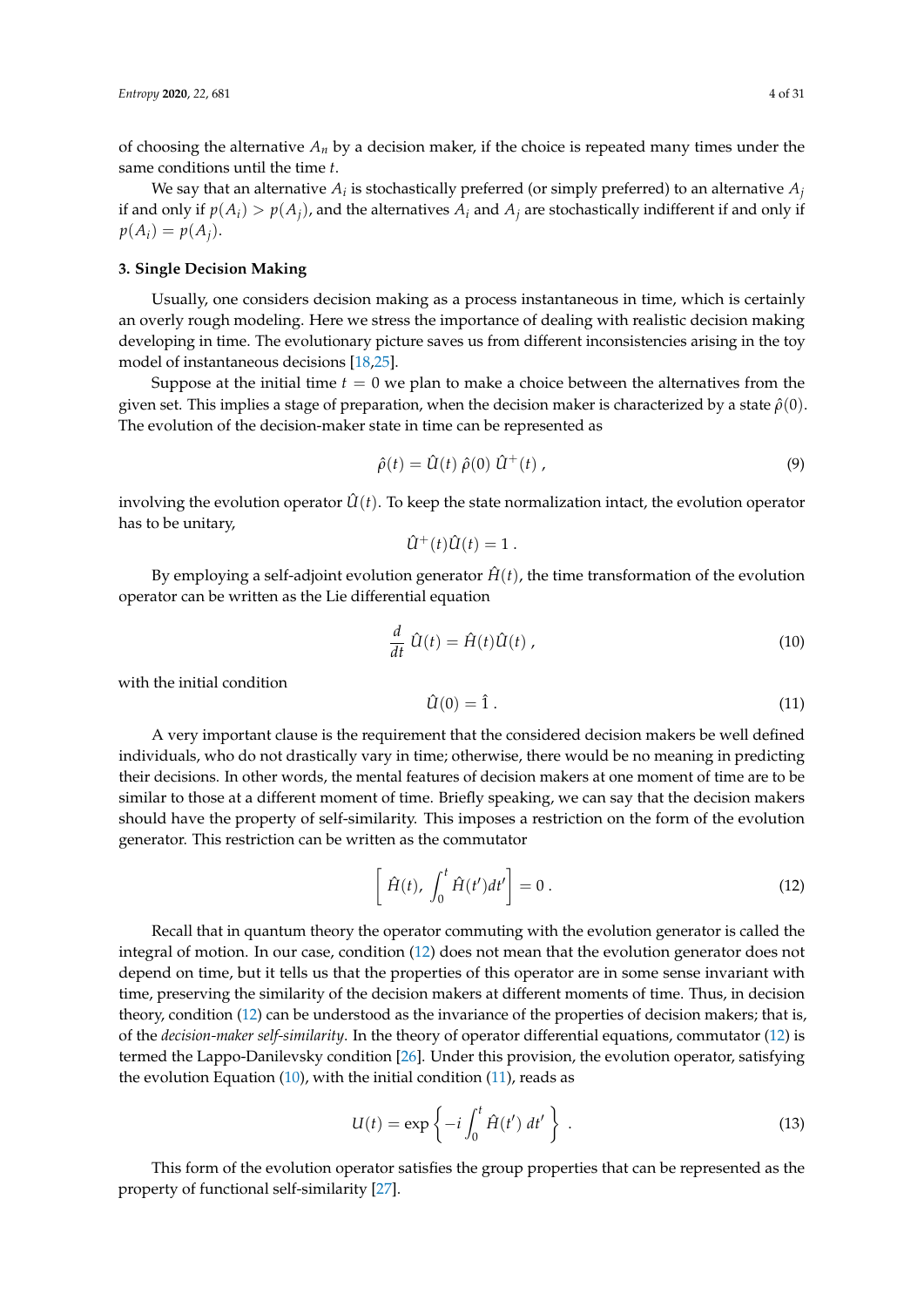Till now, we have not specified the choice of a basis for the decision space  $H$ . It is convenient to accept as the basis that one composed of the eigenfunctions of the evolution generator, such that

<span id="page-5-0"></span>
$$
\hat{H}(t) \mid n\alpha \rangle = E_{n\alpha}(t) \mid n\alpha \rangle. \tag{14}
$$

Generally, the eigenfunctions here can depend on time. However, there are two cases when this dependence is either negligible or absent at all. One possibility is when the eigenfunctions vary with time much slower than the eigenvalues  $E_{n\alpha}(t)$ . Then there exists a time horizon till which the time variation of the eigenfunction can be neglected, which is regulated by a kind of adiabatic conditions [\[28\]](#page-28-19). The other case is the already assumed Lappo-Danilevsky condition [\(12\)](#page-4-0) implying the decision-maker self-similarity. It is easy to show that the Lappo-Danilevsky condition [\(12\)](#page-4-0) is equivalent to the validity of eigenproblem [\(14\)](#page-5-0) with time-independent eigenfunctions. Exactly the same situation happens in quantum theory in the case of nondestructive or nondemolition measurements [\[29](#page-28-20)[–35\]](#page-29-0).

This basis is complete, since the evolution generator is self-adjoint. Then

$$
\hat{U}(t) | n\alpha \rangle = U_{n\alpha}(t) | n\alpha \rangle, \qquad (15)
$$

where

$$
U_{n\alpha}(t) = \exp\left\{-i \int_0^t E_{n\alpha}(t') dt'\right\}.
$$
 (16)

In this way, we find the expression for the time-dependent predicted probability of choosing the alternative *A<sup>n</sup>* at time *t*,

<span id="page-5-1"></span>
$$
p(A_n,t)=\sum_{n_1n_2}\sum_{\alpha}U_{n_1\alpha}(t)\langle\ \alpha n_1\mid\hat{\rho}(0)\mid n_2\alpha\ \rangle\ U_{n_2\alpha}^*(t)\langle\ n_2\mid\hat{P}(A_n)\mid n_1\ \rangle\ .
$$
 (17)

Again, to compare this expression with experimental observations, it is reasonable to interpret it as a frequentist probability [\[23,](#page-28-14)[24\]](#page-28-15), although other interpretations are admissible [\[36\]](#page-29-1).

The evolution generator is defined on the decision space  $H$  and characterizes the velocity of the change of the decision-maker state caused by the influence of the set of alternatives. The impact of the evolution generator on the decision-maker state is assumed to be finite, such that, if the decision process starts at time  $t_A$  and ends at time  $t_A + \tau_A$ , being taken in the time interval  $[t_A, t_A + \tau_A]$ , then

$$
\left| \int_{t_A}^{t_A + \tau_A} E_{n\alpha}(t) \, dt \right| < \infty \, . \tag{18}
$$

This impact can be asymptotically large, remaining finite. The speed of the decision process can be quantified by a rate parameter *g*, which the eigenvalue  $E_{n\alpha}(t) = E_{n\alpha}(t, g)$  depends on in such a way that in the limit of a slow process

$$
E_{n\alpha}(t,g) \to 0 \qquad (g \to 0) \tag{19}
$$

while under a fast process

$$
E_{n\alpha}(t,g) \to \infty \qquad (g \to \infty) \ . \tag{20}
$$

In the case of a slow process,

$$
U_{n\alpha}(t) \simeq 1 \qquad (g \to 0) \ .
$$

This yields the probability

$$
p(A_n, t) \simeq \text{Tr}_A \hat{\rho}_A(0) \hat{P}(A_n) \qquad (g \to 0), \qquad (21)
$$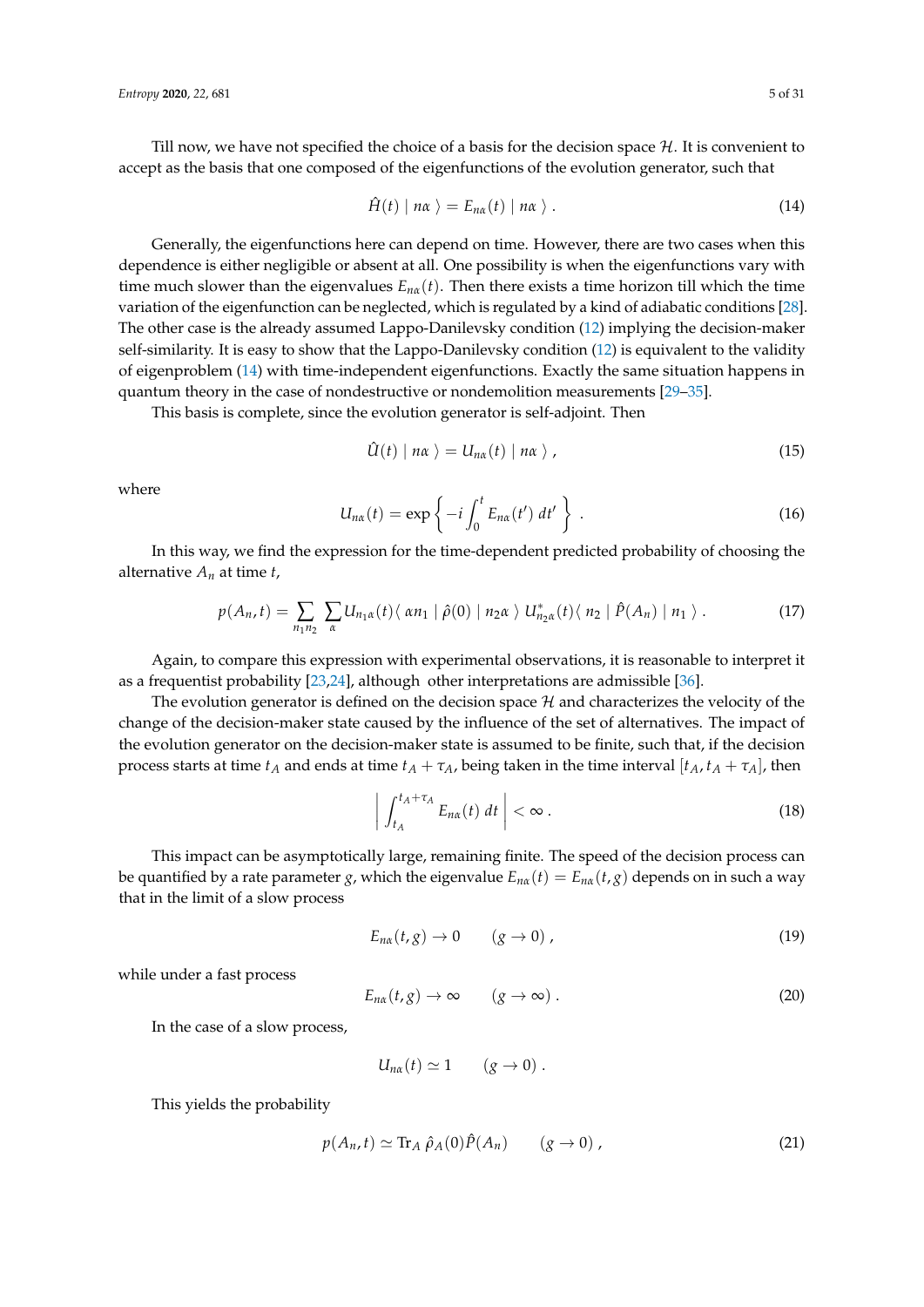which implies that the decision state practically does not change:

$$
\hat{\rho}_A(t) \simeq \hat{\rho}_A(0) \qquad (g \to 0). \tag{22}
$$

When the process is fast, in the sum  $(17)$  one has

$$
U_{m\alpha}(t) U_{n\alpha}^*(t) \simeq \delta_{mn} \qquad (g \to \infty) .
$$

This leads to the probability

$$
p(A_n, t) \simeq \text{Tr}_A \hat{\rho}_A(t) \hat{P}(A_n) \qquad (g \to \infty) ,
$$
 (23)

with the state

$$
\hat{\rho}_A(t) \simeq \sum_m \hat{P}_m \,\hat{\rho}_A(0) \,\hat{P}_m \qquad (g \to \infty) \,, \tag{24}
$$

where

$$
\hat{P}_m \equiv |m\rangle\langle m|.
$$

In the intermediate cases of the process rate, one has to resort to the general probability [\(17\)](#page-5-1).

## **4. Changing Initial Conditions**

Assume that a subject made a decision during the time interval  $[t_A, t_n \equiv t_A + \tau_A]$  choosing the alternative  $A_n$ . Then what would be the following evolution of the probability  $p(A_n, t)$ ? Strictly speaking, there is nothing special in the fact of one subject making a decision at any moment of time. According to the frequentist understanding, the probability gives a distribution over an ensemble of decision makers or over many repeated decisions. This means that the probability yields a fraction of decision makers (or the fraction of decisions) preferring this or that alternative. In the following moments of time, the probability will continue to be defined by Equation [\(17\)](#page-5-1).

However, one can put the question in a different manner: Suppose we are interested in the decision making of just a single subject who certainly chose the alternative  $A_n$ , so that at the moment  $t_n$  the probability became one, instead of that prescribed by Equation [\(17\)](#page-5-1). Then what would be the following evolution of the probability? Again, there is nothing extraordinary in that case. Before making a decision, the predicted probability was described by Equation [\(17\)](#page-5-1). After making the decision, if we insist that a posteriori probability became one, this means that we have to replace  $p(A_n, t_n)$  by one, treating the latter as a new initial condition. Thus, the replacement

$$
p(A_n, t_n) \longmapsto 1 \tag{25}
$$

means nothing but the change of the initial condition for the equation describing the evolution of the decision state. The related replacement

<span id="page-6-0"></span>
$$
\hat{\rho}_A(t_n) \longmapsto \hat{\rho}_L(t_n) \tag{26}
$$

assumes that starting from the moment of time *tn*, we treat as the new initial condition the state defined by the equality

$$
\operatorname{Tr}_A \hat{\rho}_L(t_n) \hat{P}(A_n) = 1 \,. \tag{27}
$$

The simplest solution for the latter equation is the Lüders state [\[37\]](#page-29-2)

$$
\hat{\rho}_L(t_n) = \frac{\hat{P}(A_n)\hat{\rho}_A(t_n)\hat{P}(A_n)}{\text{Tr}_A \hat{\rho}_A(t_n)\hat{P}(A_n)}\,. \tag{28}
$$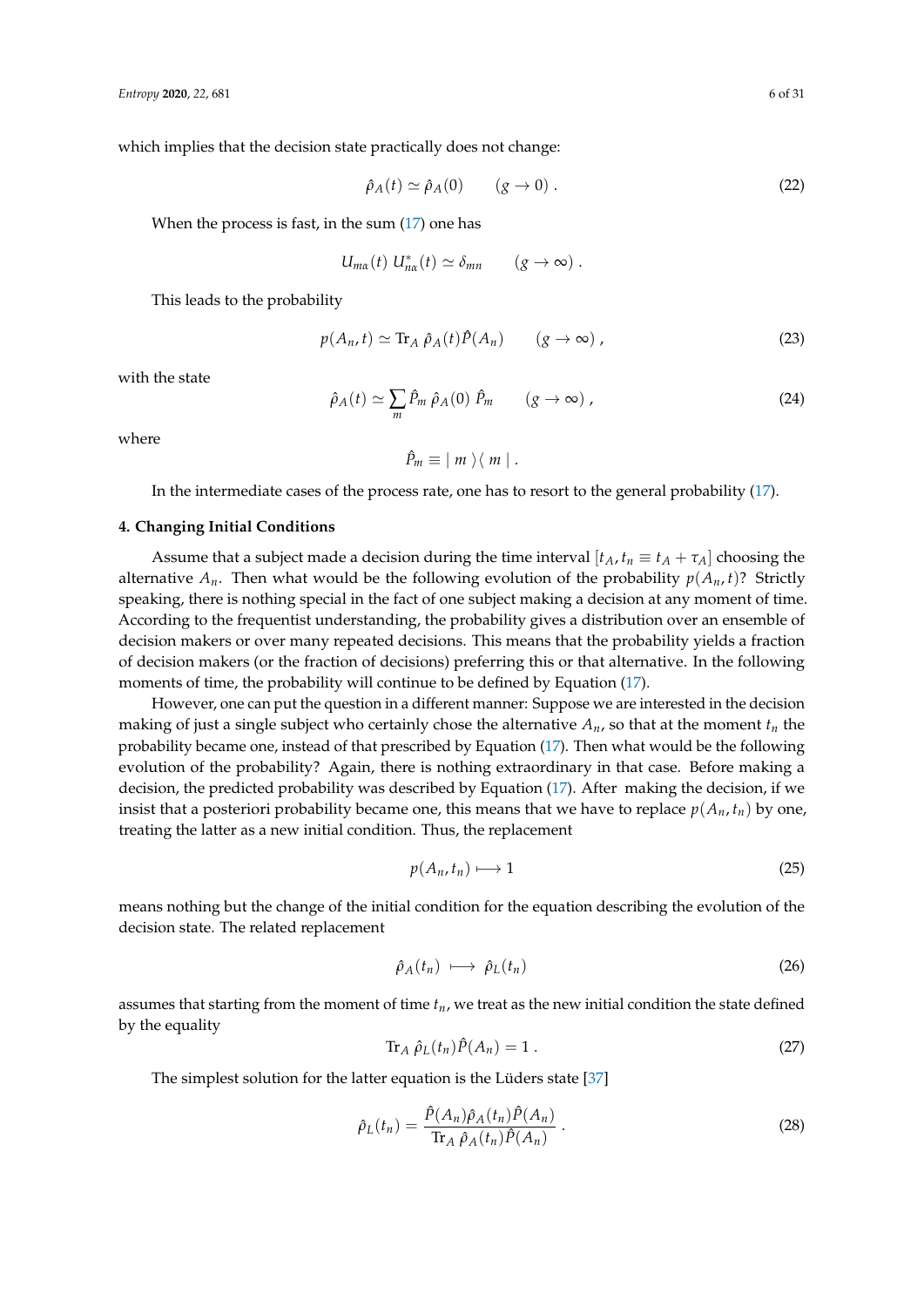*Entropy* **2020**, *22*, 681 7 of 31

Note that here  $\hat{\rho}_L(t_n)$  is the a posteriori post-decision state, while  $\hat{\rho}_A(t_n)$  is the a priori anticipated state; that is,

$$
\hat{\rho}_L(t_n) \equiv \hat{\rho}_L(t_n + 0) \; , \qquad \hat{\rho}_A(t_n) \equiv \hat{\rho}_A(t_n - 0) \; .
$$

The replacement [\(26\)](#page-6-0) often is labeled "collapse". For wave functions, this replacement is equivalent to the sudden change from a state  $|\psi\rangle$  to the state  $|A_n\rangle$ . It is really easy to check that the wave function "collapse" implies the replacement

$$
\hat{\rho}_A(t_n) = |\psi\rangle\langle\psi| \longrightarrow \hat{\rho}_L(t_n) = |A_n\rangle\langle A_n|.
$$

Under the name "collapse", one means a sudden jump of the state, which can be dramatic, provided the wave function or decision state describes real matter. However, a decision state and a wave function are nothing but the probabilistic characteristics that can be used for calculating and predicting a priori quantum probabilities satisfying evolution equations. Fixing a decision state at some moment of time simply means fixing new initial conditions for the state evolution. Thus, the Lüders state is just the new initial condition for the moment of time *tn*,

<span id="page-7-0"></span>
$$
\hat{\rho}_L(t_n) = \text{Tr}_S \ \hat{\rho}(t_n, t_n) \tag{29}
$$

after which again the predicted probabilities have to be found from the state evolution

$$
\hat{\rho}(t,t_n) = \hat{U}(t,t_n) \hat{\rho}(t_n,t_n) \hat{U}^+(t,t_n) , \qquad (30)
$$

with the evolution operator

$$
\hat{U}(t,t_n) = \exp\left\{-i \int_{t_n}^t \hat{H}(t') dt'\right\}.
$$
\n(31)

This defines the decision state

<span id="page-7-1"></span>
$$
\hat{\rho}_A(t, t_n) = \text{Tr}_S \hat{\rho}(t, t_n) \qquad (t > t_n)
$$
\n(32)

after the time *tn*. Respectively, this decision state gives the probability of choosing an alternative *A<sup>m</sup>* after the time *tn*,

$$
p(A_m, t) = \text{Tr}_A \hat{\rho}_A(t, t_n) \hat{P}(A_m) \qquad (t > t_n). \tag{33}
$$

Comparing Equations [\(29\)](#page-7-0) and [\(32\)](#page-7-1) yields the initial condition

$$
\hat{\rho}_A(t_n, t_n) = \hat{\rho}_L(t_n) \,. \tag{34}
$$

Following the same steps as in the previous section, we get the time evolution of the probability for  $t > t_n$ ,

$$
p(A_m, t) = \sum_{n_1 n_2} \sum_{\alpha} U_{n_1 \alpha}(t, t_n) \langle \alpha n_1 | \hat{\rho}(t_n, t_n) | n_2 \alpha \rangle \times
$$
  
 
$$
\times U_{n_2 \alpha}^*(t, t_n) \langle n_2 | \hat{P}(A_m) | n_1 \rangle \qquad (t > t_n),
$$
 (35)

where

$$
U_{n\alpha}(t,t_n)=\exp\left\{-i\int_{t_n}^tE_{n\alpha}(t')\ dt'\right\}\ .
$$

In the limit of a slow process, this results in

$$
\hat{\rho}_A(t, t_n) \simeq \hat{\rho}_L(t_n) \qquad (g \to 0) \,. \tag{36}
$$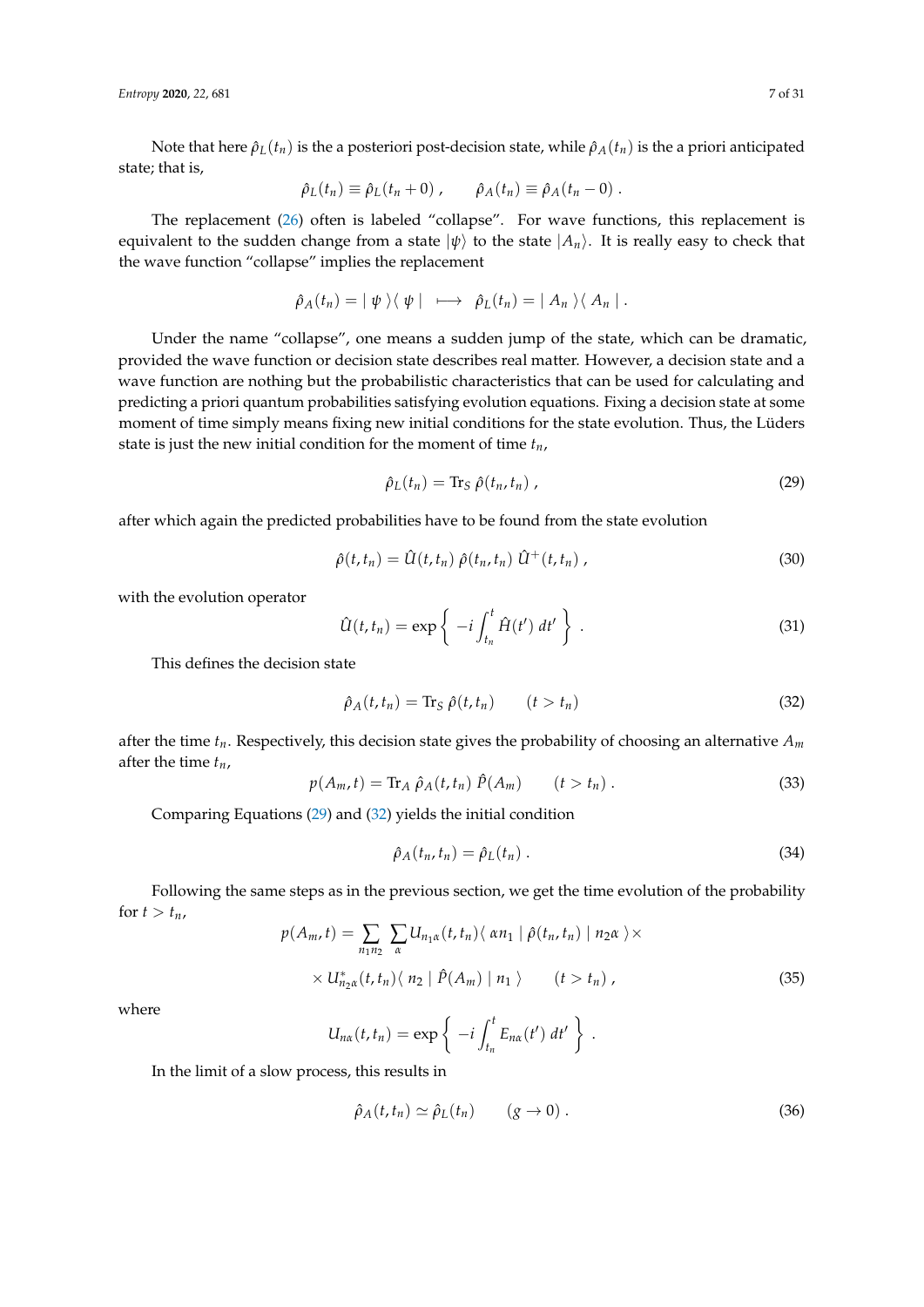And under a fast process, we have

$$
\hat{\rho}_A(t, t_n) \simeq \sum_m \hat{P}_m \hat{\rho}_L(t_n) \hat{P}_m \qquad (g \to \infty) \ . \tag{37}
$$

Let us consider the situation, when a subject, after fixing the initial condition [\(29\)](#page-7-0), where the alternative  $A_n$  was chosen, is interested in finding the probability of deciding on the alternative  $A_m$ . In the slow-process limit, we get

$$
p(A_m, t) = \text{Tr}_A \hat{\rho}_L(t_n) \hat{P}(A_m) \equiv p_L(A_m, t_n) \,. \tag{38}
$$

Introducing the Wigner [\[38\]](#page-29-3) probability

$$
p_W(A_m, t_n) = \text{Tr}_A \hat{P}(A_n) \hat{\rho}_A(t_n) \hat{P}(A_n) \hat{P}(A_m)
$$
\n(39)

yields the relation

$$
p_W(A_m, t_n) = p_L(A_m, t_n) p(A_n, t_n) \tag{40}
$$

where

$$
p(A_n,t_n)=\mathrm{Tr}_A\hat{\rho}_A(t_n)\hat{P}(A_n).
$$

This equation reminds us the relation between the classical joint and conditional probabilities. Therefore, sometimes one is tempted to interpret the Wigner probability,  $p_W(A_m, t_n)$  as a joint probability of two events,  $A_n$  and  $A_m$ , and the Lüders probability  $p_L(A_m, t_n)$  as a conditional probability of the event  $A_m$  under the event  $A_n$  that previously happened. This interpretation, however, cannot pretend to provide a generalization of classical probabilities to quantum theory. This, first of all, because the derived relation is a very particular case of extremely slow processes, when  $g \to 0$ , but not the general expression. Second, this relation is not valid for all times, but it only connects the terms at time *tn*. What is more important is that this relation contains the terms taken from different sides of *tn*; that is, connecting the predicted a priori probability with the post-decision a posteriori probability,

$$
p_L(A_m, t_n + 0) = \frac{p_W(A_m, t_n - 0)}{p(A_n, t_n - 0)}.
$$

But the meaningful definition of a probability should be valid for any time  $t > t_n$ . Third, the generalization of a classical expression assumes to contain the classical one as a particular case. But it is easy to check that the Lüders probability is

$$
p_L(A_m,t_n)=|\langle A_m | A_n \rangle|^2,
$$

which is symmetric with respect to the interchange between  $A_m$  and  $A_n$ . For commuting events, corresponding to the classical case, the Lüders probability becomes trivial *δmn*. Contrary to this, the classical conditional probability is neither symmetric nor trivial, which is confirmed by numerous empirical observations [\[39,](#page-29-4)[40\]](#page-29-5). In the best case, the Lüders probability is just a transition probability [\[18,](#page-28-10)[25\]](#page-28-16).

Sometimes one tries to save the interpretation of the Lüders probability as a conditional probability by resorting to the assumption of degenerate quantum states. This, nevertheless, does not save the situation because of several reasons: The origin of degeneracy is never defined, which makes the assumption groundless. The degeneracy is not important, since it always can be lifted by infinitesimally small variations of the problem [\[18](#page-28-10)[,25\]](#page-28-16). Finally, the degeneracy does not make classical expressions a particular case of quantum formulae; i.e., there is no quantum-classical correspondence [\[18,](#page-28-10)[25,](#page-28-16)[41\]](#page-29-6).

As we see, the consideration of realistic decision processes developing across time helps us to avoid misrepresentation of the obtained expressions. The use of formal relations,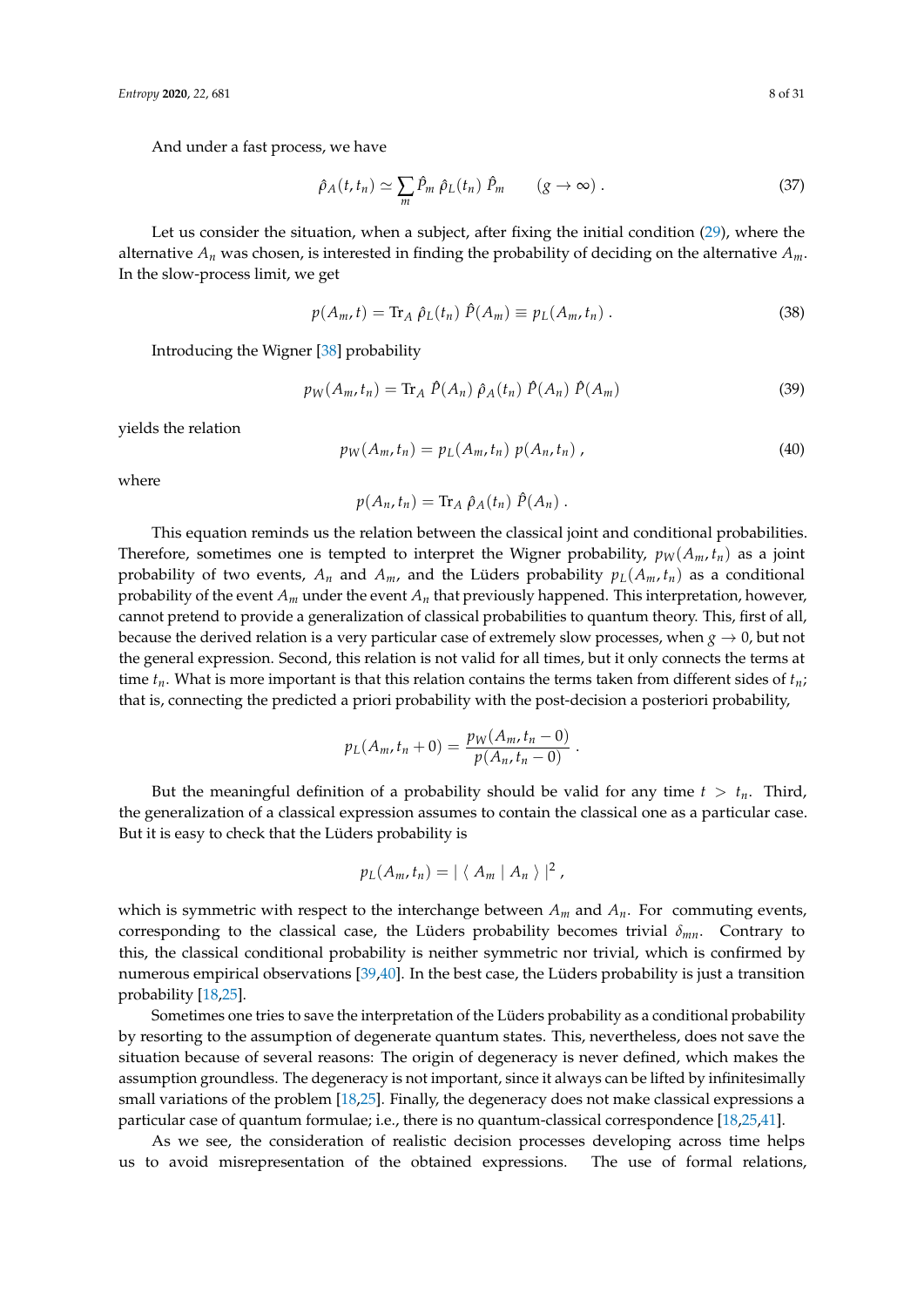neglecting evolutionary processes, can lead to meaningless results like negative and complex probabilities [\[18,](#page-28-10)[25](#page-28-16)[,42\]](#page-29-7).

#### <span id="page-9-3"></span>**5. Successive Decision Making**

When we consider the alternatives from the same set, say  $\{A_n\}$ , the probability of any  $A_n$  is described by the approach elucidated in the previous sections, which leads to the set of the probabilities  $\{p(A_n,t): n = 1,2,\ldots,N_A\}$ . A rather different problem is the definition of successive decisions with respect to alternatives from different sets. Below we consider this problem by employing some of the methods from the theory of quantum measurements [\[21,](#page-28-12)[42–](#page-29-7)[44\]](#page-29-8), essentially modifying them, however, in order to adjust to quantum decision theory [\[18](#page-28-10)[,25\]](#page-28-16).

Suppose there are two sets of alternatives,  $\{A_n : n = 1, 2, ..., N_A\}$  and  $\{B_k : k = 1, 2, ..., N_B\}$ . At the time interval  $[t_A, t_A + \tau_A]$ , a subject makes a decision with respect to the alternatives  $A_n$ . Then, in the time interval  $[t_B + \tau_B]$ , where  $t_B > t_A + \tau_A$ , the subject decides about  $B_k$ .

According to the general approach of defining quantum joint probabilities [\[18,](#page-28-10)[25\]](#page-28-16), each set of alternatives is represented by the related set of alternative vectors and alternative projection operators,

$$
A_n \longmapsto |A_n\rangle \longmapsto \hat{P}(A_n) \equiv |A_n\rangle \langle A_n |,
$$
  

$$
B_k \longmapsto |B_k\rangle \longmapsto \hat{P}(B_k) \equiv |B_k\rangle \langle B_k |.
$$
 (41)

Respectively, there are two spaces of alternatives:

$$
\mathcal{H}_A = \text{span}\{|n\rangle\}, \qquad \mathcal{H}_B = \text{span}\{|k\rangle\}, \qquad (42)
$$

whose bases, in general, are different. Recollecting the existence of the subject space of mind  $\mathcal{H}_S$ , we have the decision space

$$
\mathcal{H} = \mathcal{H}_A \bigotimes \mathcal{H}_B \bigotimes \mathcal{H}_S \,. \tag{43}
$$

The decision-maker state is subject to the time evolution [\(9\)](#page-4-3). The evolution operator satisfies the evolution equation (Equation [\(10\)](#page-4-1)), now with the evolution generator

<span id="page-9-1"></span>
$$
\hat{H}(t) = \hat{H}_{AS}(t) \bigotimes \hat{1}_B + \hat{1}_A \bigotimes \hat{H}_{BS}(t). \tag{44}
$$

Again it is convenient to choose the basis composed of the eigenfunctions of the evolution generator, such that

$$
\hat{H}(t) | n k \alpha \rangle = E_{n k \alpha}(t) | n k \alpha \rangle. \tag{45}
$$

This assumes the self-similarity of the decision maker in the form of the Lappo-Danilevsky condition [\(12\)](#page-4-0), because of which we have

$$
\hat{U}(t) | n k \alpha \rangle = U_{n k \alpha}(t) | n k \alpha \rangle, \qquad (46)
$$

where

$$
U_{nk\alpha}(t) = \exp\left\{-i \int_0^t E_{nk\alpha}(t') dt'\right\}.
$$
 (47)

The joint probability that, first, a decision on  $A_n$  is made (an event  $A_n$  happens) and later a decision on *B<sup>k</sup>* is made (an event *B<sup>k</sup>* occurs) is defined as

<span id="page-9-0"></span>
$$
p(B_k A_n, t) \equiv \text{Tr}_{\mathcal{H}} \hat{\rho}(t) \hat{P}(B_k) \bigotimes \hat{P}(A_n) . \tag{48}
$$

This also can be written as

<span id="page-9-2"></span>
$$
p(B_k A_n, t) \equiv \text{Tr}_{AB} \hat{\rho}_{AB}(t) \hat{P}(B_k) \bigotimes \hat{P}(A_n) , \qquad (49)
$$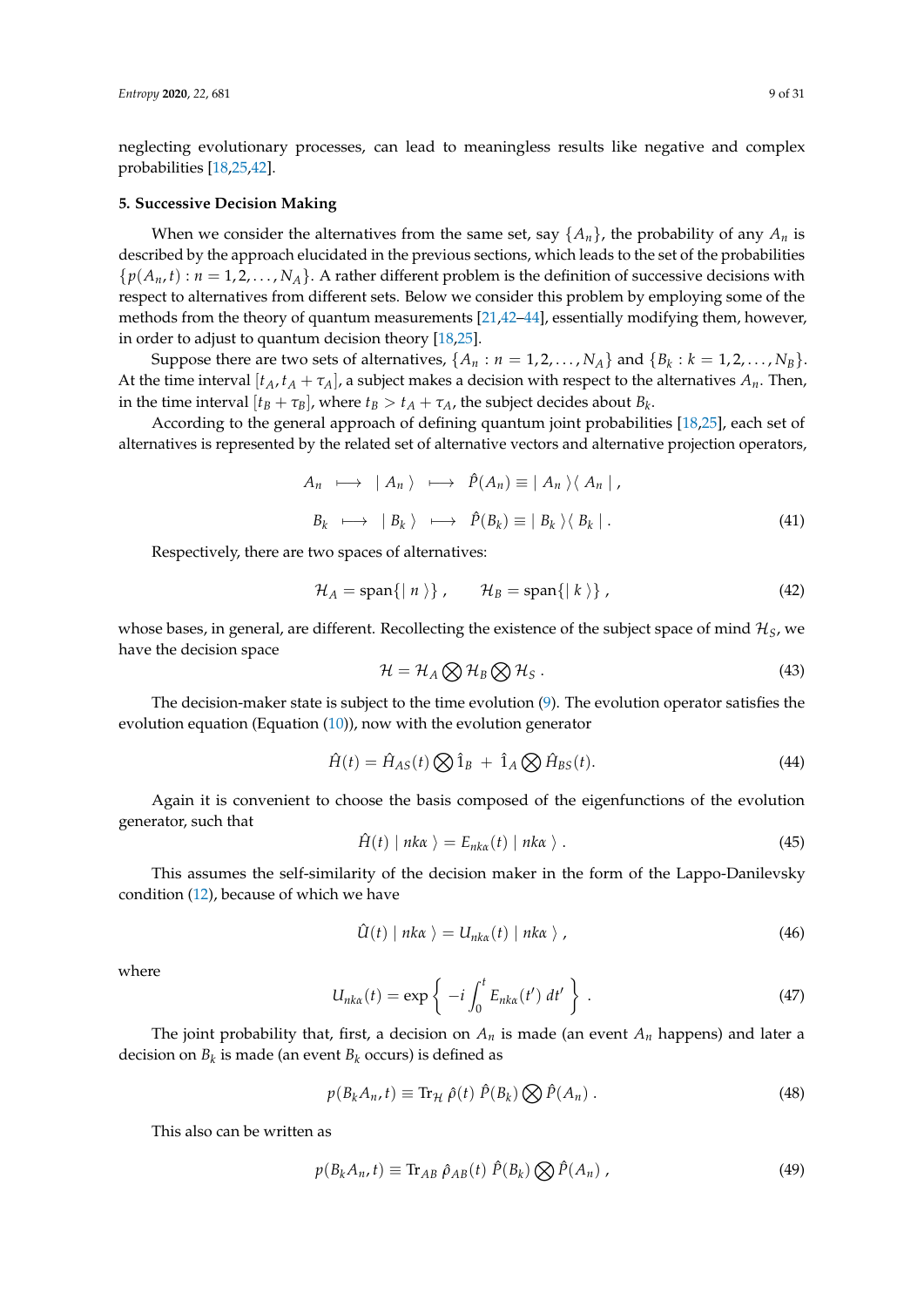*Entropy* **2020**, *22*, 681 10 of 31

where

$$
\hat{\rho}_{AB}(t) \equiv \text{Tr}_S \ \hat{\rho}(t) = \sum_{\alpha} \langle \ \alpha \mid \hat{\rho}(t) \mid \alpha \ \rangle \ . \tag{50}
$$

Expanding this results in the expression for the sought joint probability of choosing first the alternative  $A_n$ , and later, the alternative  $B_k$ , yields

$$
p(B_k A_n, t) = \sum_{n_1 n_2} \sum_{k_1 k_2} \sum_{\alpha} U_{n_1 k_1 \alpha}(t) \langle \alpha k_1 n_1 | \hat{\rho}(0) | n_2 k_2 \alpha \rangle U_{n_2 k_2 \alpha}^*(t) \times
$$
  
 
$$
\times \langle k_2 | \hat{P}(B_k) | k_1 \rangle \langle n_2 | \hat{P}(A_n) | n_1 \rangle.
$$
 (51)

The process of making decisions is supposed to be smooth, such that its impact does not result in finite-time divergences,

$$
\left| \int_{t_A}^{t_A+\tau_A} E_{nk\alpha}(t) dt + \int_{t_B}^{t_B+\tau_A} E_{nk\alpha}(t) dt \right| < \infty.
$$
 (52)

The quantity *Enk<sup>α</sup>* (*t*) characterizes the speed of the process of the subject deliberating about the given alternatives. For convenience, it is possible to define a rate parameter, entering the eigenvalue

$$
E_{nk\alpha}(t) = E_{nk\alpha}(t,g) \tag{53}
$$

in such a way that a slow process would imply

$$
E_{nk\alpha}(t,g) \to 0 \qquad (g \to 0) , \qquad (54)
$$

while a fast process would mean that

$$
E_{nk\alpha}(t,g) \to \infty \qquad (g \to \infty) \ . \tag{55}
$$

When the process is slow, we have

$$
U_{nk\alpha}(t) \simeq 1 \qquad (g \to 0) \ . \tag{56}
$$

Then the corresponding probability becomes

$$
p(B_k A_n, t) \simeq \text{Tr}_{AB} \hat{\rho}_{AB}(0) \hat{P}(B_k) \bigotimes \hat{P}(A_n) \qquad (g \to 0) ,
$$
 (57)

while the decision state reads as

$$
\hat{\rho}_{AB}(t) \simeq \hat{\rho}_{AB}(0) \qquad (g \to 0) \,. \tag{58}
$$

It is useful to stress that even if at the initial moment of time the decisions on  $A_n$  and  $B_k$  formally look to be not explicitly connected, so that

$$
\hat{\rho}(0) = \hat{\rho}_{AS}(0) \bigotimes \hat{\rho}_{BS}(0) ,
$$

the decision state does not factorize anyway,

$$
\hat{\rho}_{AB}(0) = \text{Tr}_{S} \hat{\rho}_{AS}(0) \bigotimes \hat{\rho}_{BS}(0) ,
$$

being entangled through the subject's mind. Only in the extreme, hardly realistic cases when at the initial moment of time all processes are absolutely not correlated, so that

$$
\hat{\rho}(0) = \hat{\rho}_A(0) \bigotimes \hat{\rho}_B(0) \bigotimes \hat{\rho}_S(0) ,
$$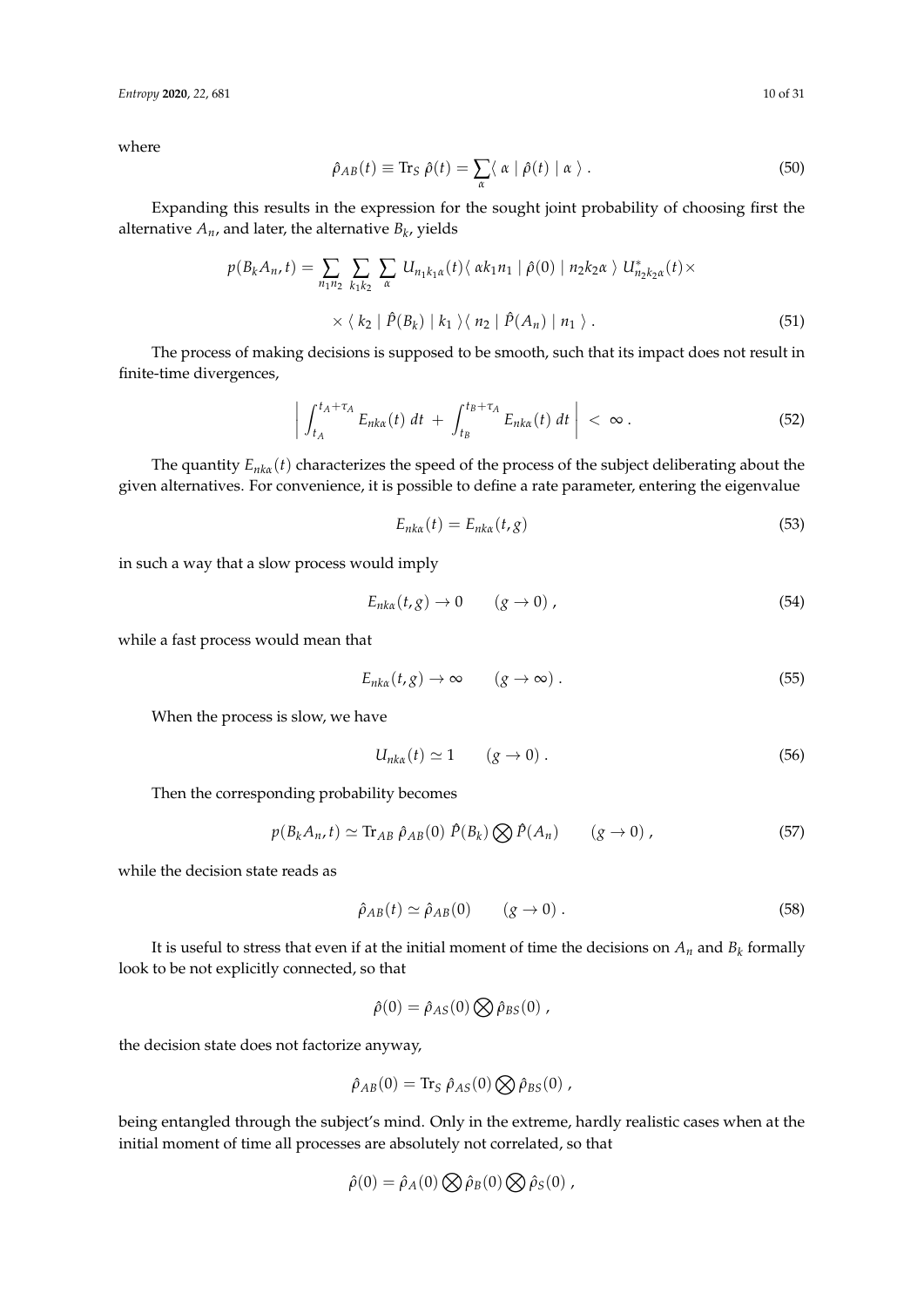the joint probability factorizes:

$$
p(B_kA_n,0)=p(B_k,0)\;p(A_n,0)\;.
$$

Thus, even deciding on different alternatives, the total decision state, generally, remains entangled, thereby producing entangled states in the process of decision making [\[45\]](#page-29-9). The produced entanglement can be measured [\[46](#page-29-10)[–51\]](#page-29-11).

For a fast process, we have

$$
U_{n_1k_1\alpha}(t) U_{n_2k_2\alpha}(t) \simeq \delta_{n_1n_2}\delta_{k_1k_2} . \tag{59}
$$

Then the decision state reduces to

$$
\hat{\rho}_{AB}(t) \simeq \sum_{nk} \hat{P}_n \bigotimes \hat{P}_k \; \hat{\rho}_{AB}(0) \; \hat{P}_n \bigotimes \hat{P}_k \qquad (g \to \infty) \; , \tag{60}
$$

where

$$
\hat{P}_n = | n \rangle \langle n | , \qquad \hat{P}_k = | k \rangle \langle k | .
$$

It is important to emphasize that the joint probability [\(48\)](#page-9-0) is real-valued,

$$
p^*(B_k A_n, t) = p(B_k A_n, t) .
$$
 (61)

.

It is not symmetric with respect to the interchange of  $A_n$  and  $B_k$ , since the evolution generator [\(44\)](#page-9-1) depends on the order of decisions, the first being *A<sup>n</sup>* and the second being *B<sup>k</sup>* . As is postulated at the beginning of this section, at the time interval  $[t_A, t_A + \tau_A]$ , a subject makes a decision on the alternatives  $A_n$ . Then, in the time interval  $[t_B + \tau_B]$ , where  $t_B > t_A + \tau_A$ , the subject decides on  $B_k$ . This means that the evolution generator can be presented as

$$
\hat{H}(t) = \begin{cases}\n\hat{H}_{AS}(t) \otimes \hat{1}_B, & t \le t_A + \tau_A \\
\hat{1}_A \otimes \hat{H}_{BS}(t), & t > t_B > t_A + \tau_A\n\end{cases}
$$

From here its dependence on the order of decisions is evident. We may notice that the interchange of the decisions on  $A_n$  and  $B_k$  is similar to the inversion of time, hence

$$
p(B_kA_n,t)=p(A_nB_k,-t).
$$

Additionally, it is useful to compare the joint probability [\(49\)](#page-9-2) with the Kirkwood distribution [\[52\]](#page-29-12). The latter is defined for two coinciding in time events, whose projectors pertain to the same space of alternatives  $\mathcal{H}_A = \mathcal{H}_B$ , which gives

$$
p_K(B_kA_n) \equiv \text{Tr}_A \hat{\rho}_A \hat{P}(B_k) \hat{P}(A_n).
$$

It easy to see from the complex conjugate expression

$$
p_K^*(B_kA_n) = \text{Tr}_A \hat{\rho}_A \hat{P}(A_n) \hat{P}(B_k) = p_K(A_nB_k)
$$

that

$$
p_K^*(B_kA_n)\neq p_K(B_kA_n)\,
$$

which tells us that the Kirkwood distribution, generally, is complex-valued. Thus, the complex Kirkwood distribution and the real joint probability [\(49\)](#page-9-2) are principally different.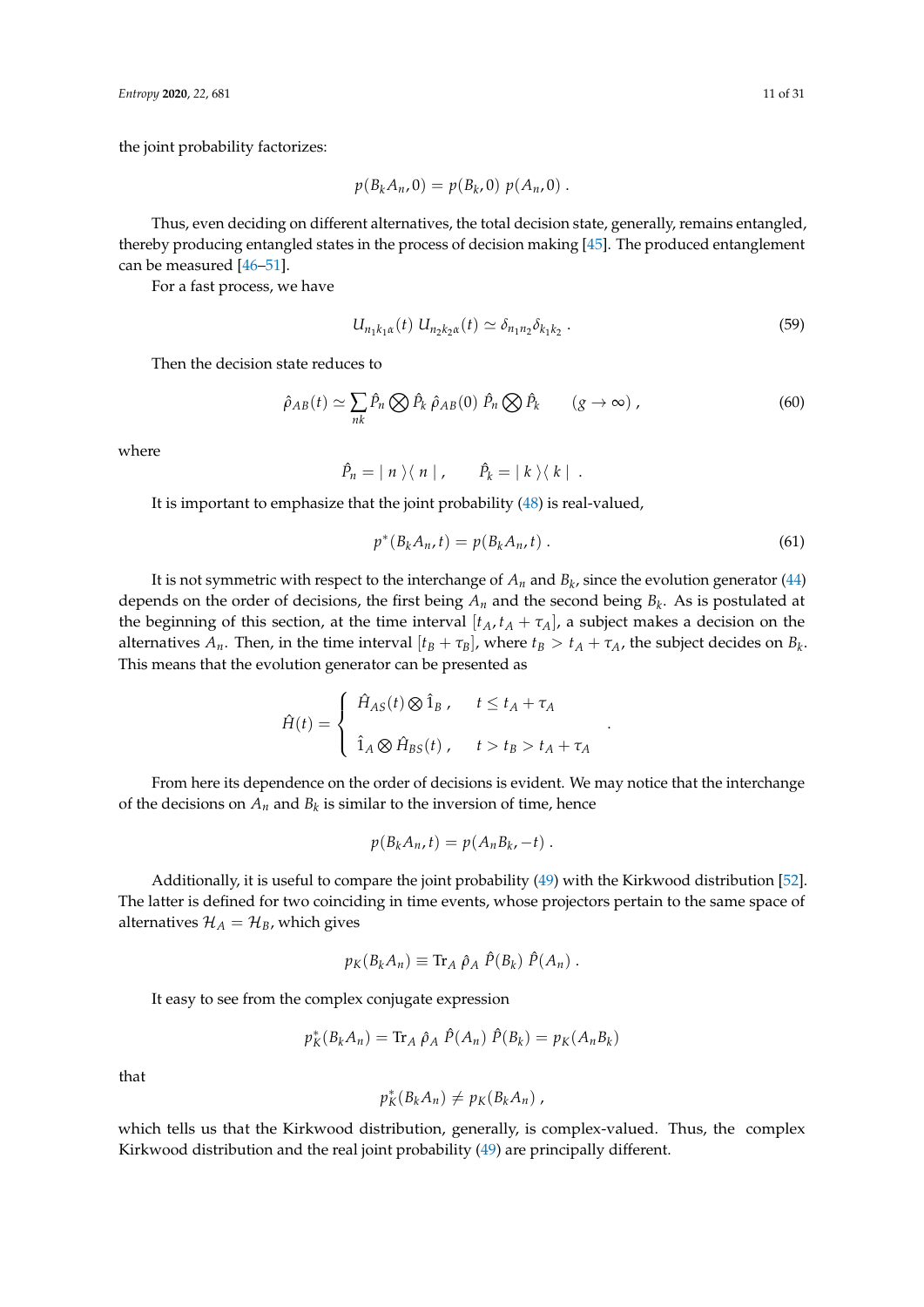#### <span id="page-12-0"></span>**6. Dual Decision Process**

Subjects rarely make decisions based solely on the usefulness of alternatives, as prescribed by utility theory [\[9\]](#page-28-4), especially when decisions are to be made under uncertainty. The choice between alternatives is practically always not purely objective and based on well defined values that could be quantified, but strong subjective feelings, biases, and heuristics are involved in the process of making decisions [\[53](#page-29-13)[,54\]](#page-29-14). Intuition and emotions are also subjective, but they help us to make decisions, making them part of the decision-making process [\[55\]](#page-29-15). Taking account of subjective feelings and emotions in making decisions is important for the problem of human-computer interaction [\[56\]](#page-29-16) and the creation of artificial intelligence [\[57,](#page-29-17)[58\]](#page-29-18).

Understanding that human decision making involves two sides, the rational evaluation of utility and intuitive irrational attraction or repulsion towards each of the alternatives has been thoroughly investigated and elucidated in the approach called dual-process theory [\[59–](#page-29-19)[62\]](#page-29-20). Quantum techniques seem to be the most appropriate for portraying the duality of human decision processes, since quantum theory presupposes the so-called wave-particle duality. Below we show how the dual-process approach [\[59–](#page-29-19)[62\]](#page-29-20) is formulated in quantum language [\[10](#page-28-5)[,46](#page-29-10)[,63](#page-30-0)[–65\]](#page-30-1).

Thus, to describe decision making by real subjects it is necessary to take into account the *rational–irrational* duality of decision making. First, we need to say several words on the meaning of the notion "rational" that can be understood in different senses [\[66\]](#page-30-2). It is necessary to distinguish between the philosophical and psychological meanings of this term. In philosophical writings, one gives the definition of "rational" as all which leads to the desired goal [\[67\]](#page-30-3). However, under that definition, any illogical uncontrolled feeling that leads to the goal should be named rational. In decision making, one uses the *psychological* meaning of the term "rational" as what can be explained and evaluated logically and what follows explicitly formulated rules. On the contrary, emotions, intuition, and moral feelings cannot be logically and explicitly formulated and quantified, especially at the moment of making a decision. Thus, "rational" in decision making is what can be explicitly formulated, based on clear rules, deterministic, logical, prescriptive, normative. While "irrational" is just the opposite to "rational".

In this way, one has to separate the psychological and philosophical definitions of "rational" or "irrational". The psychological definition assumes that the distinction between "rational" and "irrational" is done at the moment of making a decision. Conversely, the philosophical definition of "rational" as what leads to the goal is a definition that can work better afterwards, when the goal has been reached. Only then it becomes clear what was leading to the goal and what was not. At the moment of making a decision, it is not always clear what leads to the goal and what does not.

The separation of decision making into rational and irrational has a simple and well defined psychological meaning based on actual physiological processes in the brain [\[68\]](#page-30-4). One often calls rational processes conscious, while irrational processes as subconscious.

From the mathematical point of view, the above can be formulated as follows. Let us consider the choice between a set of alternatives  $A_n$ . An alternative is represented by a vector  $|A_n\rangle$  in a Hilbert space of alternatives  $\mathcal{H}_A$  and by a projector  $\hat{P}(A_n)$  acting on this space. The subject space of mind is  $\mathcal{H}_\mathcal{S}$ . Thus, the decision space is

$$
\mathcal{H} = \mathcal{H}_A \bigotimes \mathcal{H}_S \,. \tag{62}
$$

As is explained above, when choosing between alternatives, in addition to the rational evaluation of the utility of each alternative, the decision maker experiences irrational feelings. This implies that each alternative  $A_n$ , and its representation  $|A_n\rangle$  in the space of alternatives  $\mathcal{H}_A$ , is complimented by a set of subjective feelings  $z_n$  represented by a vector  $|z_n\rangle$  in the subject space of mind  $\mathcal{H}_S$ . That is, in the process of decision making one compares not merely the alternatives *An*, but the composite prospects

$$
\pi_n \equiv A_n z_n \,. \tag{63}
$$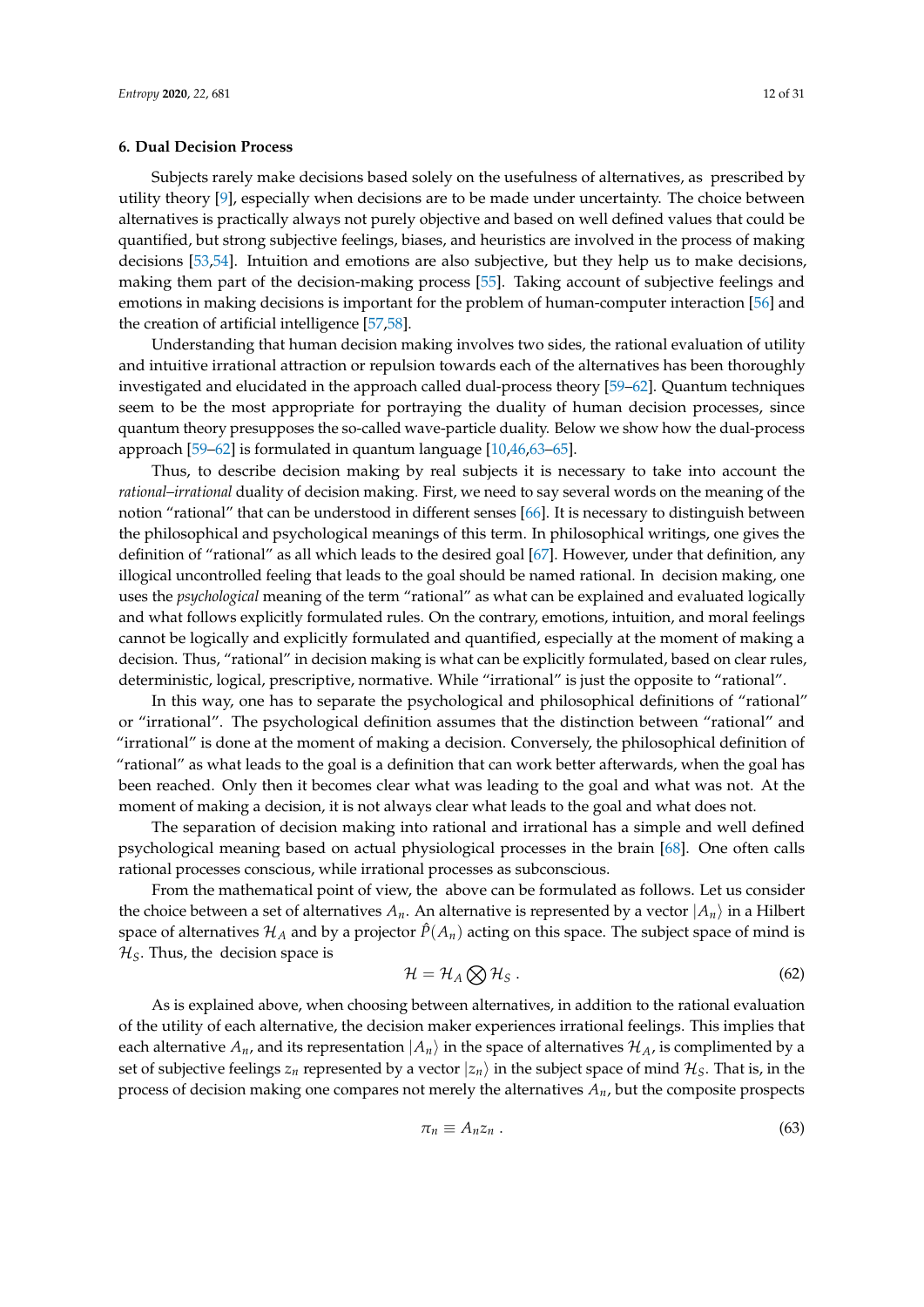Being a member of the subject space of mind, the vector  $|z_n\rangle$  allows for the expansion

$$
|z_n\rangle = \sum_{\alpha} b_{n\alpha} | \alpha \rangle , \qquad (64)
$$

in which *bn<sup>α</sup>* are random quantities, which signifies a non-deterministic character of irrational feelings and emotions.

We do not impose an excessive number of conditions; instead we try to limit ourselves by the minimal number of restrictions. The required conditions will be imposed on the resulting expressions describing probability. Therefore, the vectors  $|z_n\rangle$  are not forced to be obligatory normalized, so that the scalar product

$$
\langle z_n | z_n \rangle = \sum_{\alpha} |b_{n\alpha}|^2
$$

does not have to be one. Additionally, the vectors  $|z_n\rangle$  with different labels are not orthogonal to each other. Respectively, the operator

$$
\hat{P}(z_n) \equiv | z_n \rangle \langle z_n | = \sum_{\alpha \beta} b_{n\alpha} b_{n\beta}^* | \alpha \rangle \langle \beta |
$$
\n(65)

is not a projector, since

$$
\hat{P}(z_m)\hat{P}(z_n)=\left(\sum_{\alpha}b_{m\alpha}^*b_{n\alpha}\right)\mid z_m\rangle\langle z_n\mid.
$$

The prospect  $A_n z_n$  is represented by the vector

$$
| A_n z_n \rangle = | A_n \rangle \bigotimes | z_n \rangle = \sum_{\alpha} b_{n\alpha} | A_n \alpha \rangle
$$
 (66)

in the decision space  $H$ . The prospect operator

$$
\hat{P}(A_n z_n) \equiv | A_n z_n \rangle \langle z_n A_n | = \hat{P}(A_n) \bigotimes \hat{P}(z_n) , \qquad (67)
$$

with the property

$$
\hat{P}(A_m z_m)\hat{P}(A_n z_n) = \delta_{mn}\langle z_n | z_n \rangle \hat{P}(A_n z_n),
$$

is not idempotent and is not a projector.

The resolution of unity

$$
\sum_{n} \hat{P}(A_n z_n) = 1 \tag{68}
$$

is understood in the weak sense as the equality on average

$$
\left\langle \sum_{n} \hat{P}(A_n z_n) \right\rangle = 1 , \qquad (69)
$$

which implies

<span id="page-13-0"></span>
$$
\operatorname{Tr}_{\mathcal{H}}\hat{\rho}(t)\sum_{n}\hat{P}(A_{n}z_{n})=1.
$$
\n(70)

The extended version of the latter equality reads as

<span id="page-13-1"></span>
$$
\sum_{n} \sum_{\alpha\beta} b_{n\alpha}^{*} b_{n\beta} \langle \alpha A_{n} | \hat{\rho}(t) | A_{n\beta} \rangle = 1.
$$
 (71)

The set of the operators  $\{\hat{P}(A_n z_n)\}\$  forms a kind of the positive operator-valued measure [\[69\]](#page-30-5).

Thus, making a decision on an alternative *An*, a decision maker, as a matter of fact, considers a prospect  $\pi_n = A_n z_n$ , as far as, in addition to the rational quantification of the alternative utility,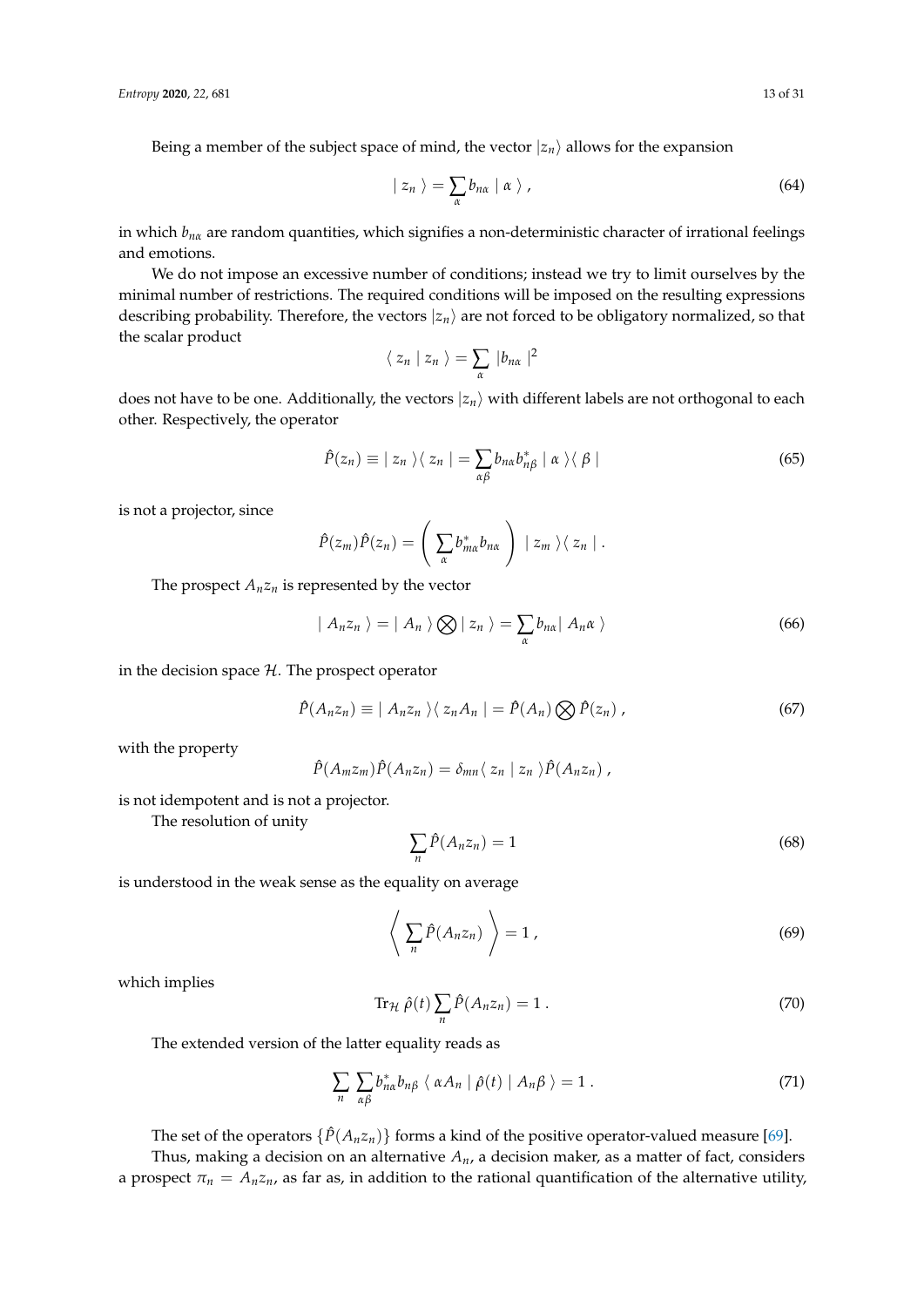this alternative is subject to irrational subconscious evaluations. A decision maker not merely makes a decision on the usefulness of an alternative, but also experiences feelings of attraction or repulsion to this alternative. Thus, the probability of choosing an alternative is in fact a behavioral probability of the associated prospect comprising a decision on the utility and on the attractiveness of the alternative [\[65\]](#page-30-1). Keeping in mind that de facto, one practically always considers prospects associated with the given alternatives, and in order not to complicate notation, we shall denote the behavioral probability of a prospect

<span id="page-14-5"></span>
$$
p(\pi_n, t) \equiv \text{Tr}_{\mathcal{H}} \hat{\rho}(t) \hat{P}(\pi_n) \equiv p(A_n, t) \tag{72}
$$

as identified with the alternative probability

<span id="page-14-0"></span>
$$
p(A_n, t) = \text{Tr}_{\mathcal{H}} \hat{\rho}(t) \hat{P}(A_n z_n) \,. \tag{73}
$$

The resolution of unity  $(70)$  or  $(71)$  guarantees the probability normalization

<span id="page-14-4"></span>
$$
\sum_{n} p(A_n, t) = 1, \qquad 0 \le p(A_n, t) \le 1. \tag{74}
$$

Separating in expression [\(73\)](#page-14-0) diagonal terms

$$
f(A_n, t) \equiv \sum_{\alpha} |b_{n\alpha}|^2 \langle \alpha A_n | \hat{\rho}(t) | A_n \alpha \rangle
$$
 (75)

from off-diagonal terms

$$
q(A_n, t) \equiv \sum_{\alpha \neq \beta} b_{n\alpha}^* b_{n\beta} \langle \alpha A_n | \hat{\rho}(t) | A_n \beta \rangle, \qquad (76)
$$

we obtain the behavioral probability

<span id="page-14-1"></span>
$$
p(A_n, t) = f(A_n, t) + q(A_n, t) .
$$
 (77)

In the theory of quantum measurements, the diagonal term corresponds to classical theory, while the second, off-diagonal term is due to quantum interference and coherence. The transition from quantum to classical measurements and from quantum to classical probabilities is called decoherence [\[70\]](#page-30-6). Thus, the first term corresponds to a classical probability enjoying the properties

<span id="page-14-2"></span>
$$
\sum_{n} f(A_n, t) = 1, \qquad 0 \le f(A_n, t) \le 1.
$$
\n(78)

In decision theory, the classical probability is responsible for a rational choice of alternatives and can be named *rational fraction* or *utility fraction*, since its value is prescribed by the utility of the alternative [\[25](#page-28-16)[,46](#page-29-10)[,65](#page-30-1)[,71](#page-30-7)[,72\]](#page-30-8).

The second term, entirely due to quantum effects, has the properties

<span id="page-14-3"></span>
$$
\sum_{n} q(A_n, t) = 0, \qquad -1 \le q(A_n, t) \le 1 \tag{79}
$$

following from Equations [\(77\)](#page-14-1) and [\(78\)](#page-14-2). The property [\(79\)](#page-14-3) is named the alternation law [\[25,](#page-28-16)[46,](#page-29-10)[65](#page-30-1)[,71](#page-30-7)[,72\]](#page-30-8). From normalization [\(74\)](#page-14-4), we also have

$$
-f(A_n,t)\leq q(A_n,t)\leq 1-f(A_n,t).
$$

The quantum term *q* in decision theory is associated with irrational feelings characterizing the emotional attitude of the decision maker to the quality of considered alternatives, because of which it can be called *irrational factor*, *attraction factor*, or *quality factor* [\[25](#page-28-16)[,46,](#page-29-10)[65,](#page-30-1)[71,](#page-30-7)[72\]](#page-30-8).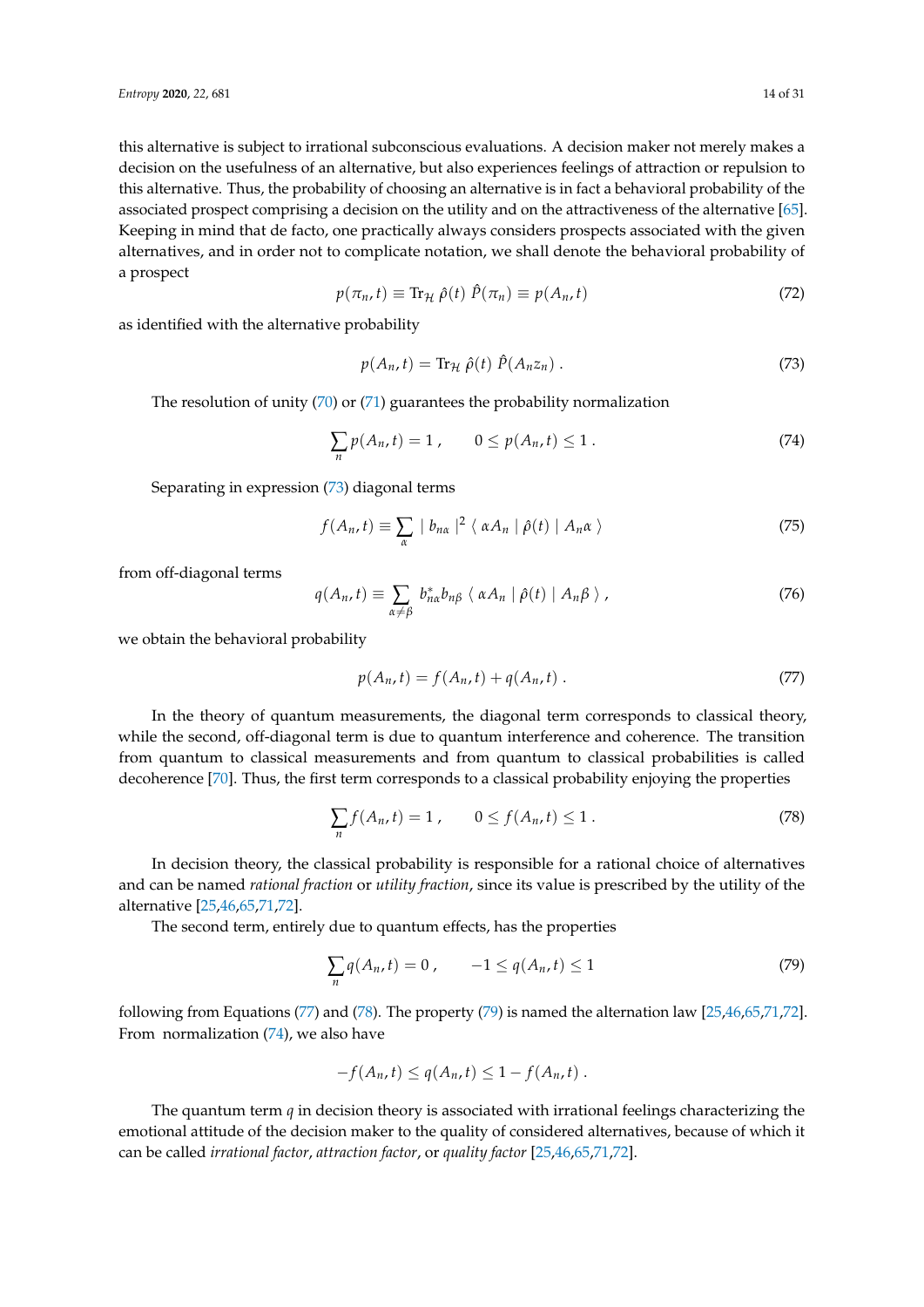As is seen, for an alternative  $A_i$  to be stochastically preferred over  $A_j$ , so that  $p(A_i) > p(A_j)$ , it is not always sufficient to be more useful, but it is necessary to be sufficiently attractive. An optimal alternative is that possessing the largest probability among the set of the considered alternatives.

For any generalization of decision theory, it is very important to include as a particular case the classical decision theory based on expected utility. Quantum decision theory [\[25,](#page-28-16)[46](#page-29-10)[,65](#page-30-1)[,71](#page-30-7)[,72\]](#page-30-8) satisfies this requirement. The return to classical decision theory happens when the quantum term *q* tends to zero. This can be called the *quantum-classical correspondence principle*:

$$
p(A_n, t) \to f(A_n, t) , \qquad q(A_n, t) \to 0 . \tag{80}
$$

In the theory of quantum measurements, the disappearance of the quantum term, corresponding to quantum coherence, is called *decoherence*. The vanishing of this term can be due to the influence of surrounding environment [\[70,](#page-30-6)[73](#page-30-9)[–75\]](#page-30-10) or to the action of measurements [\[35](#page-29-0)[,76\]](#page-30-11). In decision theory, the decoherence can be caused by the influence of society providing information to the decision maker [\[77\]](#page-30-12). In both these cases, random disturbances from either surrounding or measurement devices, lead to the irreversibility of time arrow [\[78,](#page-30-13)[79\]](#page-30-14).

# <span id="page-15-0"></span>**7. Evolution of Behavioral Probability**

The temporal evolution of the behavioral probability [\(77\)](#page-14-1) can be treated as in Section [3.](#page-4-4) The time dependence enters the matrix element

$$
\langle \alpha A_n | \hat{\rho}(t) | A_n \beta \rangle = \sum_{n_1 n_2} U_{n_1 \alpha}(t) \langle A_n | n_1 \rangle \langle \alpha n_1 | \hat{\rho}(0) | n_2 \beta \rangle U_{n_2 \beta}^*(t) \langle n_2 | A_n \rangle. \tag{81}
$$

If the process in the space of mind is asymptotically slow, then

$$
U_{n\alpha}(t) \simeq 1 \qquad (g \to 0)
$$

and we get

$$
\langle \alpha A_n | \hat{\rho}(t) | A_n \beta \rangle \simeq \langle \alpha A_n | \hat{\rho}(0) | A_n \beta \rangle. \tag{82}
$$

This means that

$$
f(A_n,t) \simeq f(A_n,0) , \qquad q(A_n,t) \simeq q(A_n,0) , \qquad (83)
$$

so that the probability practically does not change:

$$
p(A_n, t) \simeq p(A_n, 0) \qquad (g \to 0).
$$
 (84)

In the opposite case of a fast process, when

$$
U_{m\alpha}(t) U_{n\beta}^*(t) \simeq \delta_{mn}\delta_{\alpha\beta} \qquad (g \to \infty) ,
$$

we obtain

$$
\langle \alpha A_n | \hat{\rho}(t) | A_n \beta \rangle \simeq \delta_{\alpha\beta} \sum_m \langle A_n | m \rangle \langle \alpha m | \hat{\rho}(0) | m\alpha \rangle \langle m | A_n \rangle \qquad (g \to \infty).
$$
 (85)

Then the rational fraction reads as

$$
f(A_n,t) \simeq \sum_{\alpha} |b_{n\alpha}|^2 \langle \alpha A_n | \hat{\rho}(t) | A_n \alpha \rangle, \qquad (86)
$$

where

$$
\hat{\rho}(t) = \sum_{m} \hat{P}_m \hat{\rho}(0) \hat{P}_m \qquad (g \to \infty) ,
$$
\n(87)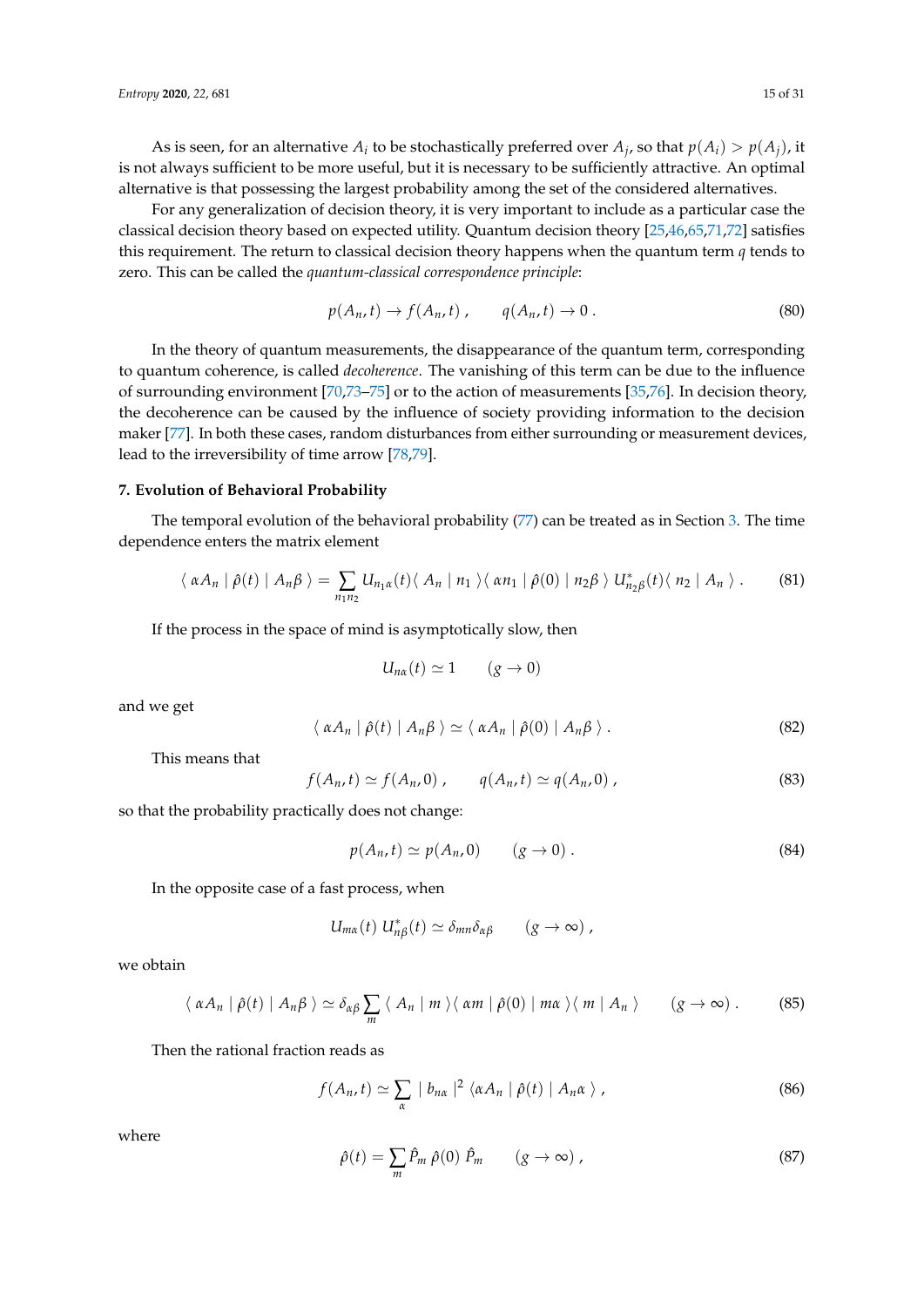while the quantum term, characterizing irrational feelings, vanishes:

$$
q(A_n, t) \simeq 0 \qquad (g \to \infty) \,.
$$

Therefore, the behavioral probability reduces to the rational part,

$$
p(A_n, t) \simeq f(A_n, t) \qquad (g \to \infty) \,. \tag{89}
$$

Successive decision making can be described similarly to Section [5.](#page-9-3) For two successive decisions, one has to consider the probability

$$
p(B_k A_n, t) = \text{Tr}_{\mathcal{H}} \hat{\rho}(t) \hat{P}(B_k z_k) \bigotimes \hat{P}(A_n z_n) . \tag{90}
$$

The above results demonstrate the essential dependence of the irrational term *q* from the speed of making decisions. The fact that, under a slow decision process, the probability practically does not vary, remaining close to that existing at the initial time, is not surprising. What is more interesting is that under a fast decision process, the quantum term vanishes. This can be explained as follows. The quantum term is caused by the interference and entanglement of subconscious feelings in the subject consciousness. In order that these processes happen, they need some time. However, in the case of extremely fast decision making, the subject just has no time for deliberation when the acts of coherence and entanglement could develop.

#### <span id="page-16-0"></span>**8. Evaluation of Initial Probability**

Before considering any evolutional process, it is necessary to prescribe initial conditions corresponding to the initial moment of time that can be set as  $t = 0$ . The initial probability

$$
p(A_n) \equiv p(A_n, 0) = f(A_n) + q(A_n)
$$
\n(91)

is formed by the initial rational fraction and irrational factor,

$$
f(A_n) \equiv f(A_n, 0) , \qquad q(A_n) \equiv q(A_n, 0) . \tag{92}
$$

To estimate the value of the initial rational fraction, it is possible to use the Luce rule [\[80\]](#page-30-15), according to which, if the alternative  $A_n$  is characterized by an attribute  $a_n$ , then the alternative weight can be written as

$$
f(A_n) = \frac{a_n}{\sum_n a_n} \qquad (a_n \ge 0) \ . \tag{93}
$$

For concreteness, let us study the case where alternatives are represented by lotteries

$$
A_n = \{x_i, p_n(x_i): i = 1, 2, ..., N_n\},
$$
\n(94)

where  $x_i$  are outcomes and  $p_n(x_i)$  are the outcome probabilities normalized so that

$$
\sum_i p_n(x_i) = 1, \qquad 0 \leq p_n(x_i) \leq 1.
$$

Employing a utility function  $u(x)$ , one can define [\[9\]](#page-28-4) the expected utility

$$
U(A_n) = \sum_i u(x_i) p_n(x_i) \,. \tag{95}
$$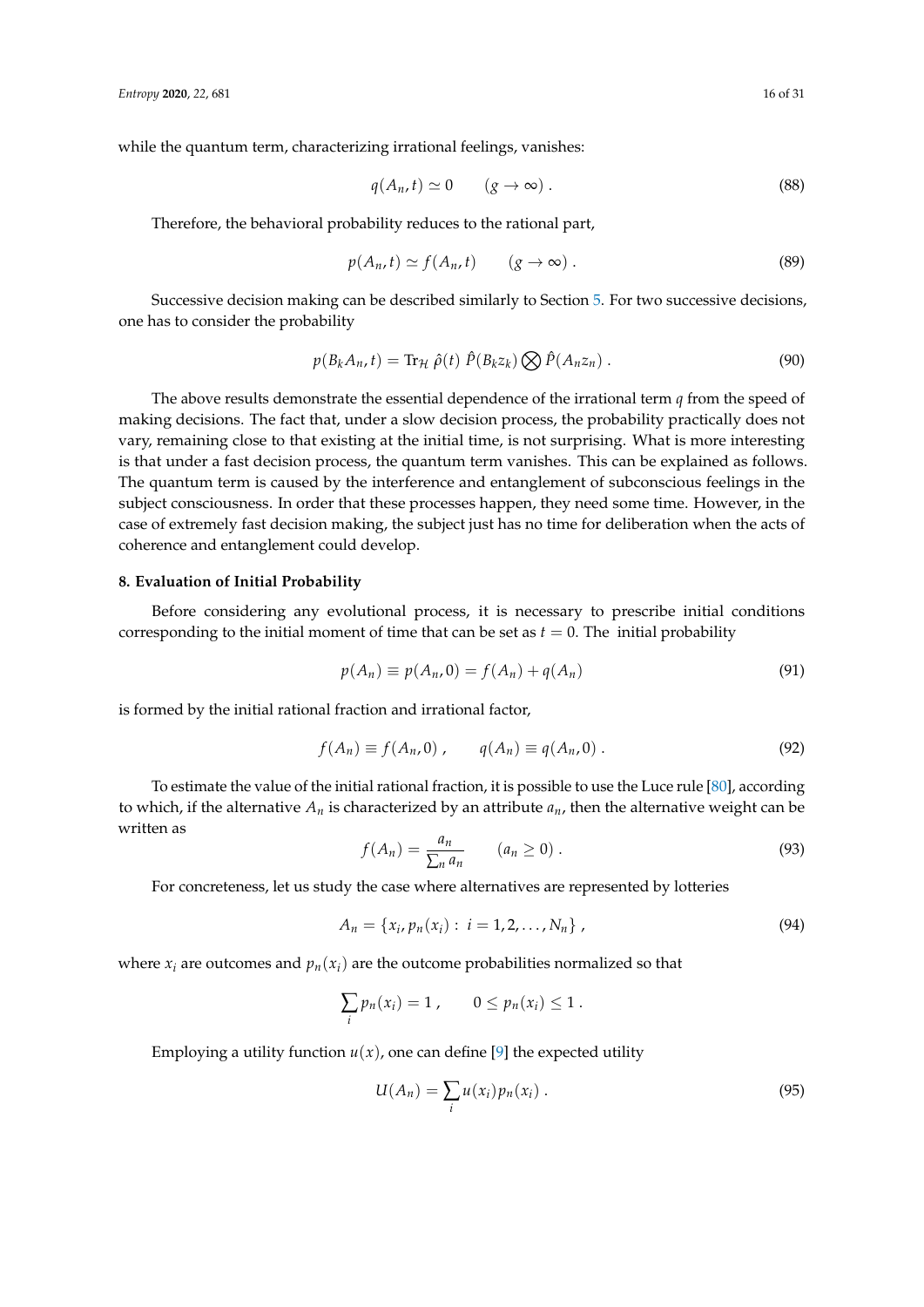The rational fraction describes the classical weight of an alternative that in the present case is connected with the expected utility in the following way [\[71,](#page-30-7)[72\]](#page-30-8). If the expected utilities of all alternatives are semi-positive, they can be associated with the alternative attributes,

$$
a_n = U(A_n) , \qquad U(A_n) \geq 0 , \qquad (96)
$$

whereas if all utilities are negative, the alternative attributes can be defined by the inverse quantities

$$
a_n = \frac{1}{|U(A_n)|}, \qquad U(A_n) < 0. \tag{97}
$$

In the case wherein among the expected utilities there are both positive and negative utilities, it is possible to use the shift taking account of the available wealth *U*0. This is done in the following way. Finding the minimal negative utility

$$
U_{min}\equiv \min_n \; U(A_n) < 0 \; ,
$$

one defines

$$
U_0 \equiv | U_{min} |
$$

interpreted as the wealth available to decision makers before they make decisions. Then the shifted utilities

$$
\overline{U}(A_n) \equiv U(A_n) + U_0 \ge 0 \tag{98}
$$

are used instead of  $U(A_n)$ , and we return to the case of semi-positive expected utilities.

The so defined rational fraction, or utility fraction, enjoys the natural properties: For semi-positive utilities, the fraction tends to zero, when its utility tends to zero,

$$
f(A_n) \to 0, \qquad U(A_n) \to +0, \qquad (99)
$$

and tends to one, when its utility is very large,

$$
f(A_n) \to 1, \qquad U(A_n) \to +\infty \,.
$$
 (100)

For negative expected utilities, we have

$$
f(A_n) \to 1, \qquad U(A_n) \to -0, \tag{101}
$$

and respectively,

$$
f(A_n) \to 0, \qquad U(A_n) \to -\infty \,.
$$
 (102)

When considering empirical data, the rational fraction characterizes the fraction of decision makers making decisions on the basis of rational normative rules. A more elaborate expression for the rational fraction can be derived by employing the minimization of an information functional [\[65](#page-30-1)[,71](#page-30-7)[,72\]](#page-30-8).

The irrational factor *q*, as has been explained above, is a random quantity distributed over the interval [−1, 1]. However, being a random variable does not preclude it to possess a typical average quantity. The ways of defining a non-informative prior for *q* are described in [\[46,](#page-29-10)[65,](#page-30-1)[71,](#page-30-7)[72\]](#page-30-8). Below we present a slightly modified derivation of the non-informative prior for the irrational factor.

Let the related distribution function be denoted as  $\varphi(x)$ . This distribution is normalized

<span id="page-17-0"></span>
$$
\int_{-1}^{1} \varphi(x) \, dx = 1 \,. \tag{103}
$$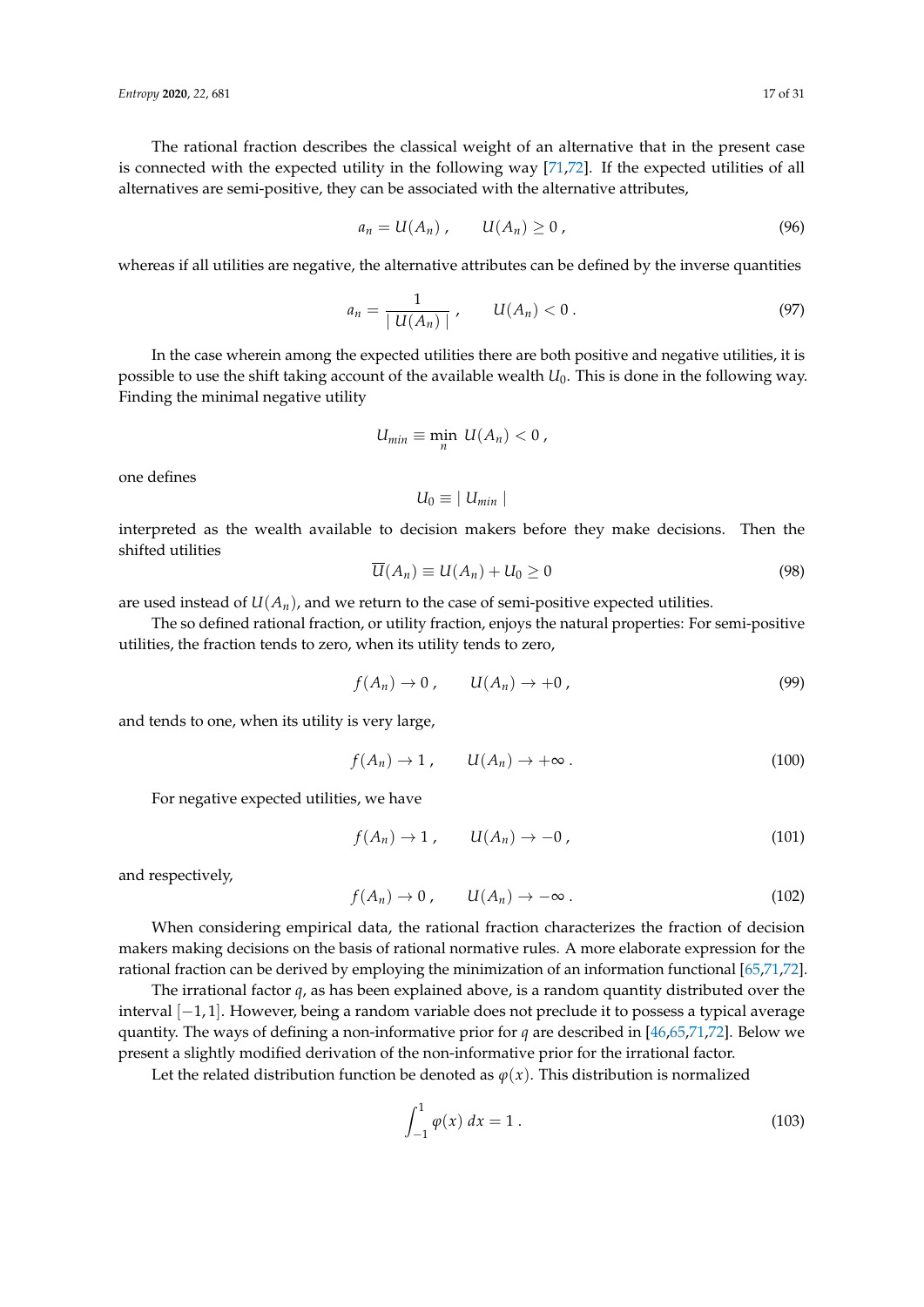Then the average value of a positive irrational factor is defined as

<span id="page-18-0"></span>
$$
q_{+} = \int_{0}^{1} x \varphi(x) \, dx \,. \tag{104}
$$

Respectively, the average value of a negative factor is

<span id="page-18-1"></span>
$$
q_{-} = \int_{-1}^{0} x \varphi(x) \, dx \,. \tag{105}
$$

**Proposition 1.** *The non-informative priors for the average irrational factors are*

<span id="page-18-2"></span>
$$
q_{+} = \frac{1}{4} \,, \qquad q_{-} = -\frac{1}{4} \,. \tag{106}
$$

**Proof.** *W*ith the notation

$$
\lambda_{+} = \int_{0}^{1} \varphi(x) \, dx \,, \qquad \lambda_{-} = \int_{-1}^{0} \varphi(x) \, dx \,, \tag{107}
$$

the normalization condition [\(103\)](#page-17-0) takes the form

$$
\lambda_+ + \lambda_- = 1 \,, \qquad 0 \le \lambda_\pm \le 1 \,. \tag{108}
$$

In the average irrational factors [\(104\)](#page-18-0) and [\(105\)](#page-18-1), *x* is a monotonic function, while  $\varphi(x)$  is integrable. Therefore, employing the theorem of average yields

$$
q_{+} = x_{+} \lambda_{+} , \qquad q_{-} = x_{-} \lambda_{-} , \qquad (109)
$$

where

$$
0 \le x_+ \le 1, \qquad -1 \le x_- \le 0. \tag{110}
$$

As a non-informative prior for the values of  $x_+$  and  $\lambda_+$  one takes the averages over the domains of their definition, that is,

$$
x_{+} = \frac{1}{2}, \qquad x_{-} = -\frac{1}{2}, \qquad \lambda_{\pm} = \frac{1}{2}.
$$
 (111)

Substituting this into quantities [\(104\)](#page-18-0) and [\(105\)](#page-18-1) proves equalities [\(106\)](#page-18-2).  $\Box$ 

This property is termed the *quarter law*. The mentioned above alternation law and the quarter law can be used for estimating the aggregate values of the behavioral probabilities according to the rule

$$
p(A_n) = f(A_n) \pm 0.25.
$$
 (112)

The sign of the irrational factor is prescribed in accordance to the alternative being attractive or repulsive [\[46,](#page-29-10)[65,](#page-30-1)[71,](#page-30-7)[72\]](#page-30-8).

This approach was employed for explaining a number of paradoxes in classical decision making [\[46,](#page-29-10)[63,](#page-30-0)[64](#page-30-16)[,71](#page-30-7)[,72](#page-30-8)[,81](#page-30-17)[,82\]](#page-30-18) and was found to be in good agreement with a variety of experimental observations [\[65](#page-30-1)[,71](#page-30-7)[,72](#page-30-8)[,83\]](#page-30-19).

#### <span id="page-18-3"></span>**9. Quantum Intelligence Network**

In the previous sections, we have considered quantum decision making by subjects that act independently of each other. Even then the probability of alternatives could vary with time due to the entangling properties of the evolution operator inducing entanglement in the decision space [\[50](#page-29-21)[,51](#page-29-11)[,84\]](#page-30-20), in addition to that caused by the initial subject state of mind [\[85\]](#page-30-21). The situation becomes much more involved when subjects exchange their information with each other. When there is a society of subjects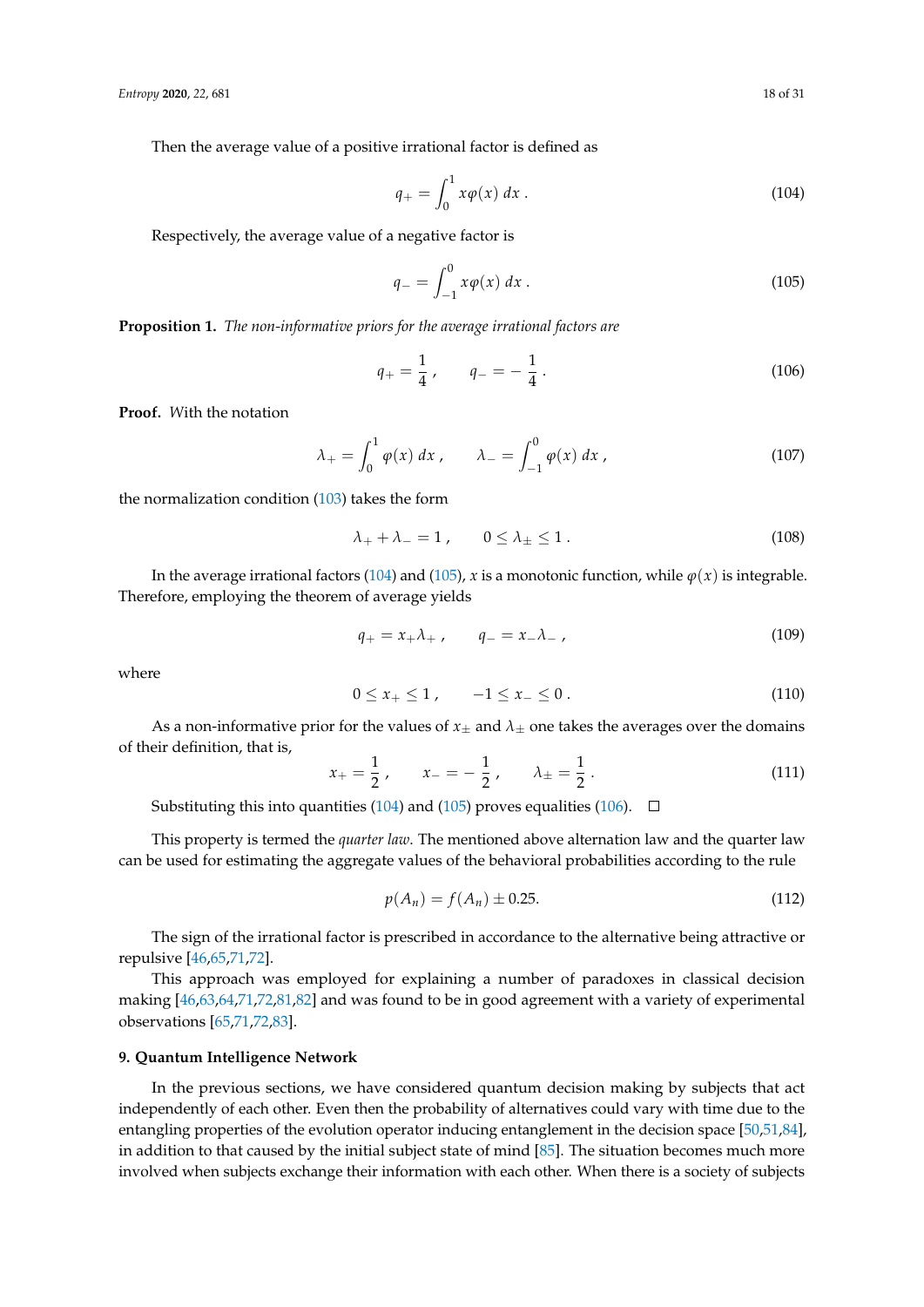interacting through the exchange of information, we obtain a network. Since the agents make decisions, we have an intelligence network. The probabilities of alternatives will vary owing to the informational interaction. From empirical investigations, it is known that decision makers do alter their decisions as a result of mutual charing of information [\[86–](#page-30-22)[93\]](#page-30-23). This type of intelligence networks plays an important role as prolegomena into the problem of artificial intelligence [\[94–](#page-31-0)[96\]](#page-31-1).

Assume that we are considering a society of *N* agents enumerated by the index *i* = 1, 2, . . . , *N*, who decide with respect to alternatives  $A_n$ , with  $n = 1, 2, \ldots, N_A$ . Thus, the probability for an *i*-th agent deciding on an alternative  $A_n$  at the moment of time *t* is  $p_i(A_n, t)$ . Each probability satisfies the standard normalization

$$
\sum_{n=1}^{N_A} p_i(A_n, t) = 1, \qquad 0 \le p_i(A_n, t) \le 1.
$$
\n(113)

Accordingly, the related rational fraction  $f_i(A_n, t)$  is normalized as

*n*=1

$$
\sum_{n=1}^{N_A} f_i(A_n, t) = 1, \qquad 0 \le f_i(A_n, t) \le 1.
$$
\n(114)

And for the irrational factor, one has

$$
\sum_{n=1}^{N_A} q_i(A_n, t) = 0, \qquad -f_i(A_n, t) \le q_i(A_n, t) \le 1 - f_i(A_n, t).
$$
 (115)

To give a realistic description for the temporal evolution of an intelligence network, it is required to take into account that decision making needs some time after receiving information. Denoting this delay time as *τ*, allows us to represent the dynamics of a behavioral probability as

$$
p_i(A_n, t + \tau) = f_i(A_n, t) + q_i(A_n, t) \,. \tag{116}
$$

The rational fraction weakly varies with time, so that on the time scale shorter than the discounting time [\[97\]](#page-31-2) it can be treated as constant. Its value is prescribed by the utilities of the given alternatives, as is explained in Section [8.](#page-16-0)

The time dependence of the irrational factor can be derived following Section [7,](#page-15-0) similarly to the derivation of the coherent interference term in the theory of quantum measurements, where the role of irrational subconscious feelings is played by the random influence of environment [\[35](#page-29-0)[,76](#page-30-11)[,78](#page-30-13)[,79,](#page-30-14)[98\]](#page-31-3). If a decision maker at time *t* accumulates the amount of information  $M_i(t)$  from other members of the society, then the irrational factor is discounted from its initial value, becoming equal to

$$
q_i(A_n, t) = q_i(A_n, 0) \exp\{-M_i(t)\}.
$$
 (117)

The amount of the accumulated information composes [\[77](#page-30-12)[,99\]](#page-31-4) the information-memory functional

$$
M_i(t) = \sum_{t'=1}^t \sum_{j=1}^N J_{ij}(t, t') \mu_{ij}(t') , \qquad (118)
$$

in which  $J_{ij}(t, t')$  is the interaction-memory function and  $\mu_{ij}(t)$  is the information gain by a subject *i* from a subject *j* at time *t*. To exclude self-action, one has to set either  $J_{ii} = 0$  or  $\mu_{ii} = 0$ . At the initial moment of time there is no yet additional information, so that one has the initial condition

$$
M_i(0) = 0. \tag{119}
$$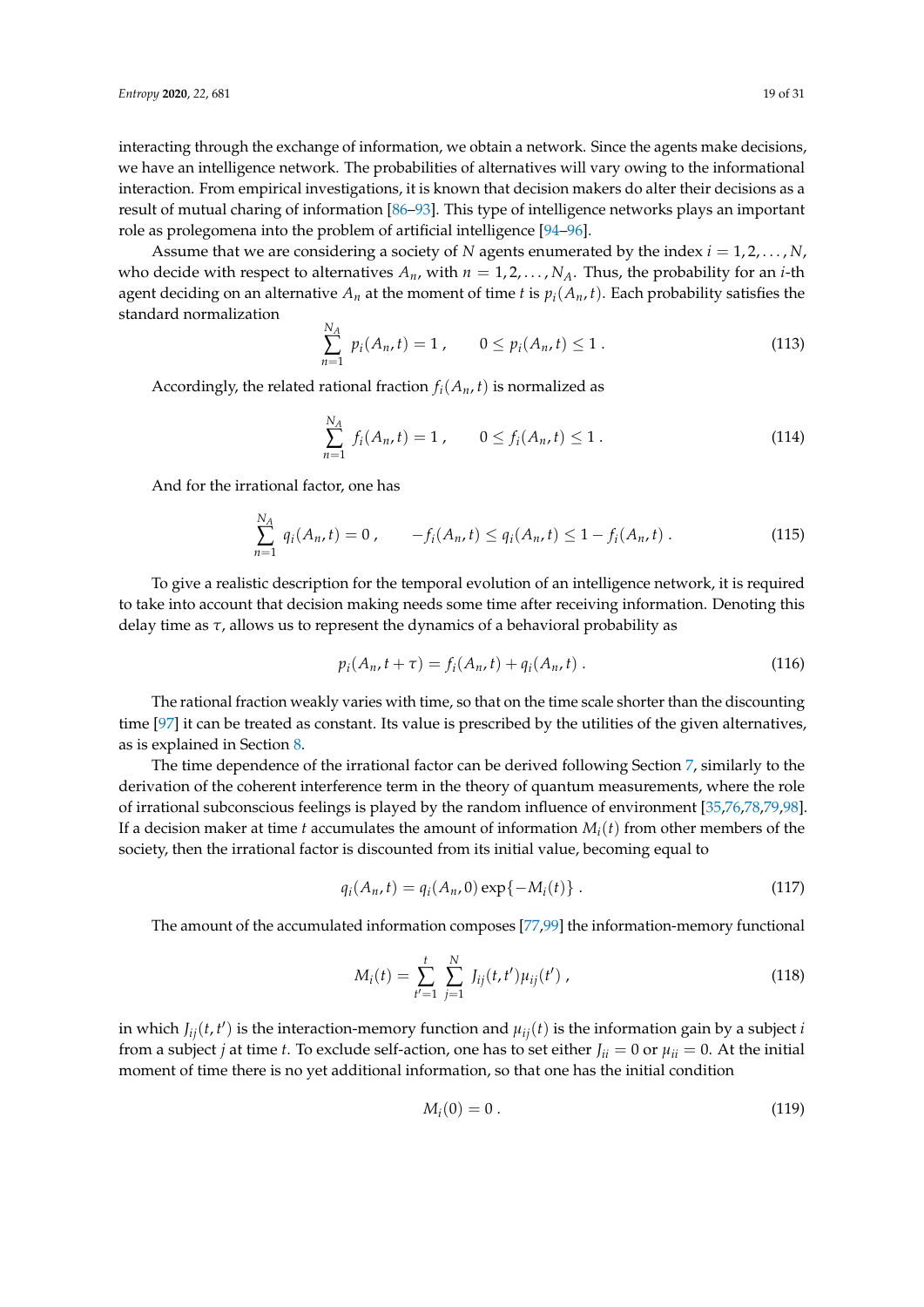The information gain can be modeled by the Kullback-Leibler [\[100](#page-31-5)[,101\]](#page-31-6) relative information

<span id="page-20-0"></span>
$$
\mu_{ij}(t) = \sum_{n=1}^{N_A} p_i(A_n, t) \ln \frac{p_i(A_n, t)}{p_j(A_n, t)}.
$$
\n(120)

The information gain [\(120\)](#page-20-0) is semi-positive,  $\mu_{ij} \ge 0$ , due to the inequality  $\ln x \ge 1 - 1/x$ . As is evident,  $\mu_{ii} = 0$ . Depending on the range of the interactions between the agents and the longevity of their memory, there can arise different situations whose typical examples are as follows.

*Long-range interactions* have the form

$$
J_{ij}(t, t') = \frac{1}{N - 1} J(t, t') \qquad (i \neq j).
$$
 (121)

*Short-range interactions* act only between the nearest neighbors,

$$
J_{ij}(t, t') = J(t, t') \delta_{\langle ij \rangle}, \qquad (122)
$$

where  $\delta_{\langle i \rangle}$  equals one for *i* and *j* being the nearest neighbours and is zero otherwise.

*Long term memory*, that lasts forever, does not depend on time,

$$
J_{ij}(t, t') = J_{ij} \tag{123}
$$

*Short-term memory*, on the contrary, corresponds to the situation, when only the last step is remembered,

$$
J_{ij}(t, t') = J_{ij}\delta_{tt'}.
$$
\n(124)

Combining these ultimate cases gives us the following four possibilities for the information-memory functional.

**Long-range interactions and long-term memory**:

$$
M_i(t) = \frac{J}{N-1} \sum_{t'=1}^t \sum_{j=1}^N \mu_{ij}(t').
$$
 (125)

**Long-range interactions and short-term memory**:

$$
M_i(t) = \frac{J}{N-1} \sum_{j=1}^{N} \mu_{ij}(t) .
$$
 (126)

**Short-range interactions and long-term memory**:

$$
M_i(t) = J \sum_{t'=1}^{t} \sum_{j=1}^{N} \delta_{\langle ij \rangle} \mu_{ij}(t') .
$$
 (127)

**Short-range interactions and short-term memory**:

$$
M_i(t) = J \sum_{j=1}^{N} \delta_{\langle ij \rangle} \mu_{ij}(t) .
$$
 (128)

Keeping in mind modern human societies, we have to accept that long-range interactions are more realistic. This is because the modern-day information exchange practically does not depend on the location of interacting agents who are able to exchange information through phone, Skype, Zoom, etc.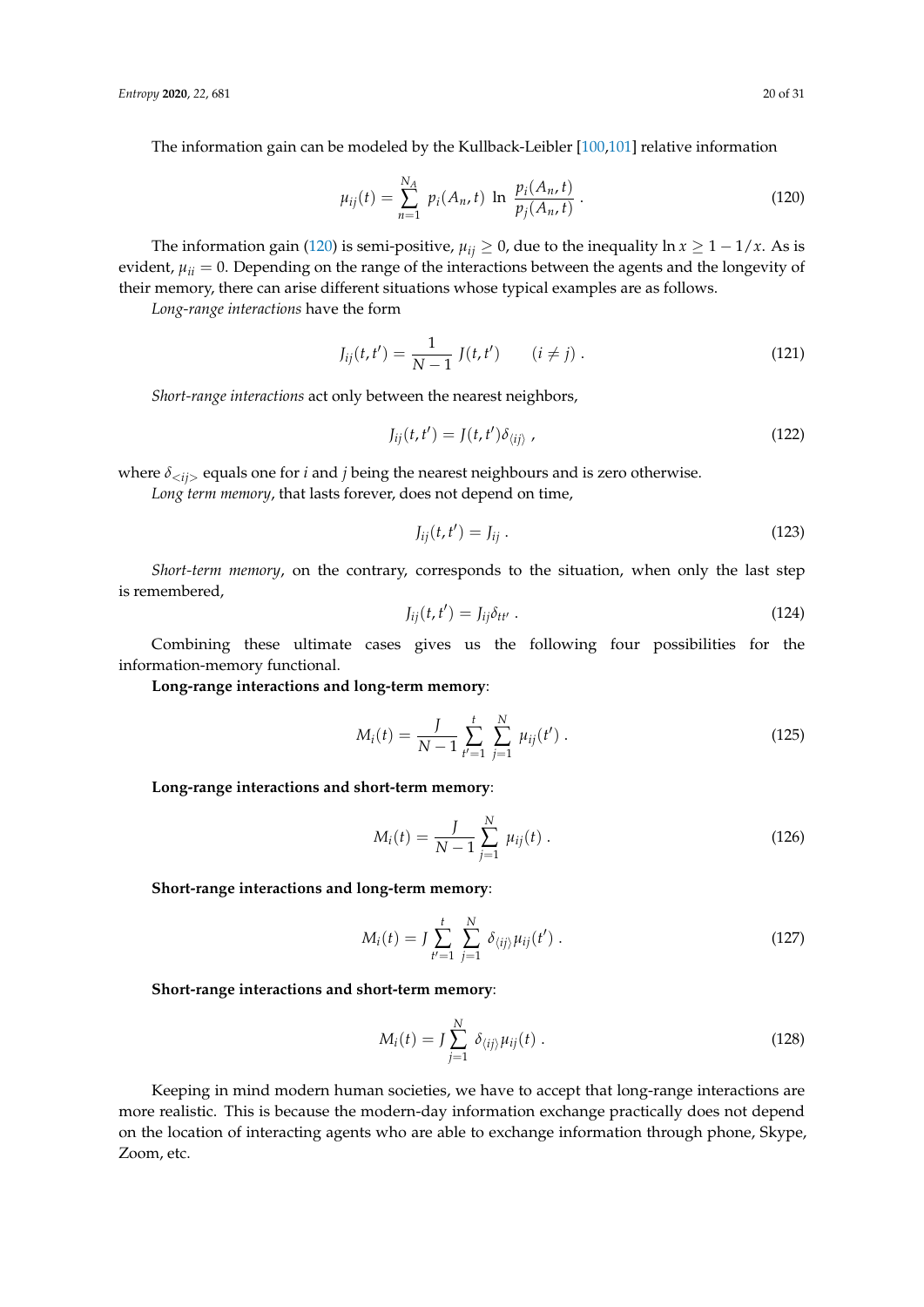#### <span id="page-21-0"></span>**10. Case of Two Alternatives**

A very frequent situation is when agents have to decide between two suggested alternatives, that is, when  $N_A = 2$ . Then it is straightforward to simplify the notation by setting

$$
p_i(A_1, t) \equiv p_i(t), \qquad p_i(A_2, t) = 1 - p_i(t),
$$
  
\n
$$
f_i(A_1, t) \equiv f_i(t), \qquad f_i(A_2, t) = 1 - f_i(t),
$$
  
\n
$$
q_i(A_1, t) \equiv q_i(t), \qquad q_i(A_2, t) = -q_i(t).
$$
\n(129)

Now the dynamics is governed by the equation

$$
p_i(t + \tau) = f_i(t) + q_i(t) \tag{130}
$$

with the irrational factor

$$
q_i(t) = q_i(0) \exp\{-M_i(t)\}.
$$
 (131)

The information gain takes the form

$$
\mu_{ij}(t) = p_i(t) \ln \frac{p_i(t)}{p_j(t)} + [1 - p_i(t)] \ln \frac{1 - p_i(t)}{1 - p_j(t)}.
$$
\n(132)

As is seen,  $\mu_{ii} = 0$ . Setting initial conditions, it is necessary to obey the restriction

$$
-f_i(0) \le q_i(0) \le 1 - f_i(0) .
$$

Another realistic simplification could be when the considered society consists of two types of agents essentially differing by their initial decisions. Then the question is: How the initial decisions would vary with time being caused by the mutual exchange of information? Will agents with different initial decisions come to a consensus, as it often happens after a number of interactions [\[102](#page-31-7)[,103\]](#page-31-8)?

When the society can be divided into two parts of typical agents, with each part having similar initial decisions within the group, but essentially different initial decisions between the groups, the situation becomes equivalent to the consideration of two typical agents with these different initial decisions. As is explained above, long-range interactions are more realistic for the information exchange in the modern society. Below we present the results of numerical calculations for this type of interactions. The behavior of the society strongly depends on the type of memory the agents have.

**Long-term memory**. In the case of long-term memory, the information-memory functionals for two groups are

$$
M_1(t) = J \sum_{t'=1}^t \mu_{12}(t'), \qquad M_2(t) = J \sum_{t'=1}^t \mu_{21}(t'). \qquad (133)
$$

The rational fractions are kept constant in time and the parameters are set  $J = 1$  and  $\tau = 1$ . The society dynamics is strongly influenced by the initial decisions. There can happen two types of behavior depending on the relations between the initial rational fractions and irrational factors.

(i) *Rational group conventions*. There is the rational-irrational accordance in the initial choice of both groups. Then at the initial moment of time, one group, say the first group, estimates the utility of the first alternative higher than the second group. Taking account of irrational feelings keeps the same preference with respect to behavioral probabilities:

$$
f_1(0) > f_2(0) , \qquad p_1(0) > p_2(0) . \tag{134}
$$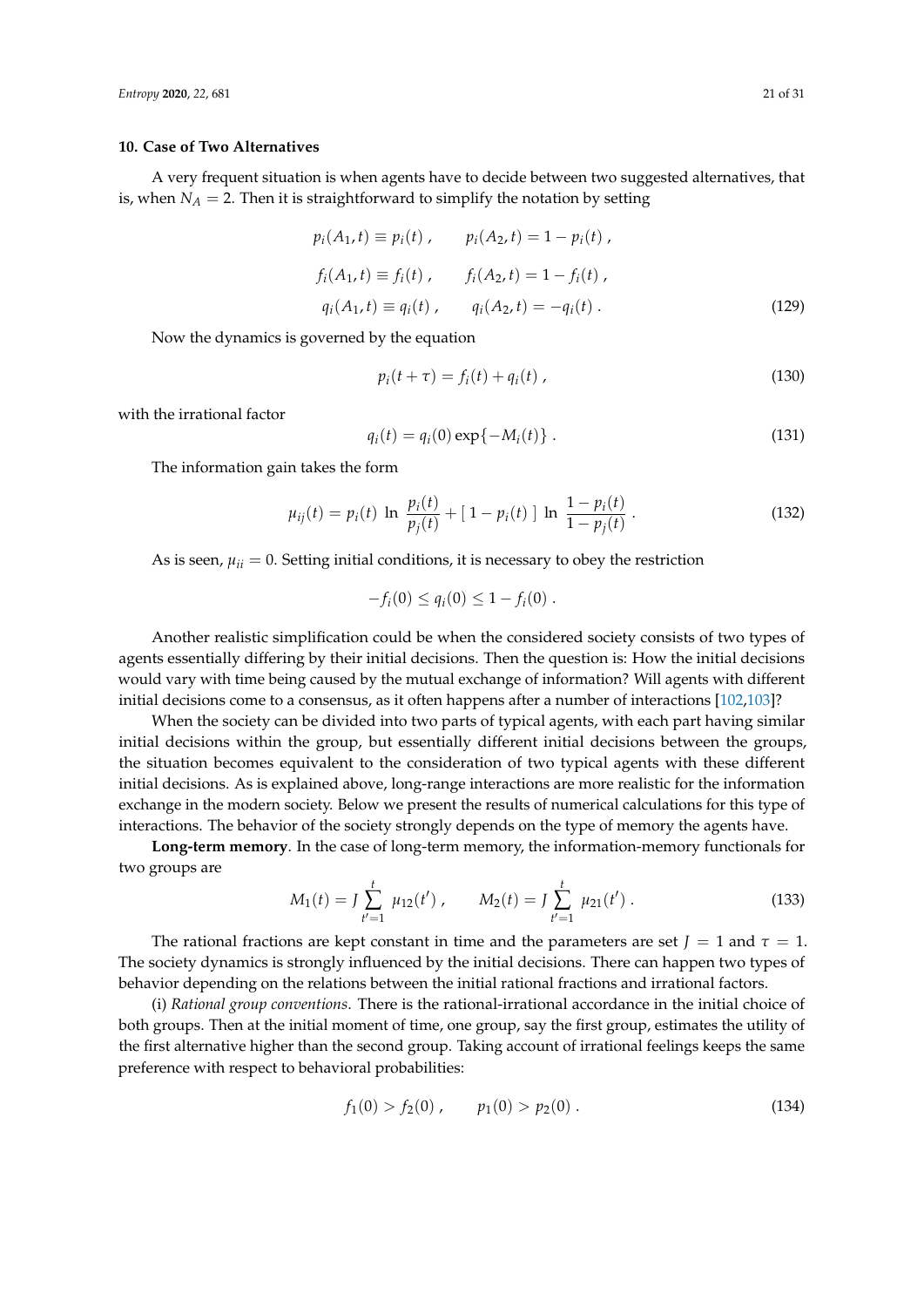Recall that  $f_i(t) \equiv f_i(A_1, t)$  and  $p_i(t) \equiv p_i(A_1, t)$ . Respectively, if the first group estimates the utility of the first alternative lower than the second group, the irrational feelings do not change this preference:

$$
f_1(0) < f_2(0), \quad p_1(0) < p_2(0). \tag{135}
$$

In the case of this rational-irrational accordance, independently of initial conditions, the behavioral probabilities tend to the respective rational fractions:

$$
p_i(t) \to f_i(0) \qquad (t \to \infty) \tag{136}
$$

(ii) *Common convention*. At the initial time, the inequalities between the rational fractions of the groups and the inequalities between their behavioral probabilities are opposite with each other, that is, one has either

$$
f_1(0) > f_2(0) , \qquad p_1(0) < p_2(0) , \qquad (137)
$$

or

$$
f_1(0) < f_2(0), \quad p_1(0) > p_2(0). \tag{138}
$$

In this case, the behavioral probabilities tend with time to the common convention:

$$
p_i(t) \to p^* \qquad (t \to \infty) \tag{139}
$$

approximately equal to

$$
p^* = \frac{f_1(0)q_2(0) - f_2(0)q_1(0)}{q_2(0) - q_1(0)}.
$$
\n(140)

These results can be interpreted in the following way. In the situation of the rational-irrational accordance, the decision makers are more rational, while irrational feelings, such as emotions, play less important role. Under the prevalence of rational arguments, the agents are inclined to choose the alternative with a higher utility.

In the case of the rational-irrational discordance, the decision makers are forced to more efficiently exchange information, as a result of which they manage to develop a mutual convention.

**Short-term memory**. In this case, the information-memory functionals are

$$
M_1(t) = J\mu_{12}(t) , \qquad M_2 = J\mu_{21}(t) . \tag{141}
$$

We set again  $J = 1$  and  $\tau = 1$ . Numerical solution of the evolution equations reveals the existence of two types of possible dynamics.

(i) *Group conventions*. The behavioral probabilities for each group tend with time to their own limits not coinciding with the corresponding rational fractions:

$$
p_i(t) \to p_i^* \qquad (t \to \infty) \ . \tag{142}
$$

(ii) *Everlasting fluctuations*. The behavioral probabilities for both groups do not tend to any fixed point, but demonstrate everlasting oscillations. The details of the above numerical solutions can be found in [\[99\]](#page-31-4).

In a society with short-term memory, there is no enough accumulated information for the formation of a common convention. Each group in such a society either develops their own goal, not necessarily rational, or constantly fluctuates without elaborating a consensus.

#### **11. Dynamic Decision Inconsistencies**

There are several so-called dynamic or time inconsistencies in decision making characterizing situations in which a decision-maker's preferences change over time in such a way that a preference at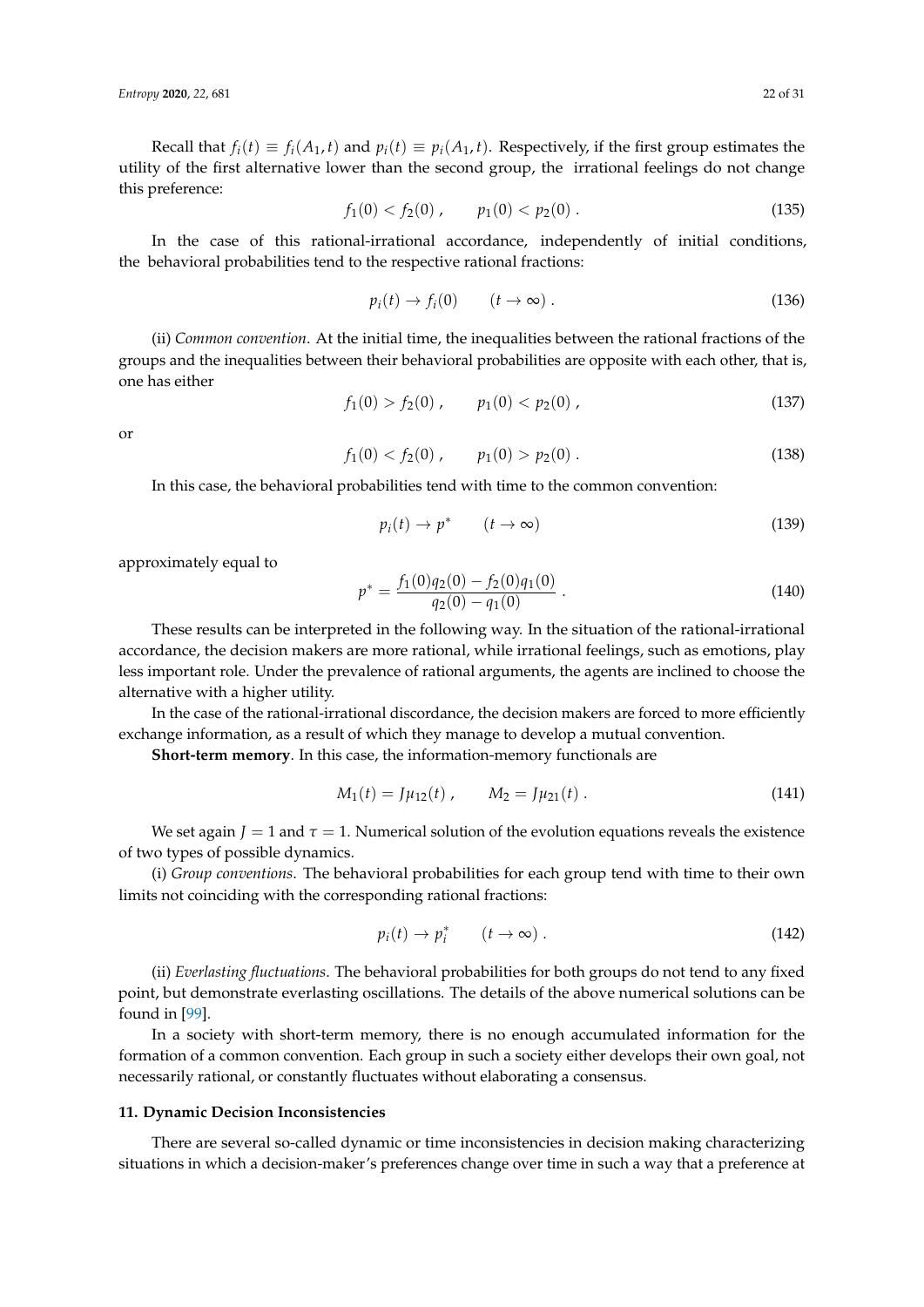one moment of time can become inconsistent with a preference at another point in time. Below we consider some of these inconsistencies and show that they find quite natural explanations in QDT.

#### *11.1. Question Order Bias*

The order that several questions are asked in a survey or study can influence the answers that are given as much as by 40% [\[104](#page-31-9)[,105\]](#page-31-10). That is because the human brain has a tendency to organize information into patterns. The earlier questions may provide information that subjects use as context in formulating their subsequent answers, or affect their thoughts, feelings, and attitudes towards the questioned problem. Sociological research gives a number of illustrations of this bias [\[105\]](#page-31-10). Thus, from a December 2008 poll we know that when people were asked, "All in all, are you satisfied or dissatisfied with the way things are going in this country today?" immediately after having been asked, "Do you approve or disapprove of the way George W. Bush is handling his job as president?" 88 percent said they were dissatisfied, compared with only 78 percent without the context of the prior question.

In classical probability theory, the probability of joint events is symmetric. This is contrary to the quantum decision theory. Assume an interrogator first asks a question *A*, so that the answer suggests two alternatives: yes  $(A_1)$  or no  $(A_2)$ . After this, the interrogator poses another question *B*, also with the possible answers: yes  $(B_1)$  or no  $(B_2)$ . As follows from Section [5,](#page-9-3) the probability  $p(A_iB_j)$  does not equal the probability  $p(B_iA_i)$ , since they are defined through different decision states. The situation is similar to that occurring in the problem of quantum contextuality [\[106](#page-31-11)[–108\]](#page-31-12), where two random variables  $(A_i B_i$  and  $B_i A_i)$  cannot be characterized by a single density matrix.

In that way, taking account of dynamic evolution in QDT shows that, in general, the alternatives are not commutative, in the sense that  $p(A_iB_j) \neq p(B_jA_i)$ , which is in agreement with the empirical data.

#### *11.2. Planning Paradox*

In classical decision theory, there is the principle of dynamic consistency according to which a decision taken at one moment of time should be invariant in time, provided no new information has become available and all other conditions are not changed. Then a decision maker, preferring an alternative at time  $t_1$  should retain the choice at a later time  $t_2 > t_1$ . However, this principle is often broken, which is called the effect of dynamic inconsistency.

A stylized example of dynamic inconsistency is the planning paradox, when a subject makes a plan for the future, while behaving contrary to the plan as soon as time comes to accomplish the latter. A typical case of this inconsistency is the stop-smoking paradox [\[109,](#page-31-13)[110\]](#page-31-14). A smoker, well understanding the damage to health caused from smoking, plans to stop smoking in the near future, but time goes by, "the future" comes; however, the person does not stop smoking. Numerous observations [\[109\]](#page-31-13) show that 85% of smokers do plan to stop smoking in the near future; however, only 36% really stop smoking during the next year after making the plan. It is possible to pose the question: would it be feasible to predict the percentage of subjects who will really stop smoking during the next year, knowing that at the present time 85% of them plan on doing this. Below we show that QDT allows us to make this prediction [\[63\]](#page-30-0).

Let us denote by  $A_1$  the alternative to stop smoking in the near future, and by  $A_2$ , the alternative to not stop smoking. Let us denote by  $B_1$  the decision to really stop smoking, and by  $B_2$ , the decision of refusing to really stop smoking. According to QDT, the corresponding probabilities are

$$
p(A_1) = f(A_1) + q(A_1), \qquad p(A_2) = f(A_2) + q(A_2),
$$
  

$$
p(B_1) = f(B_1) + q(B_1), \qquad p(B_2) = f(B_2) + q(B_2).
$$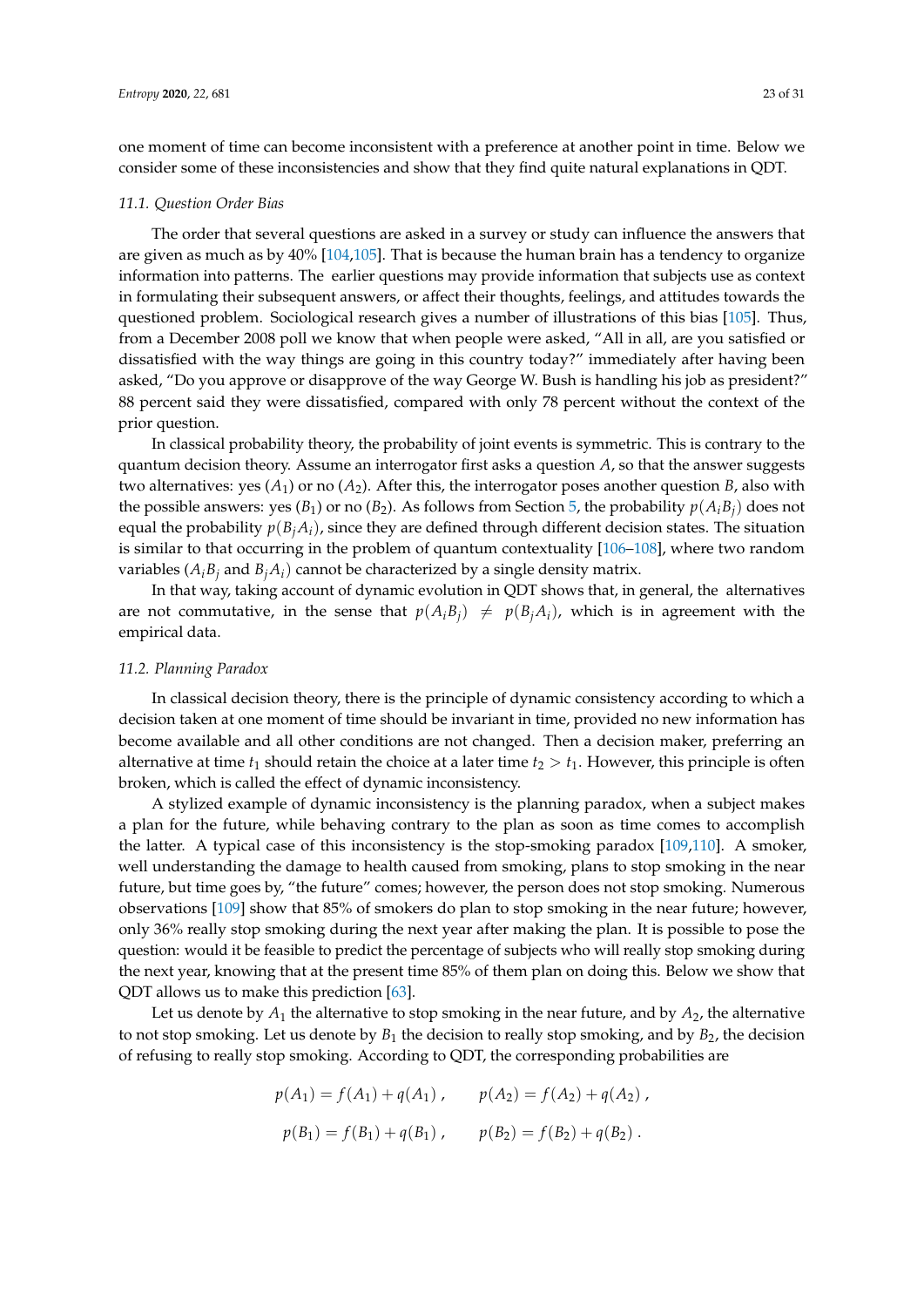The utility factors do not change in time, so that the utility of planning to stop in the near future is the same as the utility to stop in reality and the utility to not stop in the near future is the same as that of not stopping in reality:

$$
f(A_1) = f(B_1)
$$
,  $f(A_2) = f(B_2)$ .

Planning to stop smoking, subjects understand the attractiveness of this due to health benefits. Hence the average attraction factors, according to Section [8,](#page-16-0) are

$$
q(A_1) = \frac{1}{4}
$$
,  $q(A_2) = -\frac{1}{4}$ .

But as soon as one has to stop smoking in reality, one feels uneasy from the necessity to forgo the pleasure of smoking, because of which the attraction factors become

$$
q(B_1) = -\frac{1}{4}
$$
,  $q(B_2) = \frac{1}{4}$ .

This is to be complemented by the normalization conditions

$$
p(A_1) + p(A_2) = 1
$$
,  $p(B_1) + p(B_2) = 1$ ,  
 $f(A_1) + f(A_2) = 1$ ,  $f(B_1) + f(B_2) = 1$ .

Since 85% of subjects plan to stop smoking, we have

$$
p(A_1) = 0.85
$$
,  $p(A_2) = 0.15$ .

Solving the above equations, the fraction of subjects who will really stop smoking is predicted to be

$$
p(B_1) = 0.35, \qquad p(B_2) = 0.65.
$$

This is in beautiful agreement with the observed fraction of smokers really stopping smoking during the next year after making the decision [\[109\]](#page-31-13),

$$
p_{exp}(B_1) = 0.36 , \qquad p_{exp}(B_2) = 0.64 .
$$

Thus, knowing only the percentage of subjects planning to stop smoking, it is straightforward, by means of QDT, to predict the fraction of those who will stop smoking in reality. This case is also of interest because it gives an example of preference reversal: when planning to stop smoking, the relation between the probabilities is reversed as compared to the relation between the fractions of those who have really stopped smoking,

$$
p(A_1) > p(A_2)
$$
,  $p(B_1) < p(B_2)$ .

#### *11.3. Disjunction Effect*

The disjunction effect is the violation of the sure-thing principle [\[111\]](#page-31-15). This principle states: *if the alternative*  $A_1$  *is preferred to the alternative*  $A_2$ *, when an event*  $B_1$  *occurs, and it is also preferred to*  $A_2$ *, when an event B*<sup>2</sup> *occurs, then A*<sup>1</sup> *should be preferred to A*2*, when it is not known which of the events, either B*<sub>1</sub> *or B*<sub>2</sub>*, has occurred*. This principle is easily illustrated for classical probability. Let  $B = B_1 + B_2$  be the alternative when it is not known which of the events, either  $B_1$  or  $B_2$ , has occurred. For a classical probability, one has

$$
f(A_nB) = f(A_nB_1) + f(A_nB_2) \qquad (n = 1, 2) .
$$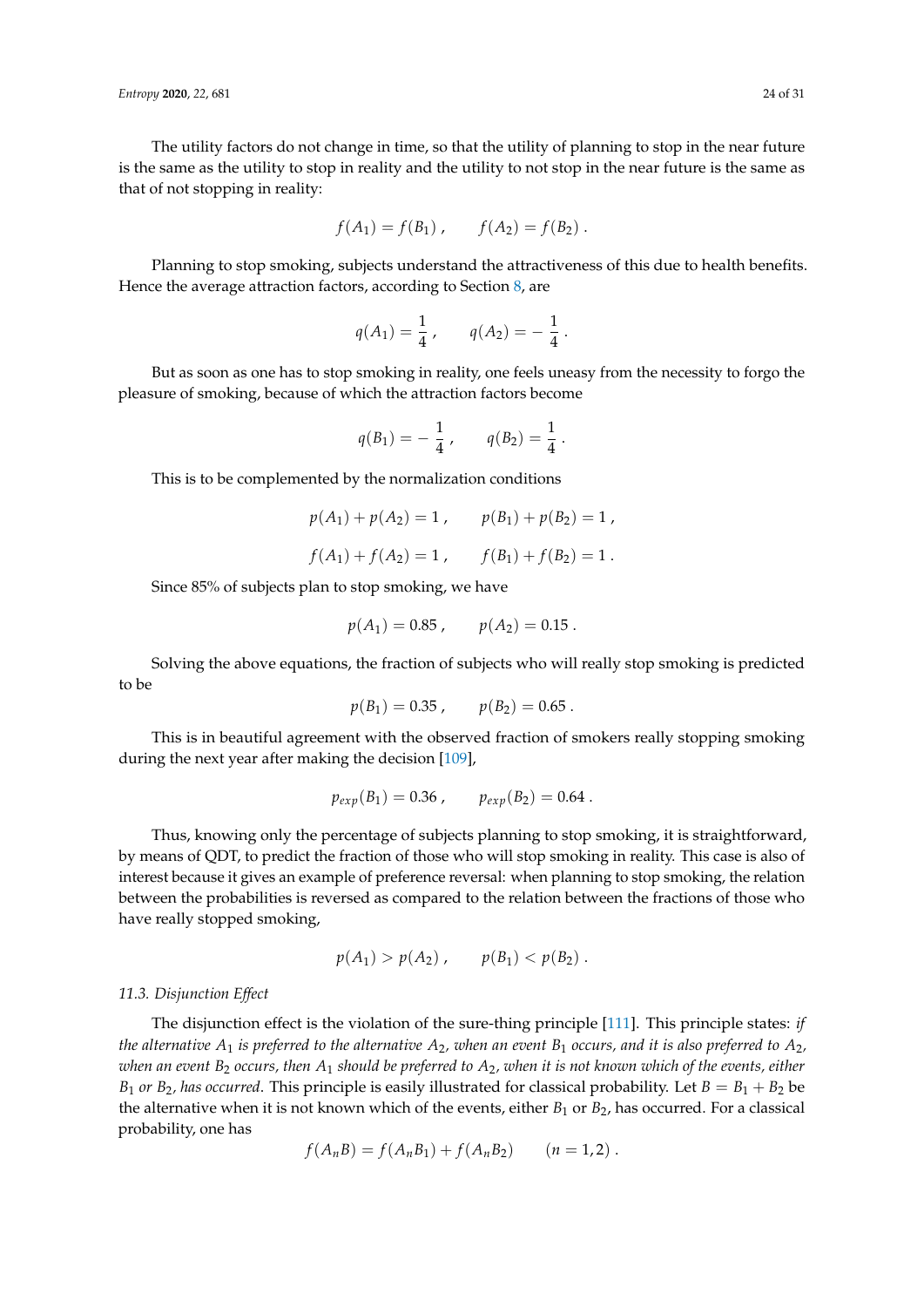From here, it immediately follows that if

$$
f(A_1B_1) > f(A_2B_1) , \qquad f(A_1B_2) > f(A_2B_2) ,
$$

then

$$
f(A_1B) > f(A_2B) .
$$

However, empirical studies have discovered numerous violations of the sure-thing principle, which was called the disjunction effect [\[112\]](#page-31-16). Such violations are typical for two-step composite games of the following structure. First, a group of agents takes part in a game, where each agent can either win (event *B*<sub>1</sub>) or lose (event *B*<sub>2</sub>), with equal probability 0.5. They are then invited to participate in a second game, having the right either to accept the second game (event  $A_1$ ) or to refuse it (event  $A_2$ ). The second stage is realized in different variants: One can either accept or decline the second game under the condition of knowing the result of the first game. Or one can either accept or decline the second game without knowing the result of the first game. The probabilities, as usual, are understood in the frequentist sense as the fractions of individuals making the corresponding decisions [\[99\]](#page-31-4).

From the experiment of Tversky and Shafir [\[112\]](#page-31-16), we have

 $f(A_1B_1) = 0.345$ ,  $f(A_1B_2) = 0.295$ ,  $f(A_2B_1) = 0.155$ ,  $f(A_2B_2) = 0.205$ .

This shows that the alternative  $A_1B$  is more useful than  $A_2B$ , since

$$
f(A_1B) = 0.64 , \qquad f(A_2B) = 0.36 ,
$$

which seems to agree with the sure-thing principle. However,  $f(A<sub>n</sub>B)$  is not yet the whole probability that reads as

$$
p(A_nB) = f(A_nB) + q(A_nB) \qquad (n = 1,2) .
$$

Making a decision to play, without knowing the result of the first game, is less attractive, because of which  $q(A_1B) = -1/4$ , while  $q(A_2B) = 1/4$ . As a result, we find

$$
p(A_1B) = 0.39
$$
,  $p(A_2B) = 0.61$ ,

which is in good agreement with the empirical data of Tversky and Shafir [\[112\]](#page-31-16),

$$
p_{exp}(A_1B) = 0.36 , \qquad p_{exp}(A_2B) = 0.64 .
$$

The dynamic consistency of the disjunction effect can be analyzed as in Sections [9](#page-18-3) and [10.](#page-21-0) Details can be found in [\[99\]](#page-31-4), where it is shown that, when decision makers are allowed to exchange information, the absolute values of the attraction factors diminish with time. This conclusion also is in good agreement with empirical observations [\[113\]](#page-31-17).

#### **12. Dynamic Preference Intransitivity**

Transitivity is of central importance to both psychology and economics. It is the cornerstone of normative and descriptive decision theories [\[9\]](#page-28-4). Individuals, however, are not perfectly consistent in their choices. When faced with repeated choices between alternatives *A* and *B*, people often choose in some instances *A* and *B* in others. Such inconsistencies are observed even in the absence of systematic changes in the decision maker's taste, which might be due to learning or sequential effects. The observed inconsistencies of this type reflect inherent variability or momentary fluctuation in the evaluative process. Then preference should be defined in a probabilistic fashion [\[80\]](#page-30-15). Nevertheless,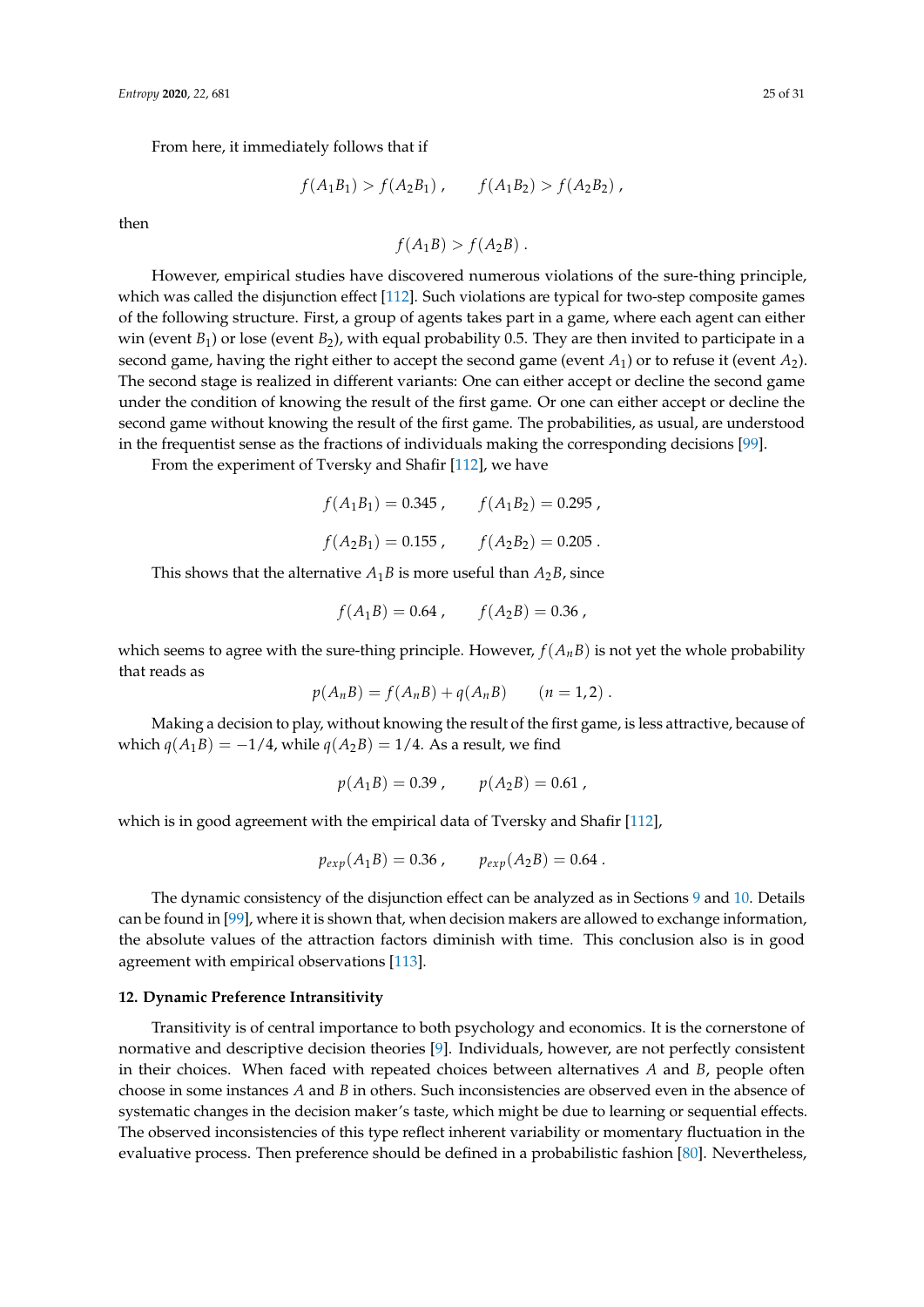there occur several choice situations where time transitivity may be violated even in a probabilistic form. Then one says that there is dynamic preference intransitivity [\[114](#page-31-18)[–120\]](#page-31-19).

The occurrence of preference intransitivity depends on the considered decision model and on the accepted definition of transitivity. But the general meaning is as follows. Suppose one evaluates three alternatives *A*, *B*, *C*, considering them in turn by pairs. One compares *A* and *B*, and, according to the selected definition of preference, concludes that *A* is preferred over *B*, which can be denoted as *A* > *B*. Then one compares *B* and *C*, finding that *B* > *C*. Finally, comparing *C* and *A*, one discovers that *C* > *A*. This results in the preference loop *A* > *B* > *C* > *A* signifying the intransitivity effect.

As a simple illustration of the intransitivity effect, we can adduce the Fishburn [\[116\]](#page-31-20) example. Imagine that a person is about to change jobs. When selecting a job, the person evaluates the suggested salary and the prestige of the position. There are three choices: job *A*, with the salary 65,000\$, but low prestige; job *B*, with the salary 58,000\$ and medium prestige; and job *C*, with the salary 50,000\$ and high prestige. The person chooses *A* over *B* because of the better salary, and with a small difference in prestige, *B* over *C* because of the same reason; and comparing *C* and *A*, the person prefers *C* because of the higher prestige, although a lower salary. Thus, one comes to the preference loop  $A > B > C > A$ .

Let us show how this problem can be resolved in QDT. Recall that the definition of the behavioral probability [\(72\)](#page-14-5) is contextual, in the sense that it depends on the initial conditions for the decision state and on the given time. This means that the comparison of each pair of alternatives constitutes a separate contextual choice, even if the external conditions remain unchanged. The utility factors can be calculated as described in Section [8.](#page-16-0) Thus, considering the pair *A* and *B* in the Fishburn example, we have the utility factors

$$
f_1(A) = 0.528 , f_1(B) = 0.472 ,
$$

where the label marks the moment of time  $t_1$  and an initial condition  $\hat{p}_1(t_1)$  for the decision state. Due to the close prestige of the both jobs, their attraction factors coincide, which, as follows from the alternation law in Section [6,](#page-12-0) gives

$$
q_1(A)=q_1(B)=0.
$$

This leads to the behavioral probabilities

$$
p_1(A) = 0.528 , \qquad p_1(B) = 0.472 .
$$

Since  $p_1(A) > p_1(B)$ , the job *A* at time  $t_1$  is stochastically preferred over *B*.

Similarly, comparing the jobs  $B$  and  $C$  at time  $t_2$ , we get the utility factors

$$
f_2(B) = 0.537 , \qquad f_2(C) = 0.463 ,
$$

and the attraction factors

$$
q_2(B)=q_2(C)=0.
$$

Hence, the probabilities are

$$
p_2(B) = 0.537 , \qquad p_2(C) = 0.463 ,
$$

which implies that *B* at time  $t_2$  is stochastically preferred over *C*.

In the comparison of the jobs *C* and *A* at time *t*3, we find the utility factors

$$
f_3(C) = 0.435 , \qquad f_3(A) = 0.565 .
$$

Now the positions are of a very different quality, so that the attraction factors are

$$
q_3(C) = \frac{1}{4}
$$
,  $q_3(A) = -\frac{1}{4}$ .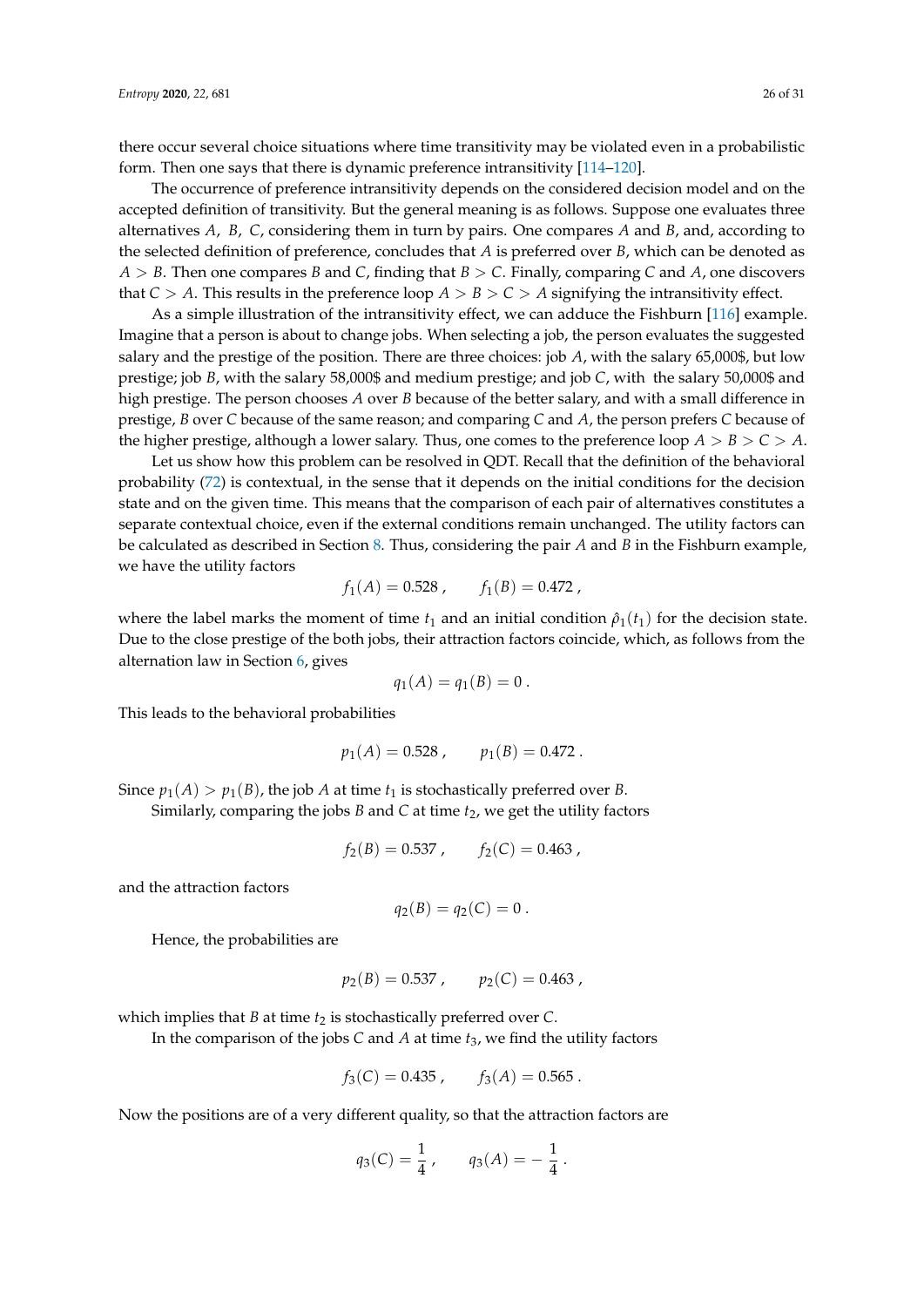Therefore, the probabilities become

$$
p_3(C) = 0.685
$$
,  $p_3(A) = 0.315$ .

Then, at time *t*3, the job *C* is stochastically preferred over *A*.

However, we should not forget that these comparisons were accomplished at different moments of time and under different initial conditions. Therefore, there is nothing extraordinary such that differently defined probabilities can be intransitive. Even more, there are arguments [\[121\]](#page-31-21) that such intransitivities can be advantageous for alive beings in the presence of irreducible noise during neural information processing.

The arising preference loops can be broken in two ways. First, the process of comparison requires time during which there can appear additional information. The attraction factors, as is explained in Sections [9](#page-18-3) and [10,](#page-21-0) vary with time, diminishing as time increases. When *q*3(*C*) and *q*3(*A*) tend to zero then

$$
p_3(C) \longrightarrow f_3(C) = 0.435,
$$
  

$$
p_3(A) \longrightarrow f_3(A) = 0.565.
$$

Since now  $p_3(C) < p_3(A)$ , *A* becomes preferred over *C*; hence, the preference loop is broken.

The other very natural way is as follows. As soon as there appears a preference loop, this implies that decisions at different moments of time and under different contexts should not be compared. One has to reconsider the whole problem at one given moment of time *t*. Considering all three alternatives *A*, *B*, *C* in the frame of one given choice, we have

$$
f(A) = 0.376
$$
,  $f(B) = 0.335$ ,  $f(C) = 0.289$ .

The classification of the related qualities can be estimated according to the QDT rule

$$
q(A) = -\frac{1}{4}
$$
,  $q(B) = 0$ ,  $q(C) = \frac{1}{4}$ .

Then we find

$$
p(A) = 0.126
$$
,  $p(B) = 0.335$ ,  $p(C) = 0.539$ ,

which establishes the relation ( $A \prec B \prec C$ ) between all alternatives, and no problems or paradoxes arise.

#### **13. Conclusions**

The basic ideas of quantum decision theory are presented, with the emphasis on the problems of time evolution of decision processes. The relations between operationally testable events and behavioral features of making decisions are elucidated. The interplay of rational and irrational sides of decision making is explained. The approach to describing quantum intelligence networks is developed. As illustrations, several time inconsistencies are analyzed.

The main points of quantum decision theory are based on the techniques used in the theory of quantum measurements. Therefore, the presented approach can be employed for characterizing evolutional processes in quantum measurements. The behavior of many self-organizing complex systems is similar to decision making [\[122\]](#page-31-22), because of which the approach could be useful in applications to complex systems and to the problems of artificial intelligence.

**Funding:** This research received no external funding.

**Acknowledgments:** The author is grateful to E.P. Yukalova for useful discussions.

**Conflicts of Interest:** The author declares no conflict of interest.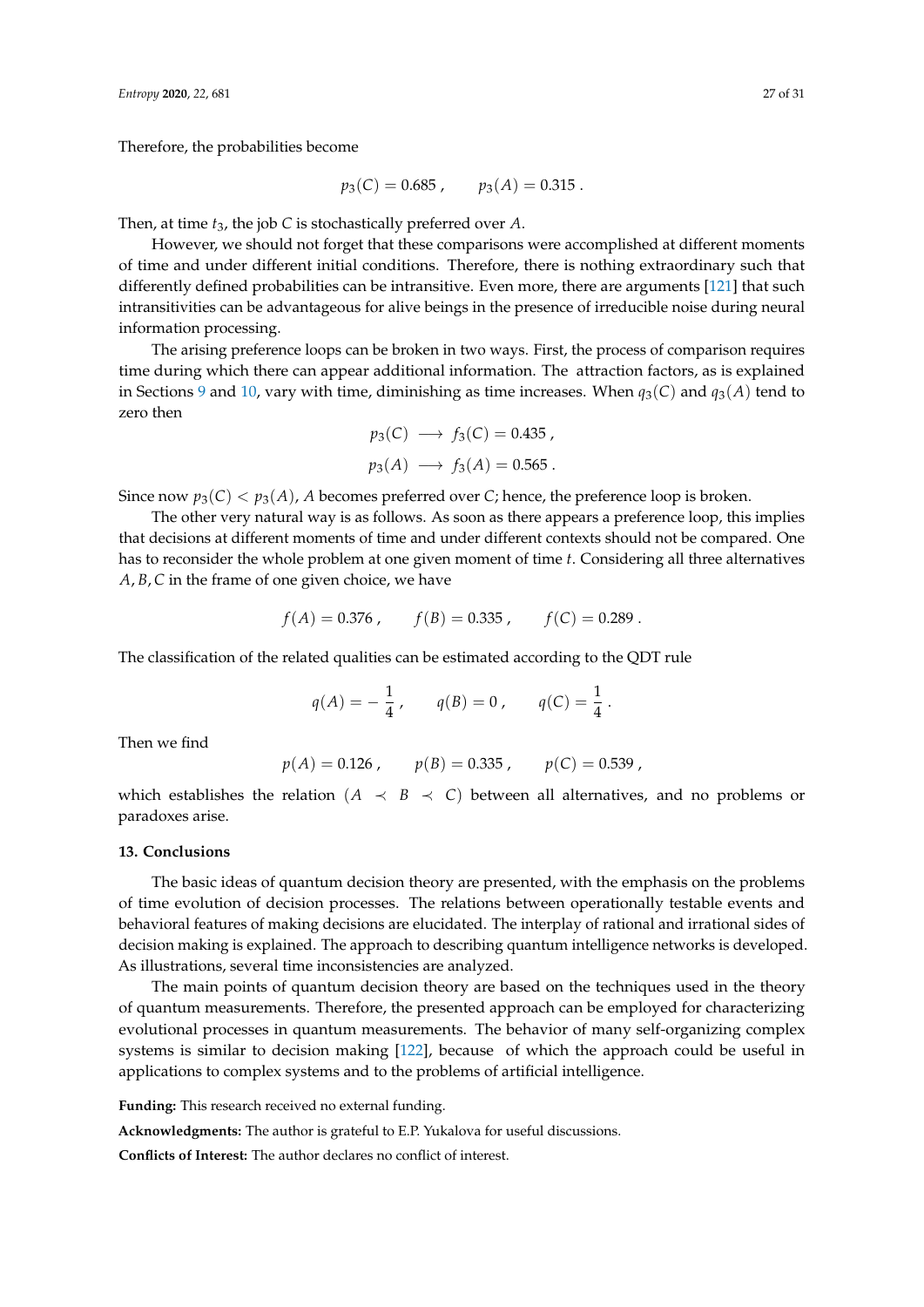# **References**

- <span id="page-28-0"></span>1. Khrennikov, A.Y. *Ubiquitous Quantum Structure*; Springer: Berlin, Germany, 2010.
- 2. Busemeyer, J.R.; Bruza, P.D. *Quantum Models of Cognition and Decision*; Cambridge University: Cambridge, UK, 2012.
- 3. Haven E.; Khrennikov, A. *Quantum Social Science*; Cambridge University: Cambridge, UK, 2013.
- <span id="page-28-1"></span>4. Bagarello, F. *Quantum Dynamics for Classical Systems*; Wiley: Hoboken, NJ, USA, 2013.
- <span id="page-28-2"></span>5. Yukalov, V.I.; Sornette, D. Processing information in quantum decision theory. *Entropy* **2009**, *11*, 1073–1120. [\[CrossRef\]](http://dx.doi.org/10.3390/e11041073)
- 6. Agrawal, P.M.; Sharda, R. Quantum mechanics and human decision making. *Oper. Res.* **2013**, *61*, 1–16. [\[CrossRef\]](http://dx.doi.org/10.1287/opre.1120.1068)
- 7. Sornette, D. Physics and financial economics (1776–2014): Puzzles, Ising and agent-based models. *Rep. Prog. Phys.* **2014**, *77*, 062001. [\[CrossRef\]](http://dx.doi.org/10.1088/0034-4885/77/6/062001) [\[PubMed\]](http://www.ncbi.nlm.nih.gov/pubmed/24875470)
- <span id="page-28-3"></span>8. Ashtiani, M.; Azgomi, M.A. A survey of quantum-like approaches to decision making and cognition. *Math. Soc. Sci.* **2015**, *75*, 49–80. [\[CrossRef\]](http://dx.doi.org/10.1016/j.mathsocsci.2015.02.004)
- <span id="page-28-4"></span>9. Von Neumann, J.; Morgenstern, O. *Theory of Games and Economic Behavior*; Princeton University: Princeton, NJ, USA, 1953.
- <span id="page-28-5"></span>10. Yukalov, V.I.; Sornette, D. Quantum decision theory as quantum theory of measurement. *Phys. Lett. A* **2008**, *372*, 6867–6871. [\[CrossRef\]](http://dx.doi.org/10.1016/j.physleta.2008.09.053)
- <span id="page-28-6"></span>11. Meyer, D.A. Quantum strategies. *Phys. Rev. Lett.* **1999**, *82*, 1052–1055. [\[CrossRef\]](http://dx.doi.org/10.1103/PhysRevLett.82.1052)
- 12. Eisert, J.; Wilkens, M. Quantum games. *J. Mod. Opt.* **2000**, *47*, 2543–2556. [\[CrossRef\]](http://dx.doi.org/10.1080/09500340008232180)
- 13. Piotrowski, E.W.; Sladkowski, J. An invitation to quantum game theory. *Int. J. Theor. Phys.* **2003**, *42*, 1089–1099. [\[CrossRef\]](http://dx.doi.org/10.1023/A:1025443111388)
- 14. Landsburg, S.E. Quantum game theory. *Am. Math. Soc.* **2004**, *51*, 394–399.
- <span id="page-28-7"></span>15. Guo, H.; Zhang, J.; Koehler, G.J. A survey of quantum games. *Decis. Support Syst.* **2008**, *46*, 318–332. [\[CrossRef\]](http://dx.doi.org/10.1016/j.dss.2008.07.001)
- <span id="page-28-8"></span>16. Khan, F.S.; Phoenix, J.D. Gaming the quantum. *Quant. Inf. Comput.* **2013**, *13*, 231–244.
- <span id="page-28-9"></span>17. Khan, F.S.; Phoenix, J.D. Mini-maximizing two qubit quantum computations. *Quant. Inf. Process.* **2013**, *12*, 3807–3819. [\[CrossRef\]](http://dx.doi.org/10.1007/s11128-013-0640-7)
- <span id="page-28-10"></span>18. Yukalov, V.I.; Sornette, D. Quantum probabilities of composite events in quantum measurements with multimode states. *Laser Phys.* **2013**, *23*, 105502. [\[CrossRef\]](http://dx.doi.org/10.1088/1054-660X/23/10/105502)
- 19. Yukalov, V.I.; Yukalova, E.P.; Sornette, D. Mode interference in quantum joint probabilities for multimode Bose-condensed systems. *Laser Phys. Lett.* **2013**, *10*, 115502. [\[CrossRef\]](http://dx.doi.org/10.1088/1612-2011/10/11/115502)
- <span id="page-28-11"></span>20. Yukalov, V.I.; Sornette, D. Quantum theory of measurements as quantum decision theory. *J. Phys. Conf. Ser.* **2015**, *549*, 012048. [\[CrossRef\]](http://dx.doi.org/10.1088/1742-6596/594/1/012048)
- <span id="page-28-12"></span>21. Von Neumann, J. *Mathematical Foundations of Quantum Mechanics*; Princeton University: Princeton, NJ, USA, 1955.
- <span id="page-28-13"></span>22. Gleason, A.M. Measures on the closed subspaces of a Hilbert space. *J. Math. Mech.* **1957**, *6*, 885–893. [\[CrossRef\]](http://dx.doi.org/10.1512/iumj.1957.6.56050)
- <span id="page-28-14"></span>23. Bohr, N. *Atomic Physics and Human Knowledge*; Wiley: New York, NY, USA, 1958.
- <span id="page-28-15"></span>24. Ballentine, L.E. *Quantum Mechanics*; World Scientific: Singapore, 2000.
- <span id="page-28-16"></span>25. Yukalov, V.I.; Sornette, D. Quantum probability and quantum decision making. *Philos. Trans. R. Soc. A* **2016**, *374*, 20150100. [\[CrossRef\]](http://dx.doi.org/10.1098/rsta.2015.0100)
- <span id="page-28-17"></span>26. Lappo-Danilevsky, J.A. *Memoires Sur La Theorie Des Systemes Des Equations Differentieles Lineaires*; Chelsea: New York, NY, USA, 1953.
- <span id="page-28-18"></span>27. Yukalov, V.I. Interplay between approximation theory and renormalization group. *Phys. Part. Nucl.* **2019**, *50*, 141–209. [\[CrossRef\]](http://dx.doi.org/10.1134/S1063779619020047)
- <span id="page-28-19"></span>28. Yukalov, V.I. Adiabatic theorems for linear and nonlinear Hamiltonians. *Phys. Rev. A* **2009**, *79*, 052117. [\[CrossRef\]](http://dx.doi.org/10.1103/PhysRevA.79.052117)
- <span id="page-28-20"></span>29. Yukalov, V.I. Existence of a wave function for a subsystem. *Mosc. Univ. Phys. Bull.* **1970**, *25*, 49–53.
- 30. Van Kampen, N.G. A soluble model for quantum mechanical dissipation. *J. Stat. Phys.* **1995**, *78*, 299–310. [\[CrossRef\]](http://dx.doi.org/10.1007/BF02183350)
- 31. Shao, J.; Ge, M.L.; Cheng, H. Decoherence of quantum-nondemolition systems. *Phys. Rev. E* **1996**, *53*, 1243–1245. [\[CrossRef\]](http://dx.doi.org/10.1103/PhysRevE.53.1243)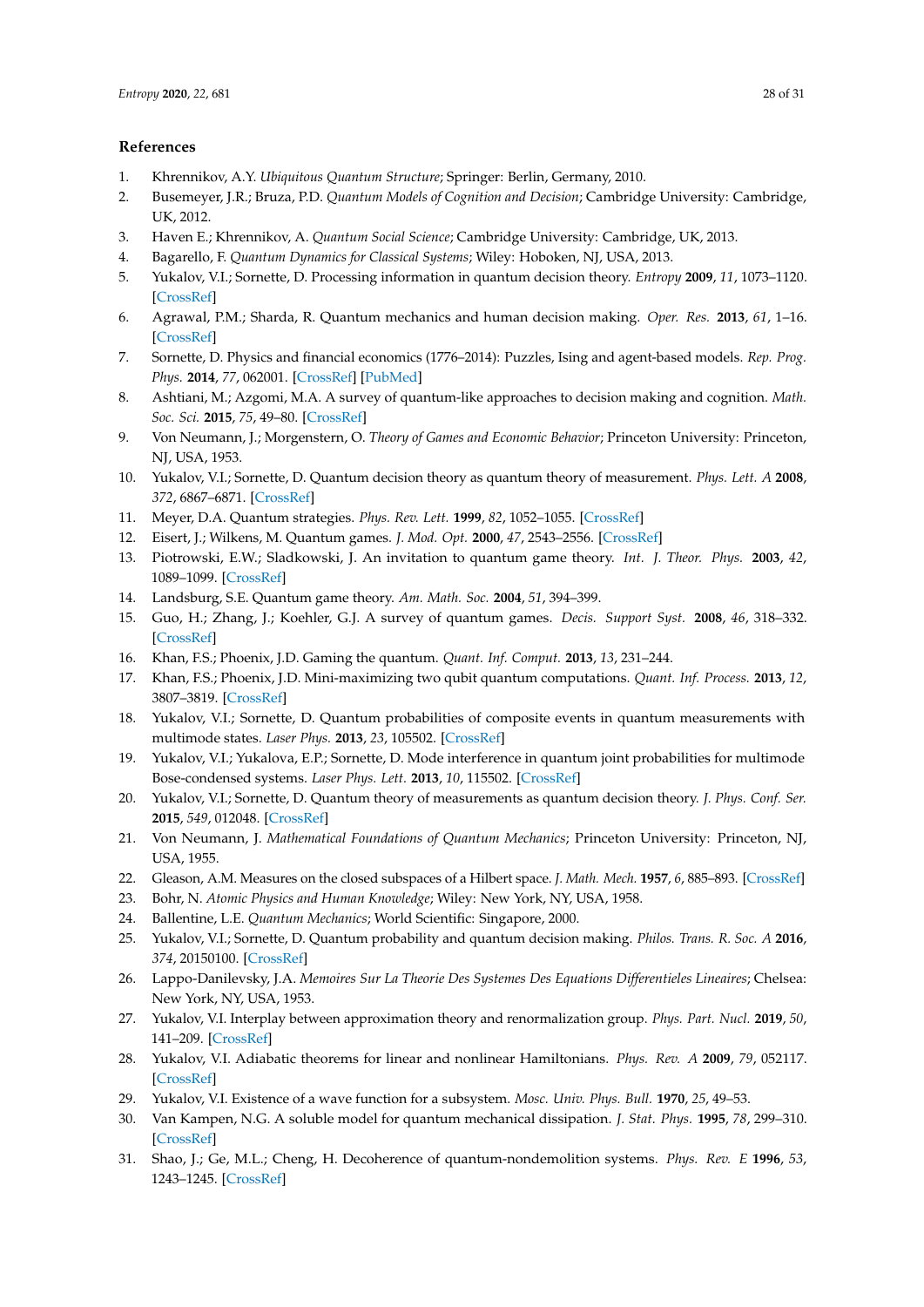- 32. Braginsky, V.B.; Khalili, F.Y. Quantum nondemolition measurements: The route from toys to tools. *Rev. Mod. Phys.* **1996**, *68*, 1–12. [\[CrossRef\]](http://dx.doi.org/10.1103/RevModPhys.68.1)
- 33. Mozyrsky, D.; Privman, V. Adiabatic decoherence. *J. Stat. Phys.* **1998**, *91*, 787–799. [\[CrossRef\]](http://dx.doi.org/10.1023/A:1023042014131)
- 34. Yukalov, V.I. Stochastic instability of quasi-isolated systems. *Phys. Rev. E* **2002**, *65*, 056118. [\[CrossRef\]](http://dx.doi.org/10.1103/PhysRevE.65.056118) [\[PubMed\]](http://www.ncbi.nlm.nih.gov/pubmed/12059658)
- <span id="page-29-0"></span>35. Yukalov, V.I. Decoherence and equilibration under nondestructive measurements. *Ann. Phys. (N.Y.)* **2012**, *327*, 253–263. [\[CrossRef\]](http://dx.doi.org/10.1016/j.aop.2011.09.009)
- <span id="page-29-1"></span>36. Fay, J. Darwinism in disguise? A comparison between Bohr's view on quantum mechanics and QBism. *Philos. Trans. R. Soc. A* **2016**, *374*, 20150236. [\[CrossRef\]](http://dx.doi.org/10.1098/rsta.2015.0236)
- <span id="page-29-2"></span>37. Lüders, G. Concerning the state change due to the measurement process. *Ann. Phys. (Leipzig)* **1951**, *8*, 322–328. [\[CrossRef\]](http://dx.doi.org/10.1002/andp.200610207)
- <span id="page-29-3"></span>38. Wigner, E. On the quantum correction for thermodynamic equilibrium. *Phys. Rev.* **1932**, *40*, 749–759. [\[CrossRef\]](http://dx.doi.org/10.1103/PhysRev.40.749)
- <span id="page-29-4"></span>39. Boyer-Kassem, T.; Duchêne, S.; Guerci, E. Testing quantum-like models of judgment for question order effect. *Math. Soc. Sci.* **2016**, *80*, 33–46. [\[CrossRef\]](http://dx.doi.org/10.1016/j.mathsocsci.2016.01.001)
- <span id="page-29-5"></span>40. Boyer-Kassem, T.; Duchêne, S.; Guerci, E. Quantum-like models cannot account for the conjunction fallacy. *Theory Decis.* **2016**, *81*, 479–510. [\[CrossRef\]](http://dx.doi.org/10.1007/s11238-016-9549-9)
- <span id="page-29-6"></span>41. Yukalov, V.I.; Sornette, D. Conditions for quantum interference in cognitive sciences. *Top. Cogn. Sci.* **2014**, *6*, 79–90. [\[CrossRef\]](http://dx.doi.org/10.1111/tops.12065) [\[PubMed\]](http://www.ncbi.nlm.nih.gov/pubmed/24259280)
- <span id="page-29-7"></span>42. Johansen, L.M. Quantum theory of successive projective measurements. *Phys. Rev. A* **2007**, *76*, 012119. [\[CrossRef\]](http://dx.doi.org/10.1103/PhysRevA.76.012119)
- 43. Johansen, L.M.; Mello, P.A. Quantum mechanics of successive measurements with arbitrary meter coupling. *Phys. Lett. A* **2008**, *372*, 5760–5764. [\[CrossRef\]](http://dx.doi.org/10.1016/j.physleta.2008.07.021)
- <span id="page-29-8"></span>44. Kalev, A.; Mello, P.A. Quantum state tomography using successive measurements. *J. Phys. A* **2012**, *45*, 235301. [\[CrossRef\]](http://dx.doi.org/10.1088/1751-8113/45/23/235301)
- <span id="page-29-9"></span>45. Yukalov, V.I.; Sornette, D. Entanglement production in quantum decision making. *Phys. Atomic Nucl.* **2010**, *73*, 559–562. [\[CrossRef\]](http://dx.doi.org/10.1134/S106377881003021X)
- <span id="page-29-10"></span>46. Yukalov, V.I.; Sornette, D. Decision theory with prospect interference and entanglement. *Theory Decis.* **2011**, *70*, 283–328. [\[CrossRef\]](http://dx.doi.org/10.1007/s11238-010-9202-y)
- 47. Yukalov, V.I.; Yukalova, E.P.; Sornette, D. Quantum probabilities and entanglement for multimode quantum systems. *J. Phys. Conf. Ser.* **2014**, *497*, 012034. [\[CrossRef\]](http://dx.doi.org/10.1088/1742-6596/497/1/012034)
- 48. Yukalov, V.I. Entanglement measure for composite systems. *Phys. Rev. Lett.* **2003**, *90*, 167905. [\[CrossRef\]](http://dx.doi.org/10.1103/PhysRevLett.90.167905)
- 49. Yukalov, V.I. Quantifying entanglement production of quantum operations. *Phys. Rev. A* **2003**, *68*, 022109. [\[CrossRef\]](http://dx.doi.org/10.1103/PhysRevA.68.022109)
- <span id="page-29-21"></span>50. Yukalov, V.I. Evolutional entanglement in nonequilibrium processes. *Mod. Phys. Lett. B* **2003**, *17*, 95–103. [\[CrossRef\]](http://dx.doi.org/10.1142/S021798490300497X)
- <span id="page-29-11"></span>51. Yukalov, V.I.; Yukalova, E.P. Evolutional entanglement production. *Phys. Rev. A* **2015**, *92*, 052121. [\[CrossRef\]](http://dx.doi.org/10.1103/PhysRevA.92.052121)
- <span id="page-29-12"></span>52. Kirkwood, J.G. Quantum statistics of almost classical assemblies. *Phys. Rev.* **1933**, *44*, 31–37. [\[CrossRef\]](http://dx.doi.org/10.1103/PhysRev.44.31)
- <span id="page-29-13"></span>53. Tversky, A.; Kahneman, D. Judgment under uncertainty: Heuristics and biases. *Science* **1974**, *185*, 1124–1131. [\[CrossRef\]](http://dx.doi.org/10.1126/science.185.4157.1124)
- <span id="page-29-14"></span>54. Kahneman, D. *Judgment Under Uncertainty: Heuristics and Biases*; Cambridge University: Cambridge, UK, 1982.
- <span id="page-29-15"></span>55. Minsky, M. *The Emotion Machine: Commonsense Thinking, Artificial Intelligence, and the Future of the Human Mind*; Simon and Schuster: New York, NY, USA, 2006.
- <span id="page-29-16"></span>56. Picard, R. *Affective Computing*; Massachusetts Institute of Technology: Cambridge, UK, 1997.
- <span id="page-29-17"></span>57. Yukalov, V.I.; Sornette, D. Scheme of thinking quantum systems. *Laser Phys. Lett.* **2009**, *6*, 833–839. [\[CrossRef\]](http://dx.doi.org/10.1002/lapl.200910086)
- <span id="page-29-18"></span>58. Yukalov, V.I.; Sornette, D. How brains make decisions. *Springer Proc. Phys.* **2014**, *150*, 37–53.
- <span id="page-29-19"></span>59. Sun, R. *Duality of the Mind*; Lawrence Erlbaum Associates: Mahwah, NJ, USA, 2002.
- 60. Paivio, A. *Mind and Its Evolution: A Dual Coding Theoretical Approach*; Lawrence Erlbaum Associates: Mahwah, NJ, USA, 2007.
- 61. Stanovich, K.E. *Rationality and the Reflective Mind*; Oxford University: New York, NY, USA, 2011.
- <span id="page-29-20"></span>62. Kahneman, D. *Thinking, Fast and Slow*; Straus and Giroux: New York, NY, USA, 2011.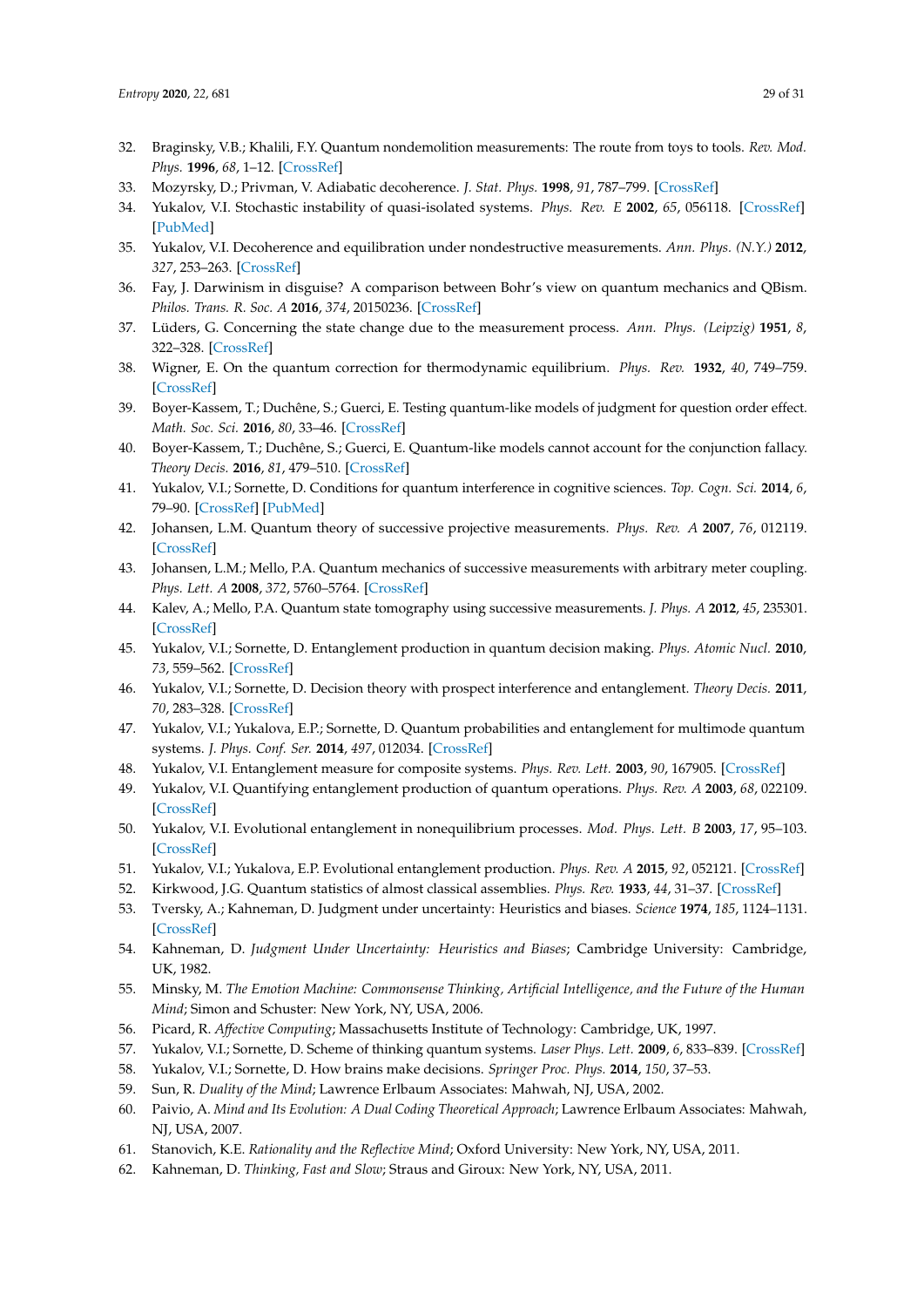- <span id="page-30-0"></span>63. Yukalov, V.; Sornette, D. Physics of risk and uncertainty in quantum decision making. *Eur. Phys. J. B* **2009**, *71*, 533–548. [\[CrossRef\]](http://dx.doi.org/10.1140/epjb/e2009-00245-9)
- <span id="page-30-16"></span>64. Yukalov, V.I.; Sornette, D. Mathematical structure of quantum decision theory. *Adv. Compl. Syst.* **2010**, *13*, 659–698. [\[CrossRef\]](http://dx.doi.org/10.1142/S0219525910002803)
- <span id="page-30-1"></span>65. Yukalov, V.I.; Sornette, D. Quantum probabilities as behavioral probabilities. *Entropy* **2017**, *19*, 112. [\[CrossRef\]](http://dx.doi.org/10.3390/e19030112)
- <span id="page-30-2"></span>66. Black, D. On the rationale of group decision making. *J. Polit. Econ.* **1948**, *56*, 23–34. [\[CrossRef\]](http://dx.doi.org/10.1086/256633)
- <span id="page-30-3"></span>67. Searle, J.R. *Rationality in Action*; Massachusetts Institute of Technology: Cambridge, UK, 2001.
- <span id="page-30-5"></span><span id="page-30-4"></span>68. Ariely, D. *Predictably Irrational*; Harper: New York, NY, USA, 2008.
- 69. Yukalov, V.I.; Sornette, D. Positive operator-valued measures in quantum decision theory. *Lect. Notes Comput. Sci.* **2015**, *8951*, 146–161.
- <span id="page-30-6"></span>70. Joos, E.; Zeh, H.D.; Kiefer, C.; Giulini, D.J.W.; Kupsch, J.; Stamatescu, I. *Decoherence and the Appearance of a Classical World in Quantum Theory*; Springer: Berlin, Germany, 2003.
- <span id="page-30-7"></span>71. Yukalov, V.I.; Sornette, D. Manipulating decision making of typical agents. *IEEE Trans. Syst. Man Cybern. Syst.* **2014**, *44*, 1155–1168. [\[CrossRef\]](http://dx.doi.org/10.1109/TSMC.2014.2314283)
- <span id="page-30-8"></span>72. Yukalov, V.I.; Sornette, D. Quantitative predictions in quantum decision theory. *IEEE Trans. Syst. Man Cybern. Syst.* **2018**, *48*, 366–381. [\[CrossRef\]](http://dx.doi.org/10.1109/TSMC.2016.2596578)
- <span id="page-30-9"></span>73. Zeh, H.D. On the interpretation of measurement in quantum theory. *Found. Phys.* **1970**, *1*, 69–76. [\[CrossRef\]](http://dx.doi.org/10.1007/BF00708656)
- 74. Joos, E.; Zeh, H.D. The emergence of classical properties through interaction with the environment. *Zeit. Phys. B* **1985**, *59*, 223–243. [\[CrossRef\]](http://dx.doi.org/10.1007/BF01725541)
- <span id="page-30-10"></span>75. Zurek, W.H. Decoherence, einselection, and the quantum origins of the classical. *Rev. Mod. Phys.* **2003**, *75*, 715–776. [\[CrossRef\]](http://dx.doi.org/10.1103/RevModPhys.75.715)
- <span id="page-30-11"></span>76. Yukalov, V.I. Equilibration of quasi-isolated quantum systems. *Phys. Lett. A* **2012**, *376*, 550–554. [\[CrossRef\]](http://dx.doi.org/10.1016/j.physleta.2011.11.015)
- <span id="page-30-12"></span>77. Yukalov, V.I.; Sornette, D. Role of information in decision making of social agents. *Int. J. Inf. Technol. Decis. Mak.* **2015**, *14*, 1129–1166. [\[CrossRef\]](http://dx.doi.org/10.1142/S0219622014500564)
- <span id="page-30-13"></span>78. Yukalov, V.I. Irreversibility of time for quasi-isolated systems. *Phys. Lett. A* **2003**, *308*, 313–318. [\[CrossRef\]](http://dx.doi.org/10.1016/S0375-9601(03)00056-2)
- <span id="page-30-14"></span>79. Yukalov, V.I. Expansion exponents for nonequilibrium systems. *Phys. A* **2003**, *320*, 149–168. [\[CrossRef\]](http://dx.doi.org/10.1016/S0378-4371(02)01590-X)
- <span id="page-30-15"></span>80. Luce, R.D. *Individual Choice Behavior: A Theoretical Analysis*; Wiley: New York, NY, USA, 1959.
- <span id="page-30-17"></span>81. Yukalov, V.I.; Sornette, D. Preference reversal in quantum decision theory. *Front. Psychol.* **2015**, *6*, 1538. [\[CrossRef\]](http://dx.doi.org/10.3389/fpsyg.2015.01538) [\[PubMed\]](http://www.ncbi.nlm.nih.gov/pubmed/26500592)
- <span id="page-30-18"></span>82. Yukalov, V.I.; Sornette, D. Inconclusive quantum measurements and decisions under uncertainty. *Front. Phys.* **2016**, *4*, 12. [\[CrossRef\]](http://dx.doi.org/10.3389/fphy.2016.00012)
- <span id="page-30-19"></span>83. Favre, M.; Wittwer, A.; Heinimann, H.R.; Yukalov, V.I.; Sornette, D. Quantum decision theory in simple risky choices. *PLoS ONE* **2016**, *11*, 0168045. [\[CrossRef\]](http://dx.doi.org/10.1371/journal.pone.0168045) [\[PubMed\]](http://www.ncbi.nlm.nih.gov/pubmed/27936217)
- <span id="page-30-20"></span>84. Yukalov, V.I.; Yukalova, E.P. Entanglement production by evolution operator. *J. Phys. Conf. Ser.* **2017**, *826*, 012021. [\[CrossRef\]](http://dx.doi.org/10.1088/1742-6596/826/1/012021)
- <span id="page-30-21"></span>85. Yukalov, V.I.; Yukalova, E.P.; Yurovsky, V.A. Entanglement production by statistical operators. *Laser Phys.* **2019**, *29*, 065502. [\[CrossRef\]](http://dx.doi.org/10.1088/1555-6611/ab0cf9)
- <span id="page-30-22"></span>86. Charness, G.; Rabin, M. Understanding social preferences with simple tests. *Quart. J. Econ.* **2002**, *117*, 817–869. [\[CrossRef\]](http://dx.doi.org/10.1162/003355302760193904)
- 87. Blinder, A.; Morgan, J. Are two heads better than one? An experimental analysis of group versus individual decision-making. *J. Money Credit Bank.* **2005**, *37*, 789–811.
- 88. Cooper, D.; Kagel, J. Are two heads better than one? Team versus individual play in signaling games. *Am. Econ. Rev.* **2005**, *95*, 477–509. [\[CrossRef\]](http://dx.doi.org/10.1257/0002828054201431)
- 89. Charness, G.; Karni, E.; Levin, D. Individual and group decision making under risk: An experimental study of Bayesian updating and violations of first-order stochastic dominance. *J. Risk Uncert.* **2007**, *35*, 129–148. [\[CrossRef\]](http://dx.doi.org/10.1007/s11166-007-9020-y)
- 90. Charness, G.; Rigotti, L.; Rustichini, A. Individual behavior and group membership. *Amer. Econ. Rev.* **2007**, *97*, 1340–1352. [\[CrossRef\]](http://dx.doi.org/10.1257/aer.97.4.1340)
- 91. Chen, Y.; Li, S. Group identity and social preferences. *Am. Econ. Rev.* **2009**, *99*, 431–457. [\[CrossRef\]](http://dx.doi.org/10.1257/aer.99.1.431)
- 92. Charness, G.; Karni, E.; Levin, D. On the conjunction fallacy in probability judgement: New experimental evidence regarding Linda. *Games Econ. Behav.* **2010**, *68*, 551–556. [\[CrossRef\]](http://dx.doi.org/10.1016/j.geb.2009.09.003)
- <span id="page-30-23"></span>93. Kühberger, A.K.; Komunska, D.; Perner, J. The disjunction effect: Does it exist for two-step gambles? *Org. Behav. Hum. Decis. Process.* **2001**, *85*, 250–264. [\[CrossRef\]](http://dx.doi.org/10.1006/obhd.2000.2942) [\[PubMed\]](http://www.ncbi.nlm.nih.gov/pubmed/11461201)